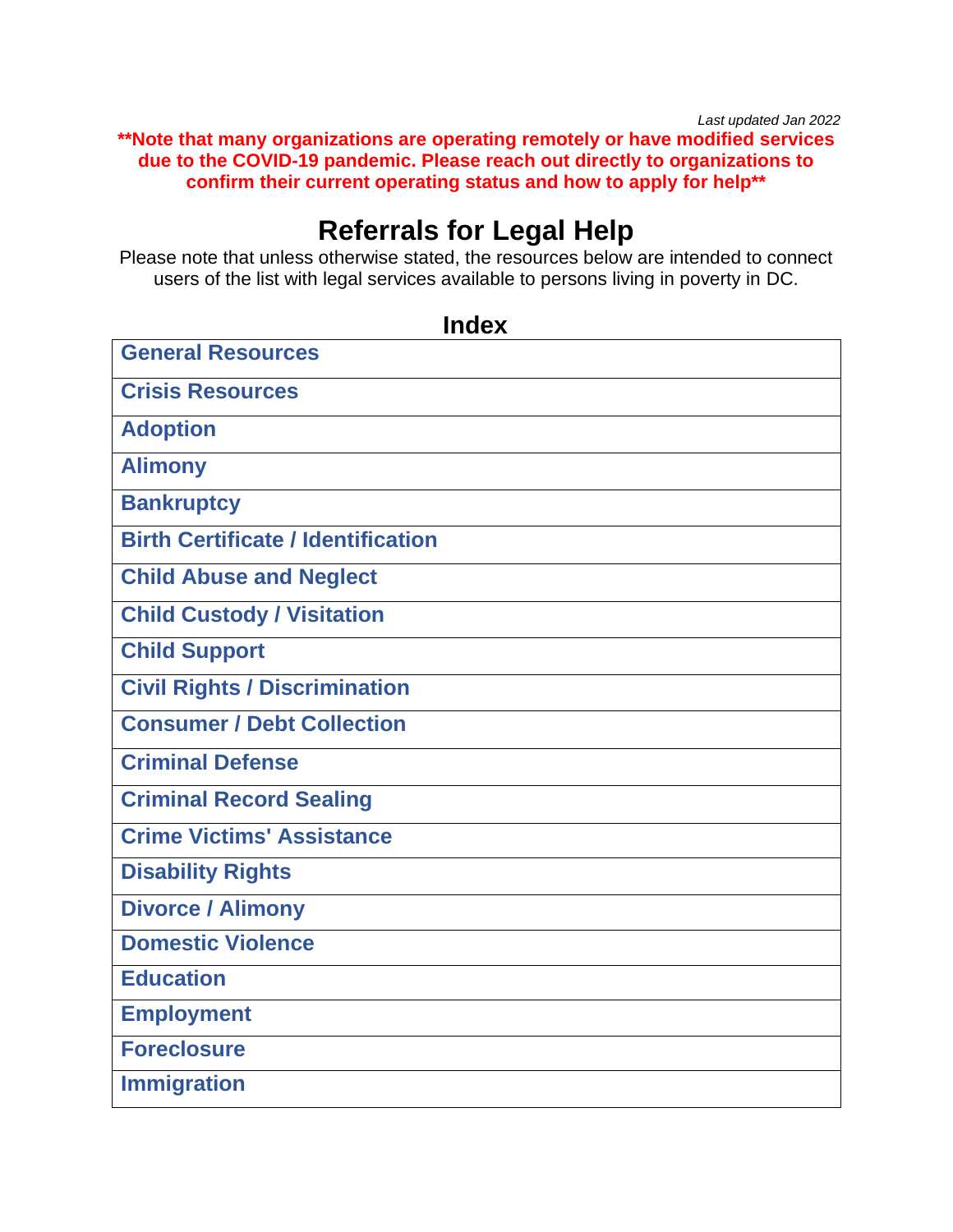**[Landlord and Tenant / Rental Housing](#page-11-0)**

**[Personal Injury / Medical Malpractice](#page-12-0)**

**[Prisoners' Rights](#page-12-1)**

**[Public Benefits](#page-13-0)** 

**[Sex Workers' Rights](#page-14-0)**

**[Small Business](#page-14-1)**

**[Small Claims](#page-14-2)**

**[Tax Disputes](#page-14-3)**

**[Veterans' Benefits](#page-14-4)**

**[Wills](#page-15-0) / [Power of Attorney](#page-15-1) / [Probate](#page-15-2) / [Guardianship](#page-16-0)** 

#### <span id="page-1-0"></span>**General Resources**

- [D.C. Bar Pro Bono Center Free Legal Advice and Referral Clinic](#page-27-0)
- [Law Help DC](#page-36-0)
- [D.C. Bar Pro Bono Center's Legal Information Help Line](#page-28-0)

#### **Self-Help Centers at DC Superior Court**

- [Family Court Self-Help Center](#page-32-0)
- [Landlord Tenant Resource Center / Landlord Tenant Legal](#page-36-1)  [Assistance Network](#page-36-1)
- [Consumer Law Resource Center](#page-26-0)
- [Small Claims Resource Center](#page-14-2)
- [Probate Self-Help Center](#page-46-0)

#### **Private Attorney / Reduced Fee Referral** *(Fee Required)*

- [Bar Association of D.C. Lawyer Referral Service](#page-20-0)
- [DC Refers](#page-29-0)
- [DC Affordable Law Firm](#page-27-1)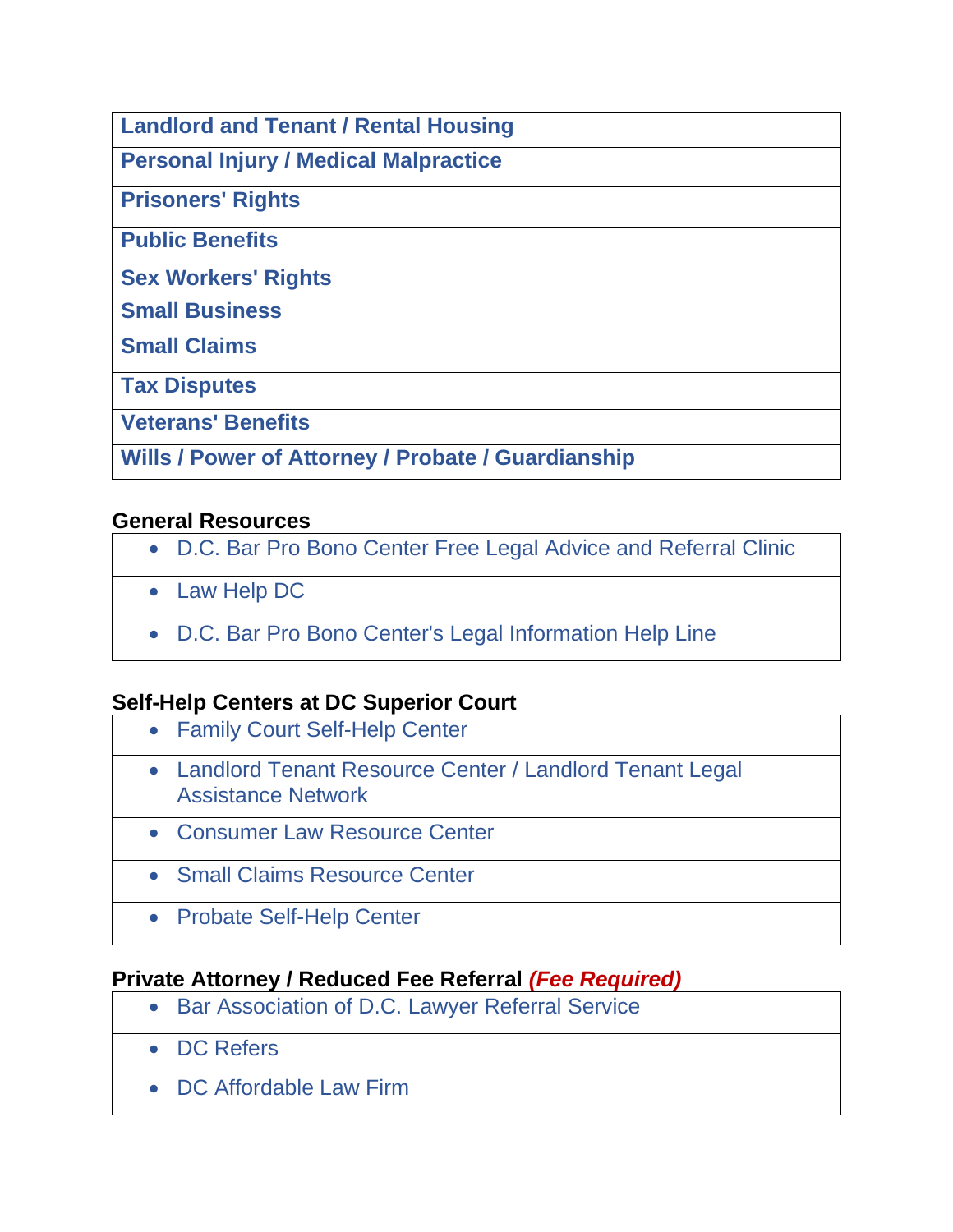#### **Other Jurisdictions Nationwide:**

## **Maryland**

- [Maryland Legal Aid Bureau](#page-39-0)
- [Maryland Office of the Public Defender](#page-39-1)
- *Criminal law*
- [Maryland Crime Victims Resource Center](#page-39-2)
- [Community Legal Services of Prince George's County](#page-25-0)
- [Women's Law Center of Maryland](#page-52-0)
- [Maryland Volunteer Lawyers Service](#page-40-0)
- [Homeless Persons Representation Project](#page-33-0)
- *Public/veterans' benefits, housing, criminal record sealing*
- [Civil Justice Network](#page-24-0)

## **Virginia**

- [Legal Services of Northern Virginia](#page-38-0)
- [Central Virginia Legal Aid Society](#page-23-0)
- [Legal Aid Justice Center](#page-37-0)
- [Legal Aid Society of Eastern Virginia](#page-38-1)
- [Northern Virginia Family Service](#page-44-0)
- *Immigration law*

#### **Other Jurisdictions**

• [Law Help](#page-36-0) • [National Legal Aid & Defender Association](#page-42-0) • [Legal Services Corporation \(LSC\)](#page-38-2) • [Women's](bookmark://WomensLaw/) Law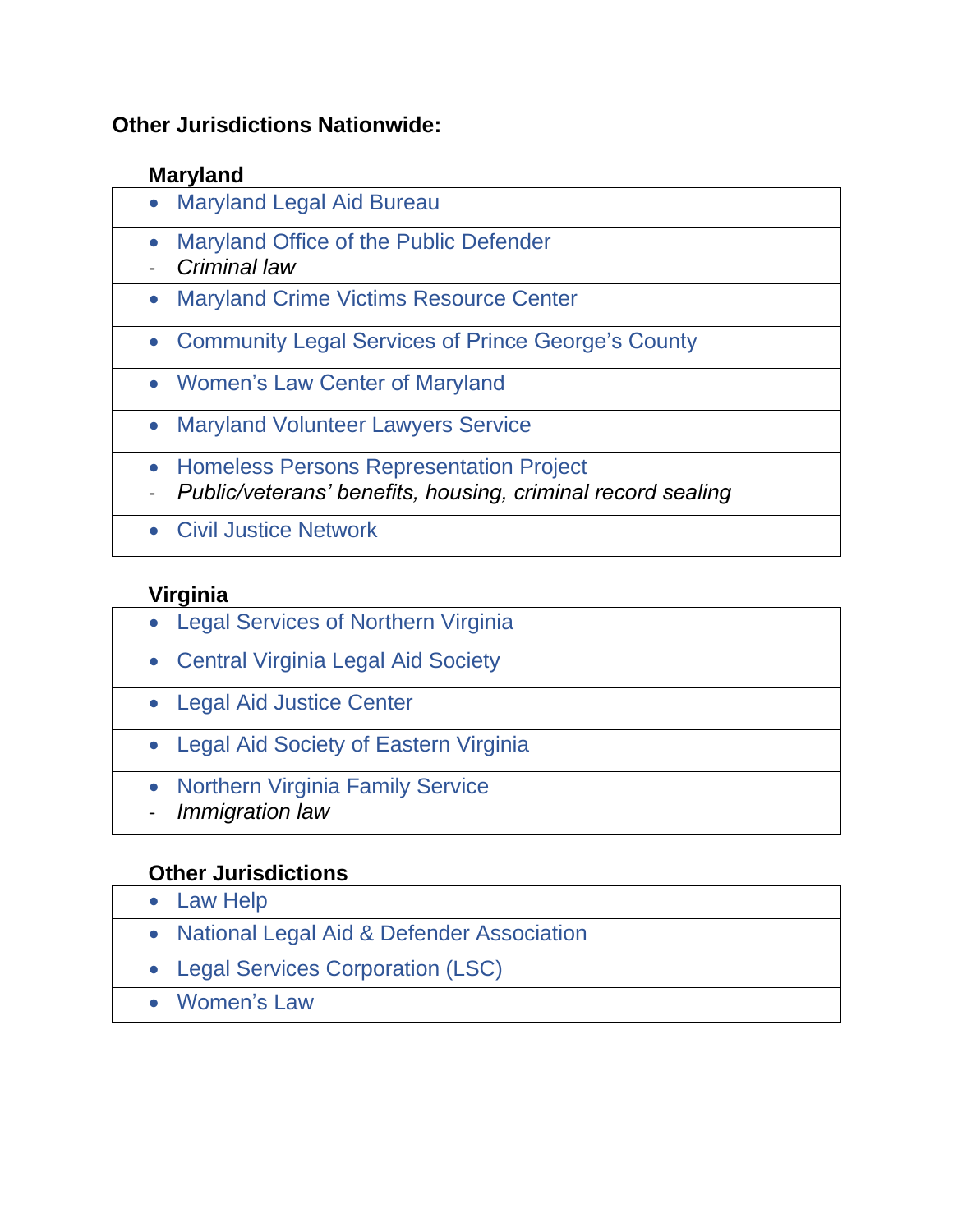## <span id="page-3-0"></span>**Crisis Resources**

*\*\*\* For any general inquiries, [call 2-1-1](https://answersplease.dc.gov/) \*\*\**

- [D.C. Dept. of Behavioral Health Access Help Line](#page-28-1)
- [National Suicide Prevention Hotline](#page-42-1)
- [D.C. Dept. of Human Services Emergency Shelter Hotline](#page-29-1)

# **LEGAL ISSUE AREAS**

## <span id="page-3-1"></span>**Adoption**

• [Children's Law Center](#page-23-1)

#### <span id="page-3-2"></span>**Alimony**

- [Ayuda](#page-19-0)
- *Serves immigrants*
- [Family Court Self-Help Center](#page-32-0)

#### <span id="page-3-3"></span>**Bankruptcy**

- [D.C. Bar Pro Bono Center Free Legal Advice and Referral Clinic](#page-27-0)
- [Bankruptcy Assistance Center](#page-19-1)
- [Catholic Charities Legal Network](#page-22-0)
- [Legal Counsel for the Elderly \(LCE\)](#page-37-1)
- *Serves persons 60 and older*

#### <span id="page-3-4"></span>**Birth Certificate / Other Identification**

• [Bread for the City](#page-21-0)

#### <span id="page-3-5"></span>**Child Abuse and Neglect**

• [Neighborhood Legal Services Program \(NLSP\)](#page-44-1)

#### <span id="page-3-6"></span>**Custody / Visitation**

- [Bread for the City](#page-21-0)
- [Neighborhood Legal Services Program \(NLSP\)](#page-44-1)
- [Catholic Charities Legal Network](#page-22-0)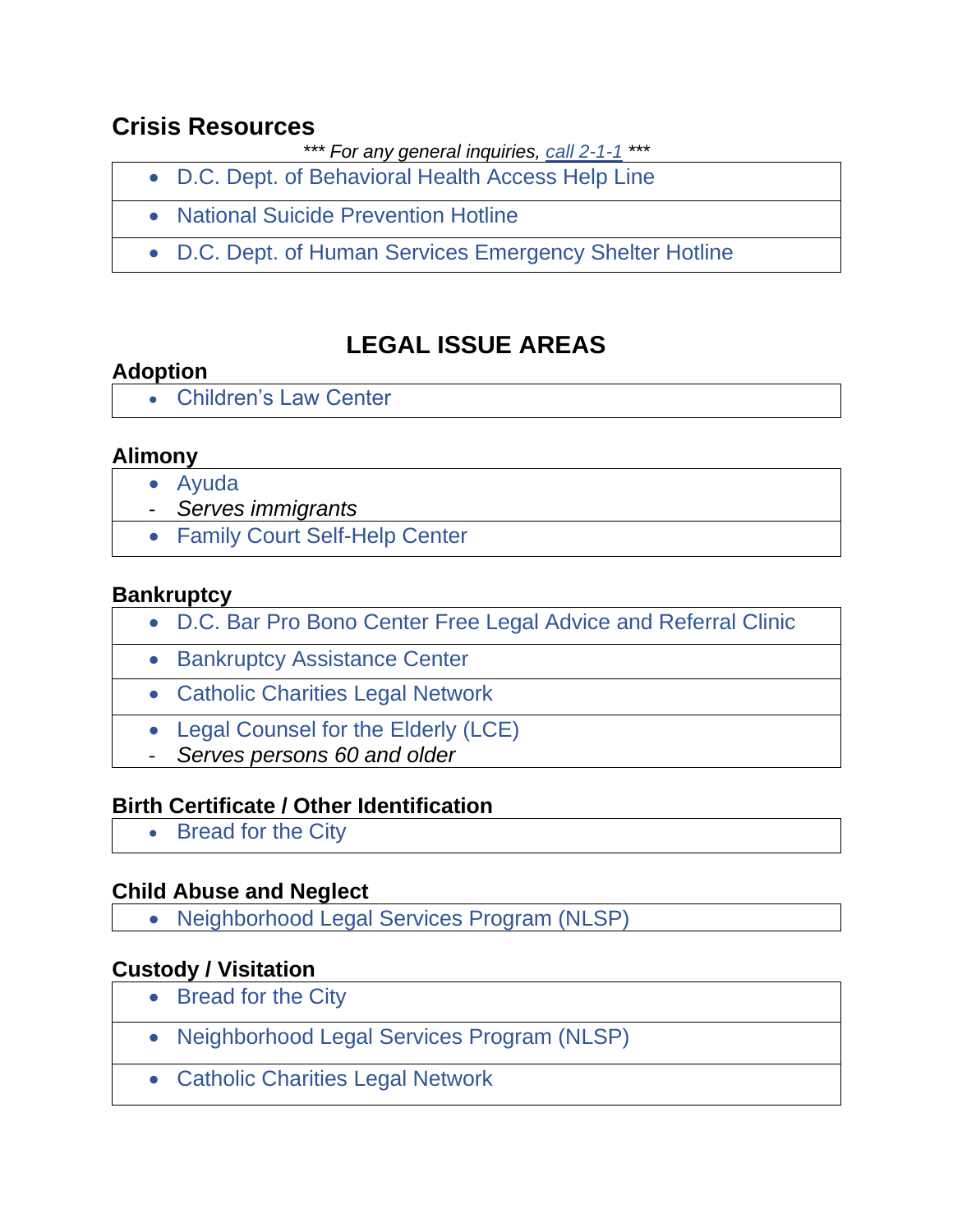- [D.C. Bar Pro Bono Center Free Legal Advice Clinic](#page-27-0)
- [Children's Law Center](#page-23-1)
- *For non-parent caregivers*
- [DC Kincare Alliance](#page-29-2)
- *For non-parent caregivers*
- [Family Court Self-Help Center](#page-32-0)
- *Legal information and filing help only*
- [Ayuda](#page-19-0)
- *Serves immigrants*
- [Columbus Community Legal Services –](#page-24-1) Families and the Law Clinic
- [Amara Legal Center](#page-17-0)
- *For sex workers and survivors of human trafficking*

# <span id="page-4-0"></span>**Child Support**

- [Bread for the City](#page-21-0)
- [Neighborhood Legal Services Program \(NLSP\)](#page-44-1)
- [Catholic Charities Legal Network](#page-22-0)
- *Related to divorce or custody*
- [D.C. Bar Pro Bono Center Free Legal Advice Clinic](#page-27-0)
- [Family Court Self-Help Center](#page-32-0)
- *Legal information and filing help only*
- [Ayuda](#page-19-0)
- *Serves immigrants*

# <span id="page-4-1"></span>**Civil Rights**

- [American Civil Liberties Union of the District of Columbia](#page-16-1)
- *Constitutional issue areas, e.g., freedom of speech/association/press/religion, racial justice, equal protection, police practices, children's rights, privacy rights*
- [D.C. Bar Pro Bono Center Free Legal Advice Clinic](#page-27-0)
- <span id="page-4-2"></span>• [Washington Lawyers' Committee -](#page-51-0) For Civil Rights and Urban **[Affairs](#page-51-0)**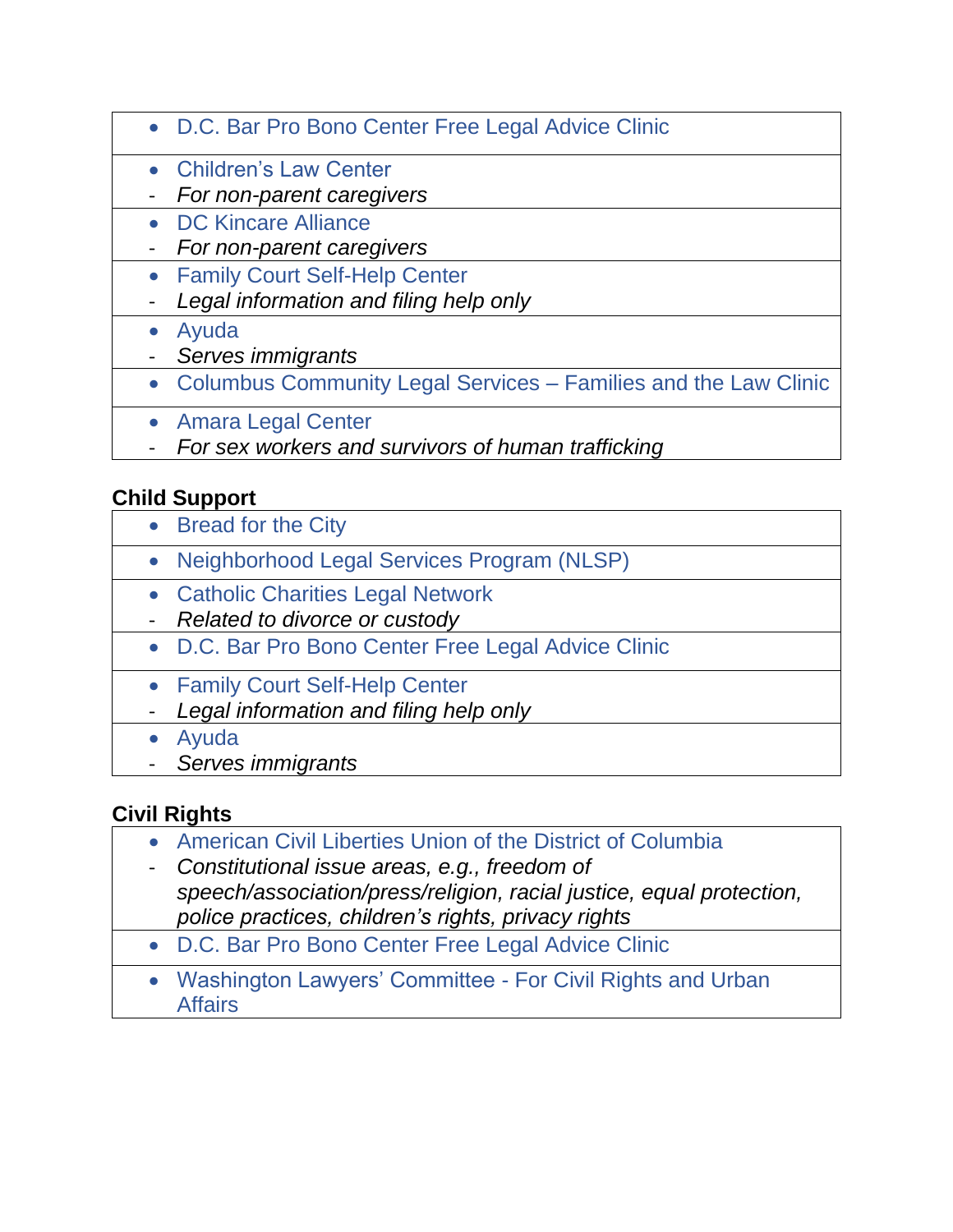#### **Discrimination**

- \*\*\* See [Fair Housing subsection](#page-12-2) for housing-related discrimination\*\*\*
- [Lambda Legal Defense Fund](#page-35-0)
- *Legal and public education services on sexual orientation discrimination*
- [NAACP](#page-41-0)
- *Discrimination against African Americans*
- [Disability Rights DC \(through University Legal Services\)](#page-49-0)
- *Discrimination against people with disabilities/mental illness in public accommodations and government services*
- [National Women's Law Center](#page-43-0)
- *Gender discrimination*
- [Whitman-Walker Health](#page-52-1)
- *Prioritizes HIV+ and LGBTQ identifying persons*
- [American Civil Liberties Union of the District of Columbia](#page-16-1)
- *Constitutional issue areas, e.g., freedom of speech/association/press/religion, racial justice, equal protection, police practices, children's rights, privacy rights*
- [Washington Lawyers' Committee -](#page-51-0) For Civil Rights and Urban [Affairs](#page-51-0)
- *Based on immigration status*

#### <span id="page-5-0"></span>**Consumer / Debt Collection**

\*\*\*See [Foreclosure section](#page-10-0) for foreclosure referrals\*\*\*

- [Catholic Charities Legal Network](#page-22-0)
- [D.C. Bar Pro Bono Center Free Legal Advice Clinic](#page-27-0)
- [Consumer Law Resource Center](#page-26-0)
- [Small Claims Resource Center](#page-48-0)
- [Neighborhood Legal Services Program \(NLSP\)](#page-44-1)
- [Tzedek DC](#page-48-1)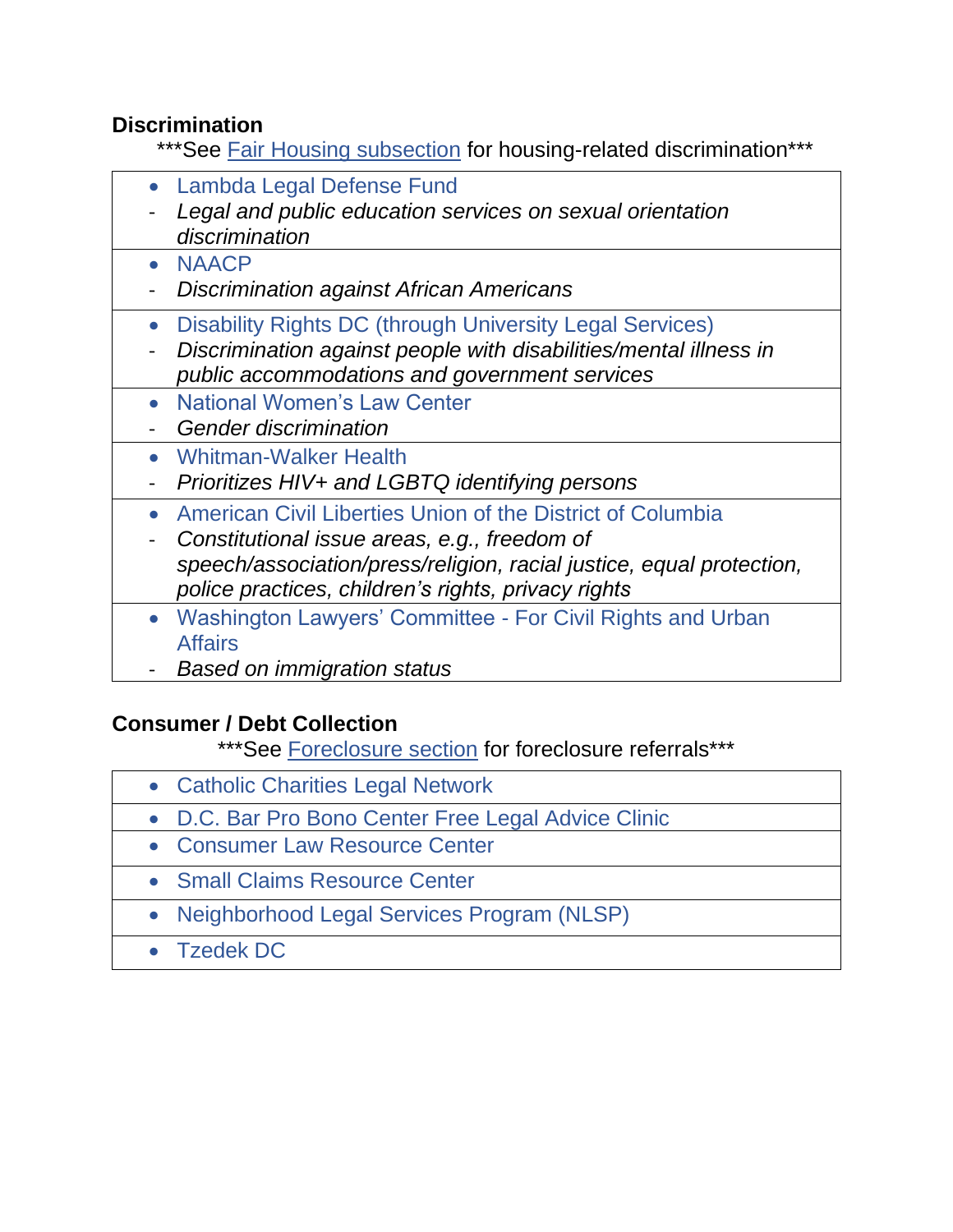#### **Car Purchases & Repairs**

- [Consumer Law Resource Center](#page-26-0)
- [D.C. Bar Pro Bono Center Free Legal Advice Clinic](#page-27-0)
- Legal Counsel for the Elderly (LCE)
- *Serves persons 60 and older*

#### **Home Repair / Contractor Disputes**

- [Consumer Law Resource Center](#page-26-0)
	- [D.C. Bar Pro Bono Center Free Legal Advice Clinic](#page-27-0)
	- Legal Counsel for the Elderly (LCE)
	- *Serves persons 60 and older*
	- [Multi-Door Dispute Resolution](#page-41-1)
	- *Contract/neighbor disputes*
	- [Neighborhood Legal Services Program \(NLSP\)](#page-44-1)
	- *Helps with wrongful repossession*

#### **Identity Theft**

- [Tzedek DC](#page-48-1) 
	- [Victim Legal Network of DC](#page-50-0)
	- *Helps victims of crime with legal needs related to that crime*

#### **Medical Debt Assistance**

- [Whitman-Walker Health](#page-52-1)
- *Prioritizes HIV+ and LGBTQ identifying persons*

#### **Student Loans / Protections**

- [Neighborhood Legal Services Program \(NLSP\)](#page-44-1)
- [National Student Legal Defense Network](#page-42-2)

#### **Utility Disputes**

• [Office of the People's Counsel](#page-45-0)

#### **Consumer Protection**

<span id="page-6-0"></span>• [Office of the Attorney General Consumer Protection Hotline](#page-44-2)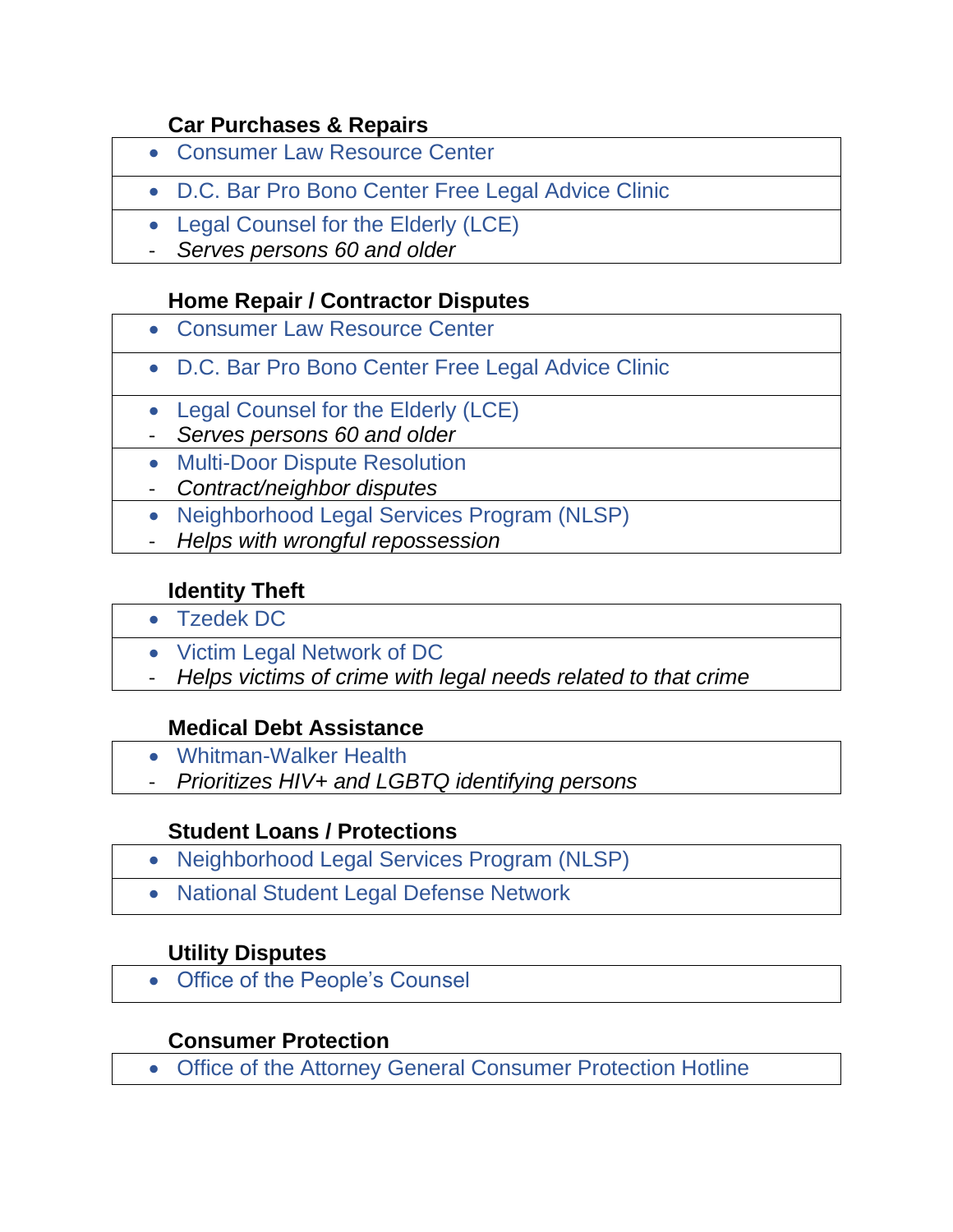#### **Criminal Defense**

- [Public Defender Service for the District of Columbia \(PDS\)](#page-46-1)
- [Amara Legal Center](#page-17-0)
- *Help in criminal cases for sex workers/survivors of sexual trafficking*

## <span id="page-7-0"></span>**Criminal Record Sealing**

- [Public Defender Service for the District of Columbia \(PDS\)](#page-46-1)
- [Amara Legal Center](#page-17-0)
- *For sex workers and survivors of human trafficking*
- [Rising for Justice](#page-47-0)

#### <span id="page-7-1"></span>**Crime Victim's Assistance**

- [Victim Legal Network of DC](#page-50-0)
- *Helps victims of any crime with legal needs related to that crime*
- Crime Victims Compensation Program
- [Asian Pacific American Legal Resource Center](#page-18-0)

#### <span id="page-7-2"></span>**Disability Rights**

- [Disability Rights DC \(through University Legal Services\)](#page-49-0)
- *Helps individuals with disabilities with institution/provider complaints, RSA issues, benefits, etc.*
- [Public Defender Service for the District of Columbia \(PDS\)](#page-46-1)
- *Issues with involuntary and civil commitment cases*
- [Quality Trust for Individuals with Disabilities](#page-47-1)
- *Alternatives to guardianship*
- [The Bazelon Center for Mental Health Law](#page-20-1)

#### <span id="page-7-3"></span>**Divorce**

- [Family Court Self-Help Center](#page-32-0)
- [D.C. Bar Pro Bono Center Free Legal Advice Clinic](#page-27-0)
- [Bread for the City](#page-21-0)
- *For survivors of domestic violence*
- [Neighborhood Legal Services Program \(NLSP\)](#page-44-1)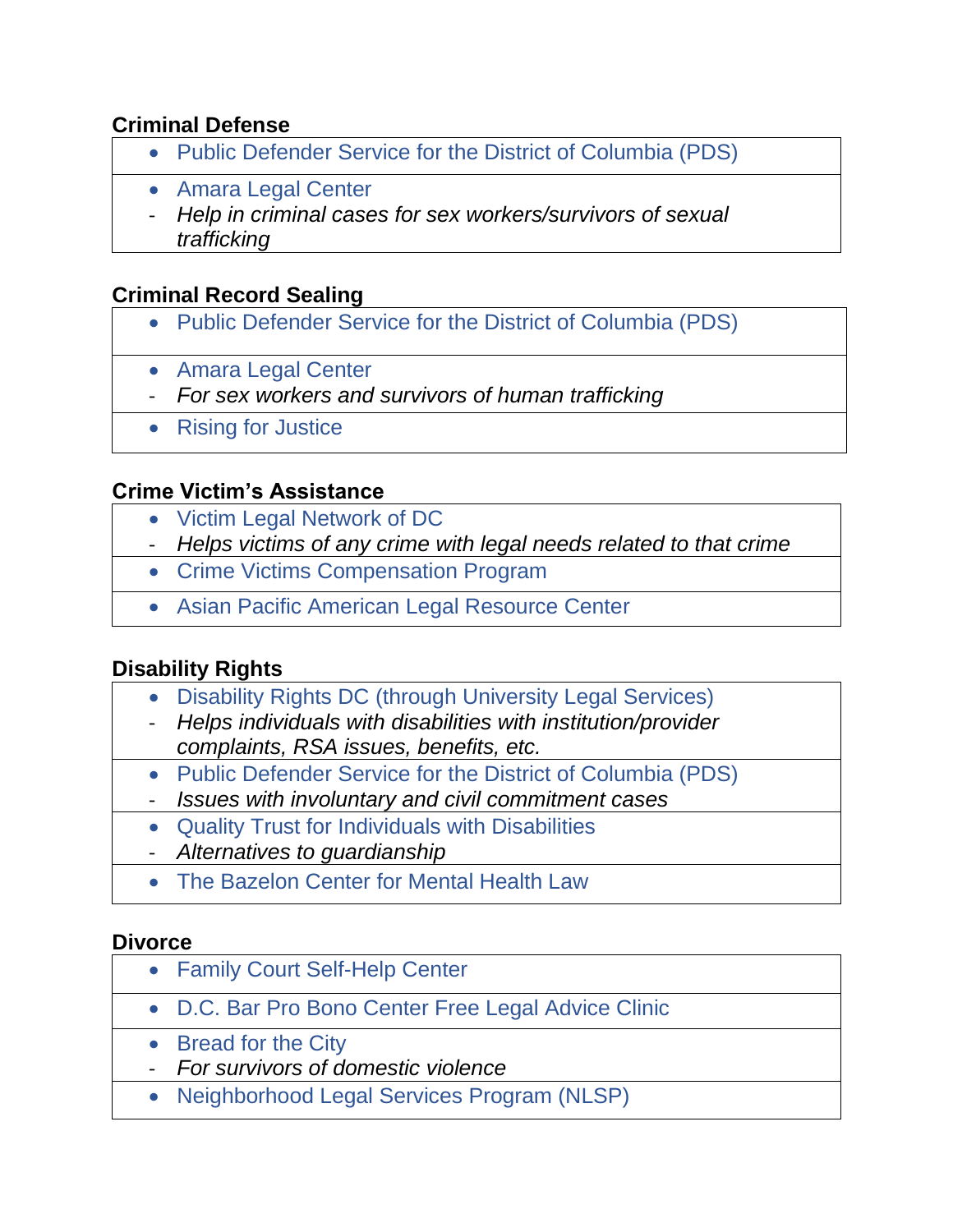- [Catholic Charities Legal Network](#page-22-0)
- *Only if custody is involved*
- [Ayuda](#page-19-0)
- *Serves immigrants*
- [Amara Legal Center](#page-17-0)
- *For sex workers and survivors of human trafficking*
- [DC Affordable Law Firm](#page-27-1) *(Fee Required)*

## <span id="page-8-0"></span>**Domestic Violence**

- [Domestic Violence Intake Center \(DVIC\)](#page-30-0)
- [Bread for the City](#page-21-0)
- [Catholic Charities Legal Network](#page-22-0)
- [Neighborhood Legal Services Program \(NLSP\)](#page-44-1)
- *Serves petitioners and respondents*
- [Rising for Justice](#page-47-0)
- *Focuses on representing respondents*
- [Ayuda](#page-19-0)
- *Serves immigrants*
- [Amara Legal Center](#page-17-0)
- *For sex workers and survivors of human trafficking*
- [Columbus Community Legal Services –](#page-24-1) Families and the Law Clinic

#### <span id="page-8-1"></span>**Education**

- [Advocates for Justice and Education](#page-17-1)
- *Special education, school discipline, and school push-out issues*
- [Children's Law Center](#page-23-1)
- *Special education and residency fraud issues*
- [Disability Rights DC \(through University Legal Services\)](#page-49-0)
- *Students with disabilities*

#### <span id="page-8-2"></span>**Employment**

- [Washington Lawyers' Committee -](#page-51-0) For Civil Rights and Urban **[Affairs](#page-51-0)**
- [D.C. Bar Pro Bono Center Free Legal Advice and Referral Clinic](#page-27-0)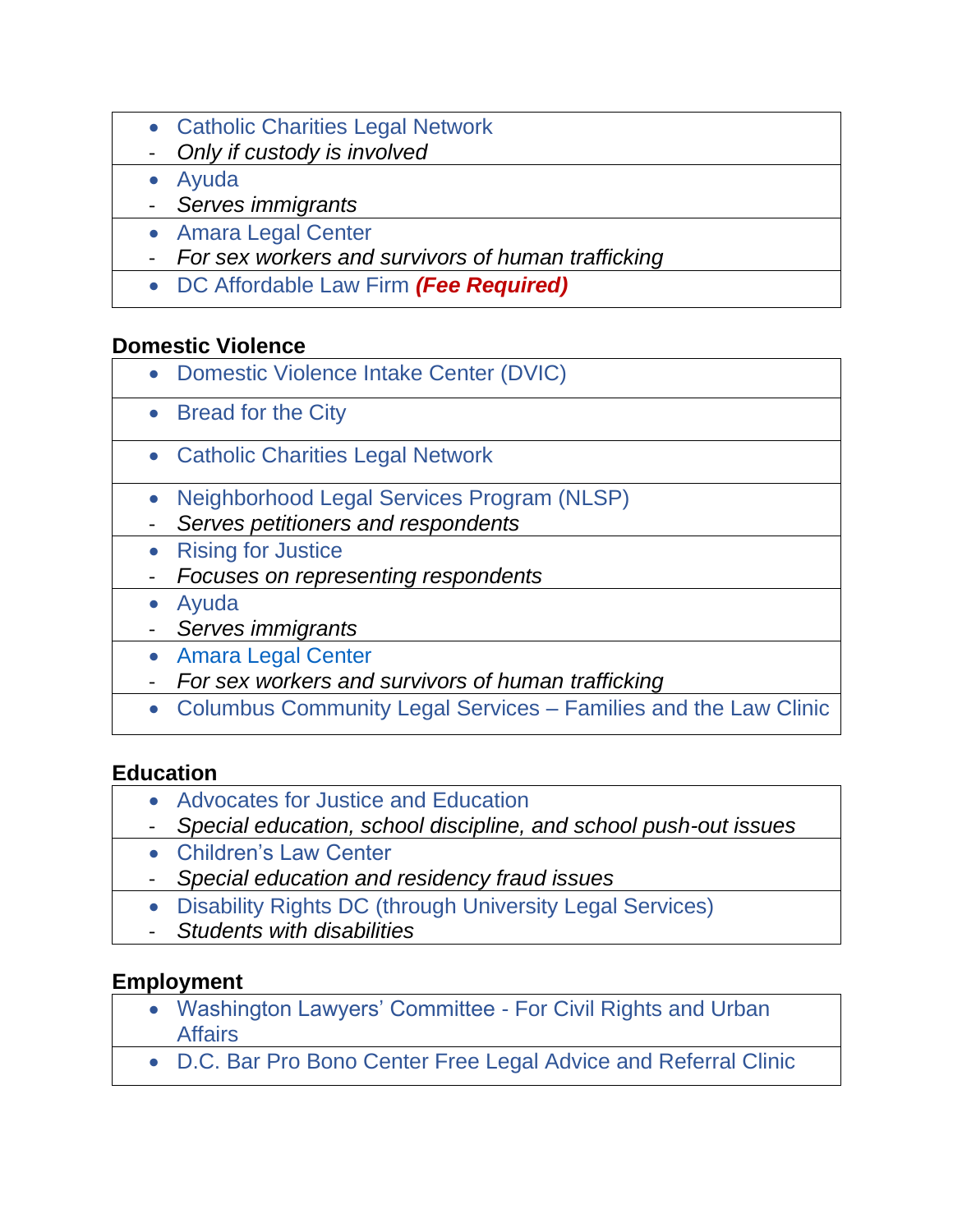- [Catholic Charities Legal Network](#page-22-0)
- [Neighborhood Legal Services Program \(NLSP\)](#page-44-1)
- *Barriers to employment and unpaid wages*
- [Metropolitan Washington Employment Lawyers Association](#page-40-1) *(Fee Required)*

## **Unemployment Compensation**

- [Metro Washington Council AFL-CIO \(Claimant Advocacy Program\)](#page-40-2)
- [Neighborhood Legal Services Program \(NLSP\)](#page-44-1)
- [Metropolitan Washington Employment Lawyers Association](#page-40-1) *(Fee Required)*

## **Employment Discrimination**

- [American Civil Liberties Union of the District of Columbia](#page-16-1)
- [First Shift Justice Project](#page-32-1)
- *Based on pregnancy/family responsibilities*
- [Neighborhood Legal Services Program \(NLSP\)](#page-44-1)
- *Hiring discrimination against people with criminal records*
- [Washington Lawyers' Committee -](#page-51-0) For Civil Rights and Urban [Affairs](#page-51-0)
- *EEO (Employment Opportunity) complaints*
- [A Better Balance](#page-16-2)
- *Legal information only*
- [Metropolitan Washington Employment Lawyers Association](#page-40-1) *(Fee Required)*

#### **Sexual Harassment**

- [First Shift Justice Project](#page-32-1) • [National Women's Law Center](#page-43-0) • [A Better Balance](#page-16-2) - *Legal information only* • [Metropolitan Washington Employment Lawyers Association](#page-40-1)
	- *(Fee Required)*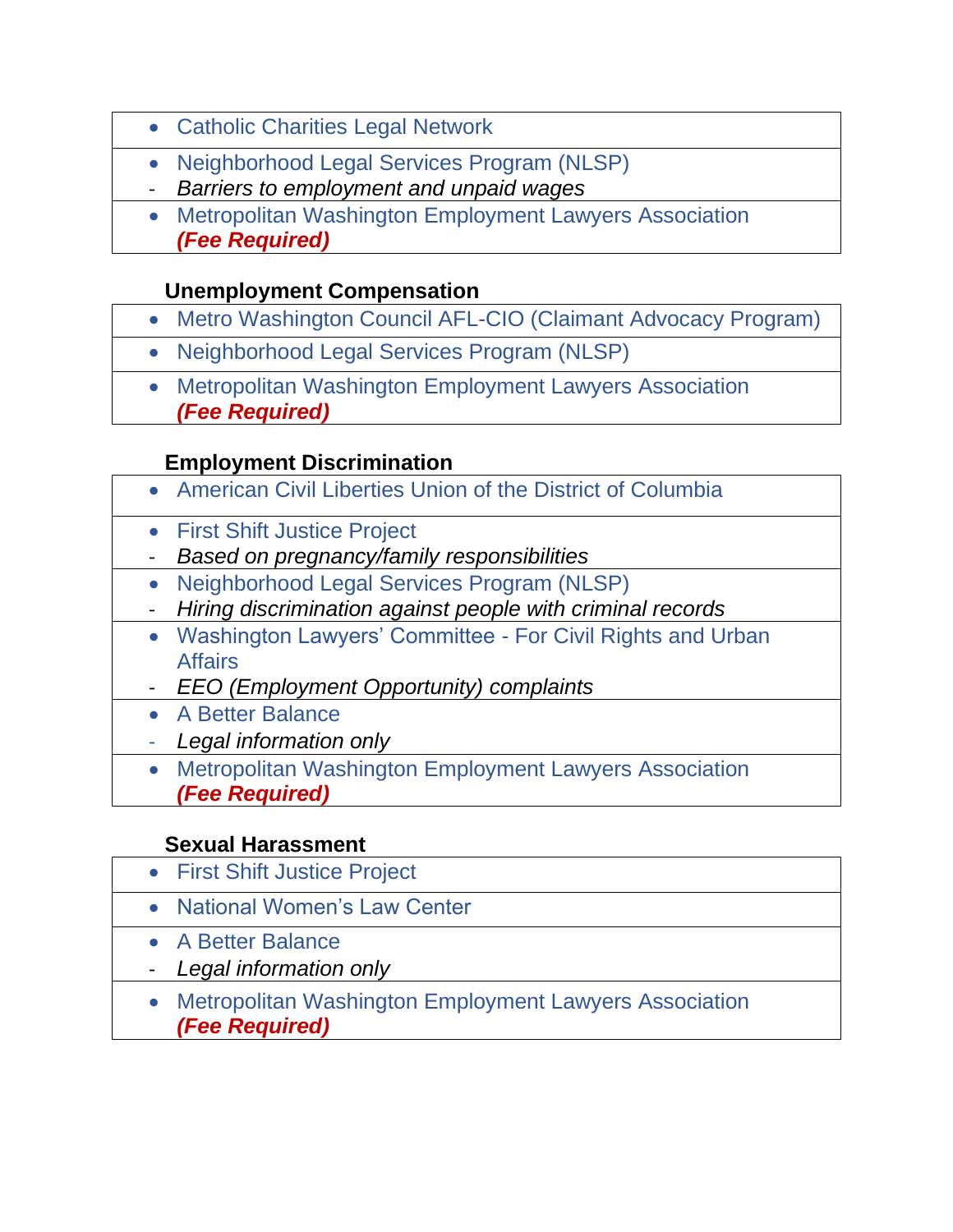#### **Pension / Retirement Plans**

• [Pension Rights Center](#page-46-2)

## **Whistleblower Protection**

- [Government Accountability Project](#page-33-1)
- [Metropolitan Washington Employment Lawyers Association](#page-40-1) *(Fee Required)*

#### <span id="page-10-0"></span>**Foreclosure**

- [Housing Counseling Services](#page-34-0)
- [Legal Counsel for the Elderly \(LCE\)](#page-37-1)
- *Serves persons 60 and older*

#### <span id="page-10-1"></span>**Immigration**

- [D.C. Bar Pro Bono Program Immigration Legal Advice Clinic](#page-27-2)
	- [Ayuda](#page-19-0) *(Fee Required)*
	- [CARECEN](#page-22-1) *(Fee Required)*
- [Catholic Charities Immigration Legal Services](#page-22-0) *(Fee Required)*
- [DC Affordable Law Firm](#page-27-1) *(Fee Required)*
- Human Rights First [Asylum Representation Program](#page-34-1)
- [Mil Mujeres](#page-41-2)
- *Helps low-income Latinos with U/T visas, VAWA, SIJS*
- [Tahirih Justice Center](#page-48-2)
- *Asylum, U/T visas, VAWA*
- [Capital Area Immigrant Rights Coalition \(CAIR\)](#page-21-1)
- *Only for people in detention in MD or VA*
- [Whitman-Walker Health](#page-52-1)
- *Prioritizes HIV+ and LGBTQ identifying persons*
- [Asian Pacific-American Legal Resource Center](#page-18-0)
- [African Communities Together](#page-17-2)
- *Serves African immigrants*
- [Columbus Community Legal Services –](#page-24-1) Immigrant and Refugee [Advocacy Clinic](#page-24-1)
- *Detainees in Virginia*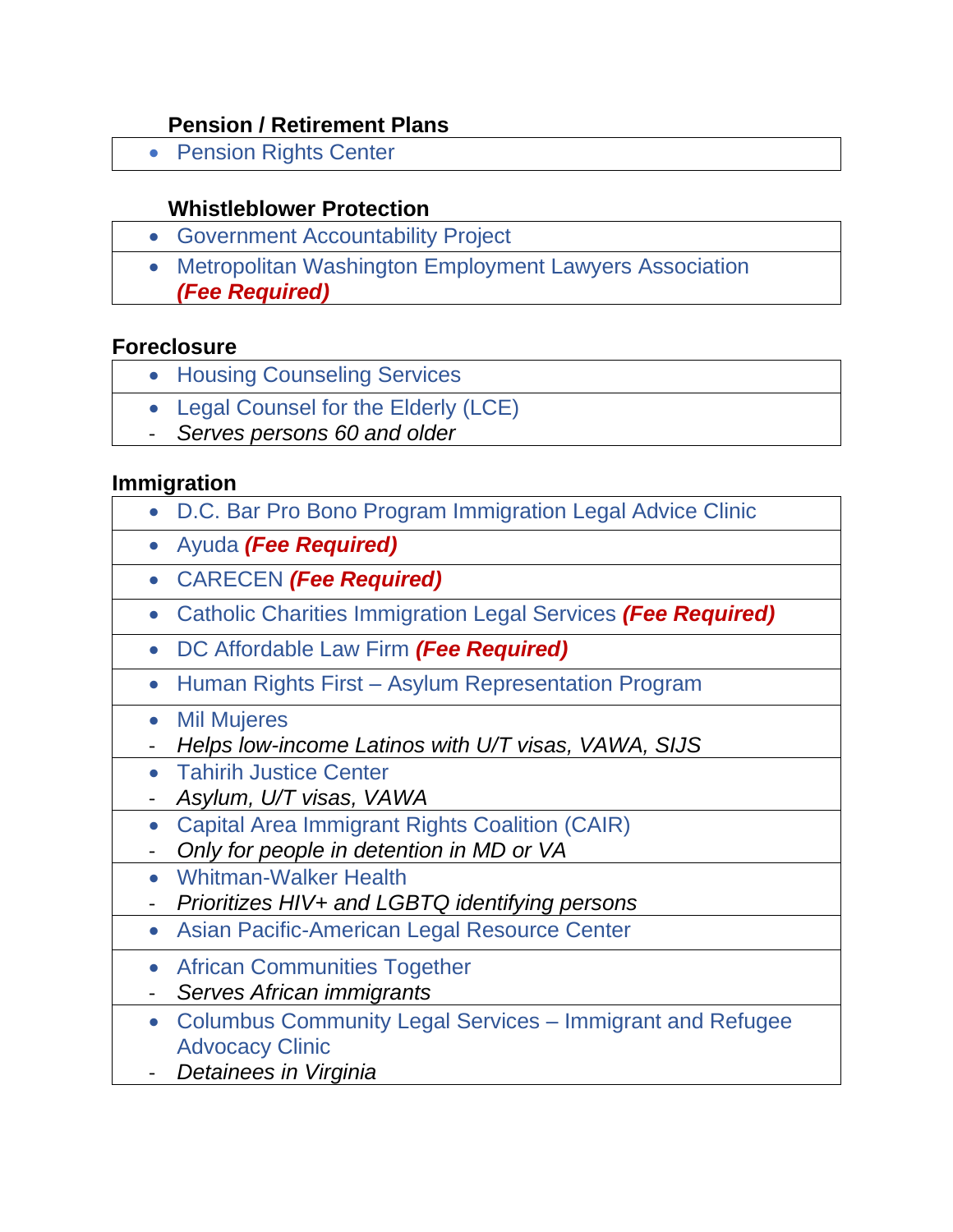#### **Naturalization / Citizenship**

- [Asian Pacific-American Legal Resource Center](#page-18-0)
- [Catholic Charities Immigration Legal Services](#page-22-0) *(Fee Required)*
- [Whitman-Walker Health](#page-52-1)
- *Prioritizes HIV+ and LGBTQ identifying persons*

## **Unaccompanied Minors**

• [Kids in Need of Defense \(KIND\)](#page-35-1)

#### <span id="page-11-0"></span>**Landlord and Tenant / Rental Housing**

- [Bread for the City](#page-21-0)
- [DC Tenants Rights Center](#page-30-1)
- [Neighborhood Legal Services Program \(NLSP\)](#page-44-1)
- [Rising for Justice](#page-47-0)
- [Legal Counsel for the Elderly \(LCE\)](#page-37-1)
- *Serves persons age 60 and older*
- [Landlord Tenant Legal Assistance Network](#page-36-1)
- [Office of the Tenant Advocate](#page-45-1)
- [Washington Legal Clinic for the Homeless](#page-51-1)
- *Shelter issues; homelessness prevention*
- [DC Affordable Law Firm](#page-27-1) *(Fee Required)*
- *Eviction defense, housing conditions, homeowner & condominium association disputes*
- [D.C. Bar Pro Bono Center Free Legal Advice Clinic](#page-27-0)

#### **Housing Search Assistance**

• [Housing Counseling Services](#page-34-0) • [CARECEN](#page-22-1)

#### **Tenant Associations**

- [University Legal Services](#page-49-0)
- [CARECEN](#page-22-1)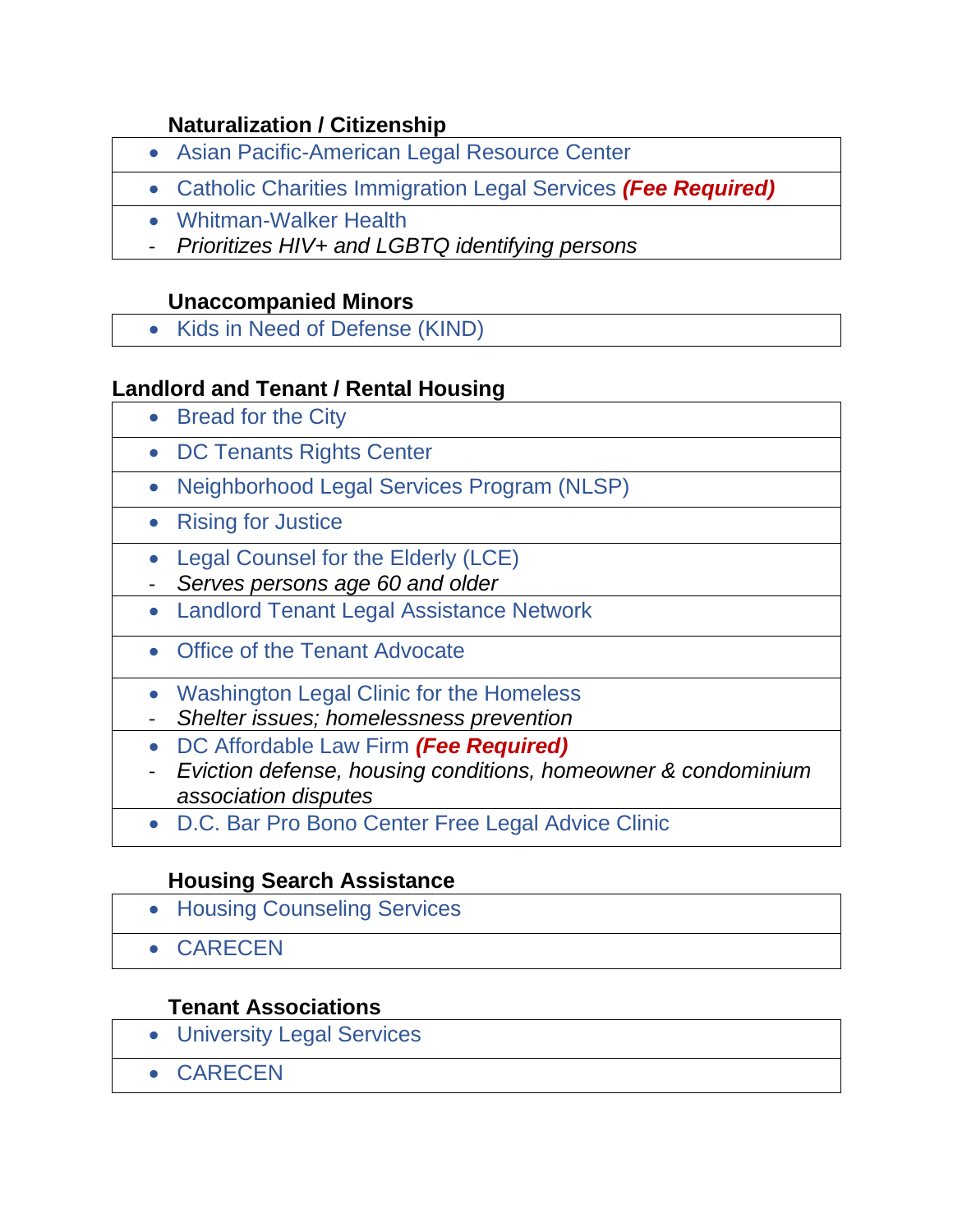- [Housing Counseling Services](#page-34-0)
- [Neighborhood Legal Services Program \(NLSP\)](#page-44-1)

#### **Fair Housing / Housing Discrimination**

<span id="page-12-2"></span>• [American Civil Liberties Union of the District of Columbia](#page-16-1)

• [CARECEN](#page-22-1)

- [Neighborhood Legal Services Program \(NLSP\)](#page-44-1)
- *Especially voucher discrimination*
- [Washington Lawyers' Committee -](#page-51-0) For Civil Rights and Urban **[Affairs](#page-51-0)**

#### **Health Concerns from Unhealthy Living Conditions**

- [Neighborhood Legal Services Program \(NLSP\)](#page-44-1)
- [Legal Counsel for the Elderly \(LCE\)](#page-37-1)
- *Serves persons age 60 and older*
- [Office of the Tenant Advocate](#page-45-1)
- [Children's Law Center](#page-23-1)

#### <span id="page-12-0"></span>**Personal Injury**

- [D.C. Bar Pro Bono Center Free Legal Advice and Referral Clinic](#page-27-0)
- [Bar Association of D.C./Lawyer Referral Service](#page-20-0) *(Fee Required)*
- [DC Refers](#page-29-0) *(Fee Required)*

#### **Medical Malpractice**

• [Multi-Door Dispute Resolution](#page-41-1)

#### <span id="page-12-1"></span>**Prisoner's Rights**

- [Public Defender Service for the District of Columbia \(PDS\)](#page-46-1)
- [Community Family Life Services](#page-25-1)
- [D.C. Prisoners' Rights Project \(through Washington Lawyer's](#page-51-0)  [Committee\)](#page-51-0)
- [DC Jail and Prison Advocacy Project \(through University Legal](#page-49-0)  [Services\)](#page-49-0)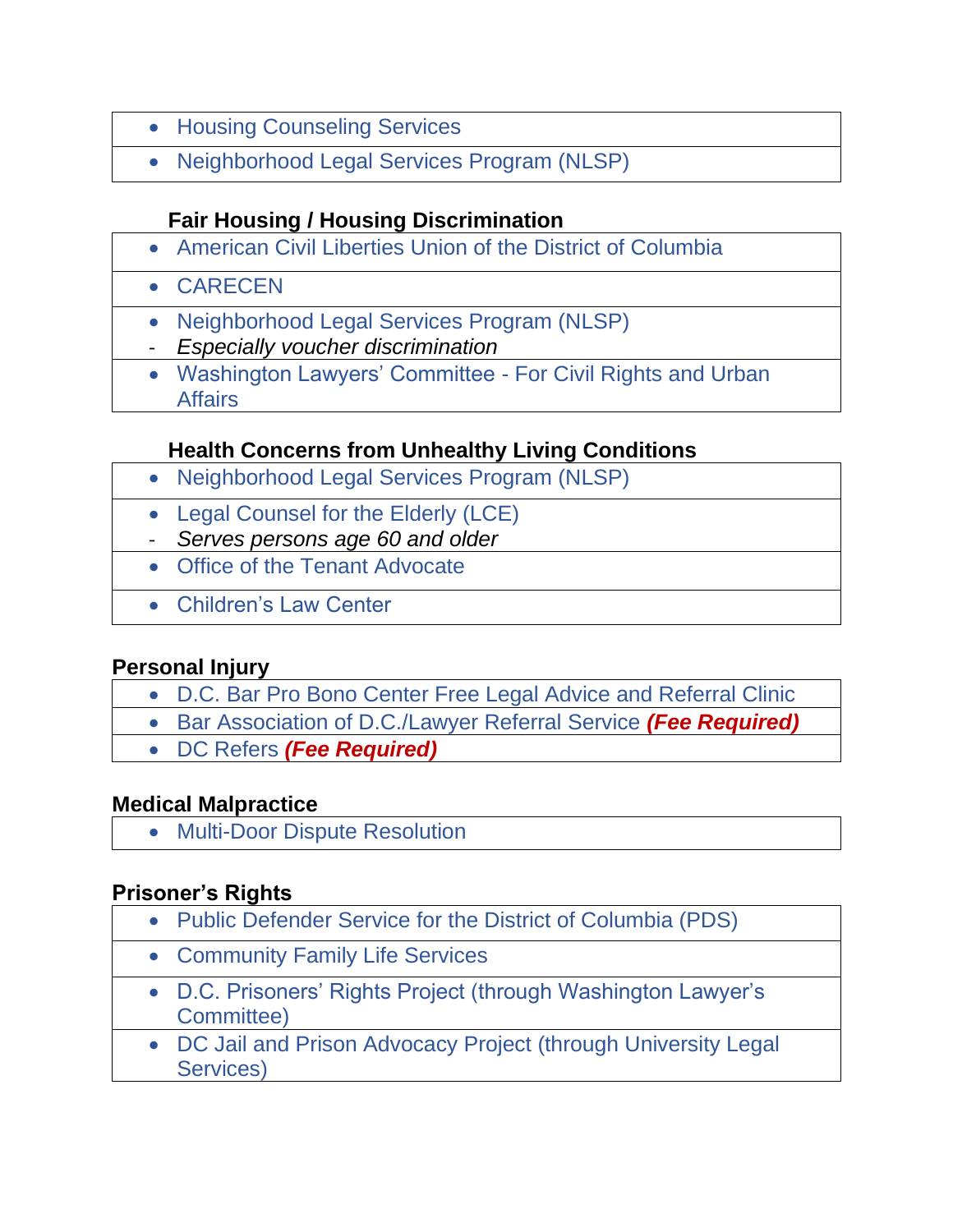- *For people with mental health disabilities. Can also help with reentry issues*
- [American Civil Liberties Union of the District of Columbia](#page-16-1)

#### <span id="page-13-0"></span>**Public Benefits**

- [Bread for the City](#page-21-0)
- *no longer handling SSI/SSDI appeals*
- [Catholic Charities Legal Network](#page-22-0)
- [Neighborhood Legal Services Program \(NLSP\)](#page-44-1)
- [Legal Counsel for the Elderly \(LCE\)](#page-37-1)
- *Serves persons age 60 and older*
- [D.C. Bar Pro Bono Center Free Legal Advice and Referral Clinic](#page-27-0)
	- [Whitman-Walker Health](#page-52-1)
	- *Prioritizes HIV+ and LGBTQ identifying persons*
	- [Office of the D.C. Long-Term Care Ombudsman](#page-45-2)
	- [Washington Legal Clinic for the Homeless](#page-51-1)
	- *Serves homeless persons*
	- [Amara Legal Center](#page-17-0)
	- *For sex workers and survivors of human trafficking*

## **Help Applying for Public Benefits**

- [Whitman-Walker Health](#page-52-1)
- [Washington Legal Clinic for the Homeless](#page-51-1)
- [Downtown Day Services Center \(NY Avenue\)](#page-31-0)
- *For individuals experiencing homelessness*
- [Georgetown Ministry Center](#page-33-2)
- *For individuals experiencing homelessness*
- [Neighborhood Legal Services Program \(NLSP\)](#page-44-1)
- [Bread for the City](#page-21-0)
- [Legal Counsel for the Elderly](#page-37-1)
- *Serves persons 60 and older*
- [Equal Rights Center](#page-31-1)
- [Quality Trust for Individuals with Disabilities](#page-47-1)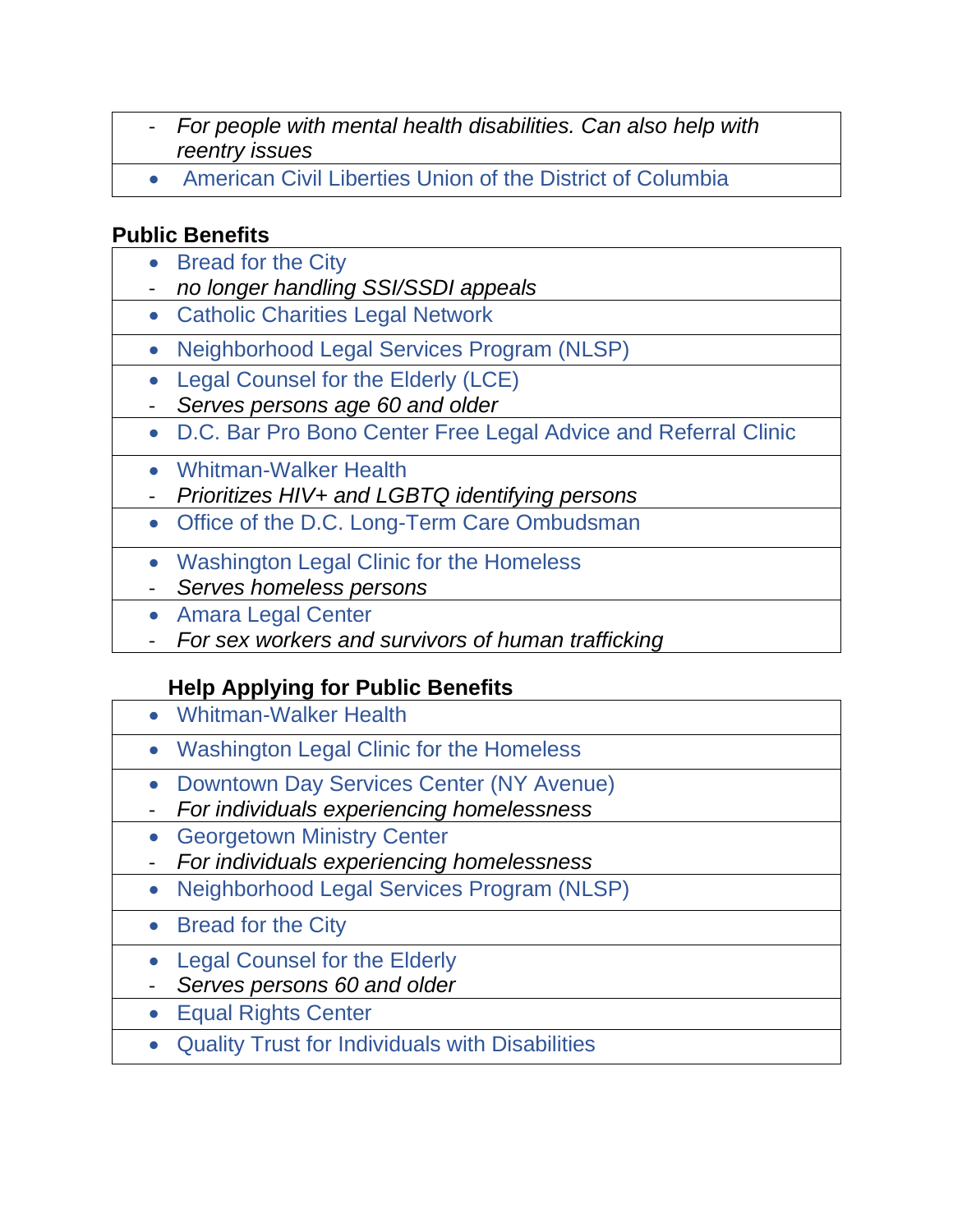#### <span id="page-14-0"></span>**Sex Worker's Rights**

• [Amara Legal Center](#page-17-0)

#### <span id="page-14-1"></span>**Small Business**

• [D.C. Bar Pro Bono Center Small Business Brief Legal Advice Clinic](#page-28-2)

#### <span id="page-14-2"></span>**Small Claims**

- [Tzedek DC](#page-48-1)
	- [Rising for Justice](#page-47-0)
	- [Neighborhood Legal Services Program \(NLSP\)](#page-44-1)
	- [Legal Counsel for the Elderly \(LCE\)](#page-37-1)
	- *Serves persons age 60 and older*
	- [Consumer Law Resource Center](#page-26-0)
	- [Small Claims Resource Center](#page-48-0)

#### <span id="page-14-3"></span>**[Tax Disputes](#page-14-3)**

- [DC Taxpayer Advocate](#page-28-3)
- [Community Tax Aid](#page-25-2)
	- [D.C. Bar Pro Bono Center Free Legal Advice Clinic](#page-27-0)
- [UDC Low Income Taxpayer Clinic](#page-49-1)
- [American University Janet R. Spragens Federal Tax Clinic](#page-18-1)
- [Columbus Community Legal Services –](#page-24-1) Low Income Taxpayer **[Clinic](#page-24-1)**

#### <span id="page-14-4"></span>**Veterans' Benefits**

- [Legal Counsel for the Elderly \(LCE\)](#page-37-1)
- *Serves persons age 60 and older*
- [National Veterans Legal Services Program](#page-43-1)
- [Neighborhood Legal Services Program \(NLSP\)](#page-44-1)
- [Veterans Consortium Pro Bono Program](#page-49-2)
- [Veterans Pro Bono Legal Clinic](#page-50-1)
- [VA National Capital Regional Benefit Office](#page-50-2)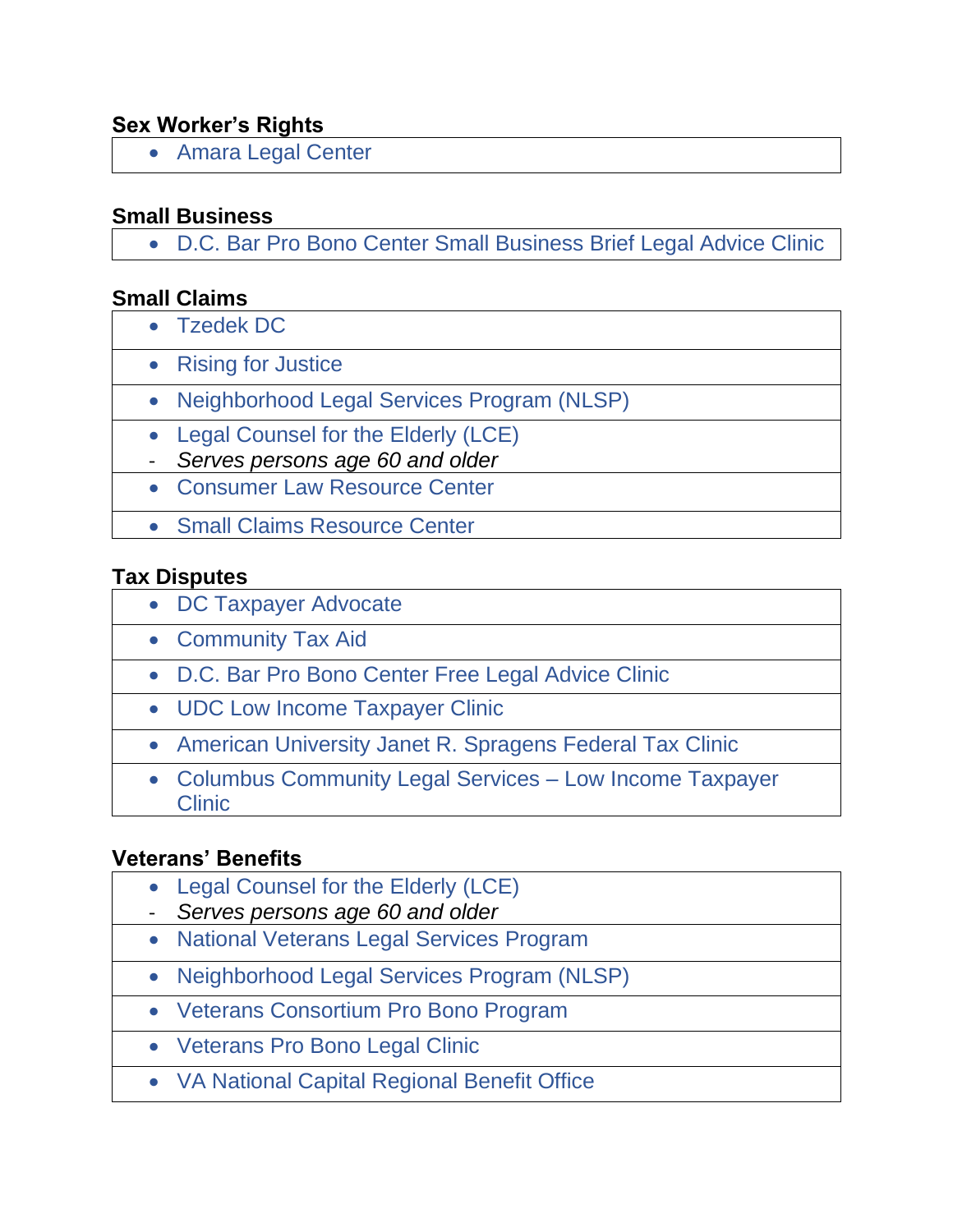• [Columbus Community Legal Services –](#page-24-1) Veteran Advocacy and [Estate Planning Clinic](#page-24-1)

#### <span id="page-15-0"></span>**Wills / Powers of Attorney / Probate / Guardianship**

## **Drafting Wills**

- [Neighborhood Legal Services Program \(NLSP\)](#page-44-1)
- [Catholic Charities Legal Network](#page-22-0)
- [DC Affordable Law Firm](#page-27-1) *(Fee Required)*
- [Legal Counsel for the Elderly \(LCE\)](#page-37-1)
- *Serves persons 60 and older*
- [Whitman-Walker Health](#page-52-1)
- *Prioritizes HIV+ and LGBTQ identifying persons*

#### **Drafting Power of Attorney**

- <span id="page-15-1"></span>• [Neighborhood Legal Services Program \(NLSP\)](#page-44-1)
- [Catholic Charities Legal Network](#page-22-0)
- [Legal Counsel for the Elderly \(LCE\)](#page-37-1)
- *Serves persons 60 and older*
- [DC Affordable Law Firm](#page-27-1) *(Fee Required)*
- [Disability Rights DC \(through University Legal Services\)](#page-49-0)
- *For individuals with disabilities*
- [Quality Trust for Individuals with Disabilities](#page-47-1)
- *For individuals with disabilities*
- [Whitman-Walker Health](#page-52-1)
- *Prioritizes HIV+ and LGBTQ identifying persons*

#### **Probate**

- <span id="page-15-2"></span>• [Probate Self-Help Center](#page-46-0) • [D.C. Bar Pro Bono Center Free Legal Advice and Referral Clinic](#page-27-0)
	- [Catholic Charities Legal Network](#page-22-0)
	- [Christian Legal Aid of DC](#page-23-2)
	- [DC Affordable Law Firm](#page-27-1) *(Fee Required)*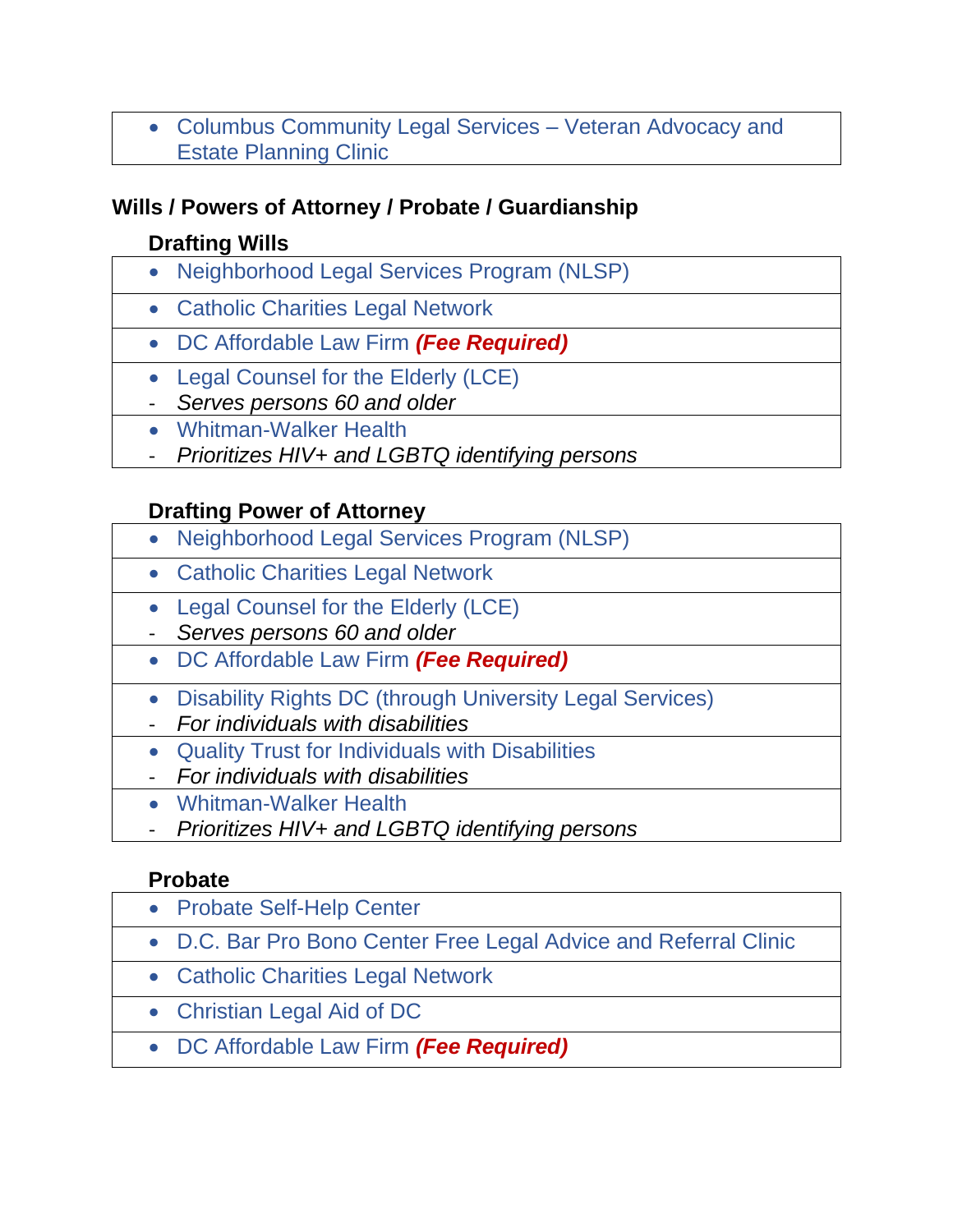#### <span id="page-16-0"></span> **Guardianship / Conservatorship**

- [Catholic Charities Legal Network](#page-22-0)
- [D.C. Bar Pro Bono Center Free Legal Advice and Referral Clinic](#page-27-0)
- [Disability Rights DC \(through University Legal Services\)](#page-49-0)
- *Alternatives to guardianship for individuals with disabilities*
- [Quality Trust for Individuals with Disabilities](#page-47-1)
- *Alternatives to guardianship for individuals with disabilities*
- [Legal Counsel for the Elderly \(LCE\)](#page-37-1)
- *Serves persons age 60 and older*
- [Children's Law Center](#page-23-1)
- *For non-parent caregivers*

# **Organization Contact Information**

*\*Organizations listed alphabetically\**

#### **[A Better Balance](https://www.abetterbalance.org/?gclid=Cj0KCQjw1PSDBhDbARIsAPeTqrcwbeth22EYJ9Of6m-d-1aJRU-TQTqPcAf0GVlcYt9A-DZjb2Z3JiwaAlP2EALw_wcB)**

- <span id="page-16-2"></span>• Offers legal information only but can give referrals for employment discrimination and medical or family leave issues
- Phone: 833-633-3222

<span id="page-16-1"></span>**[American Civil Liberties Union \(ACLU\) of the District of Columbia](https://www.acludc.org/)**

- Handles constitutional issue areas including freedom of speech and association, racial justice, police practices, LGBT rights, government employees' rights, prisoners' rights, children's rights, immigration rights, and privacy rights
- Phone: 202-457-0800
- Email: [intake@acludc.org](mailto:intake@acludc.org) (*best method to contact)* or [info@acludc.org](mailto:info@acludc.org)
- Address: PO Box 96503, PMB 85739, Washington, DC 20090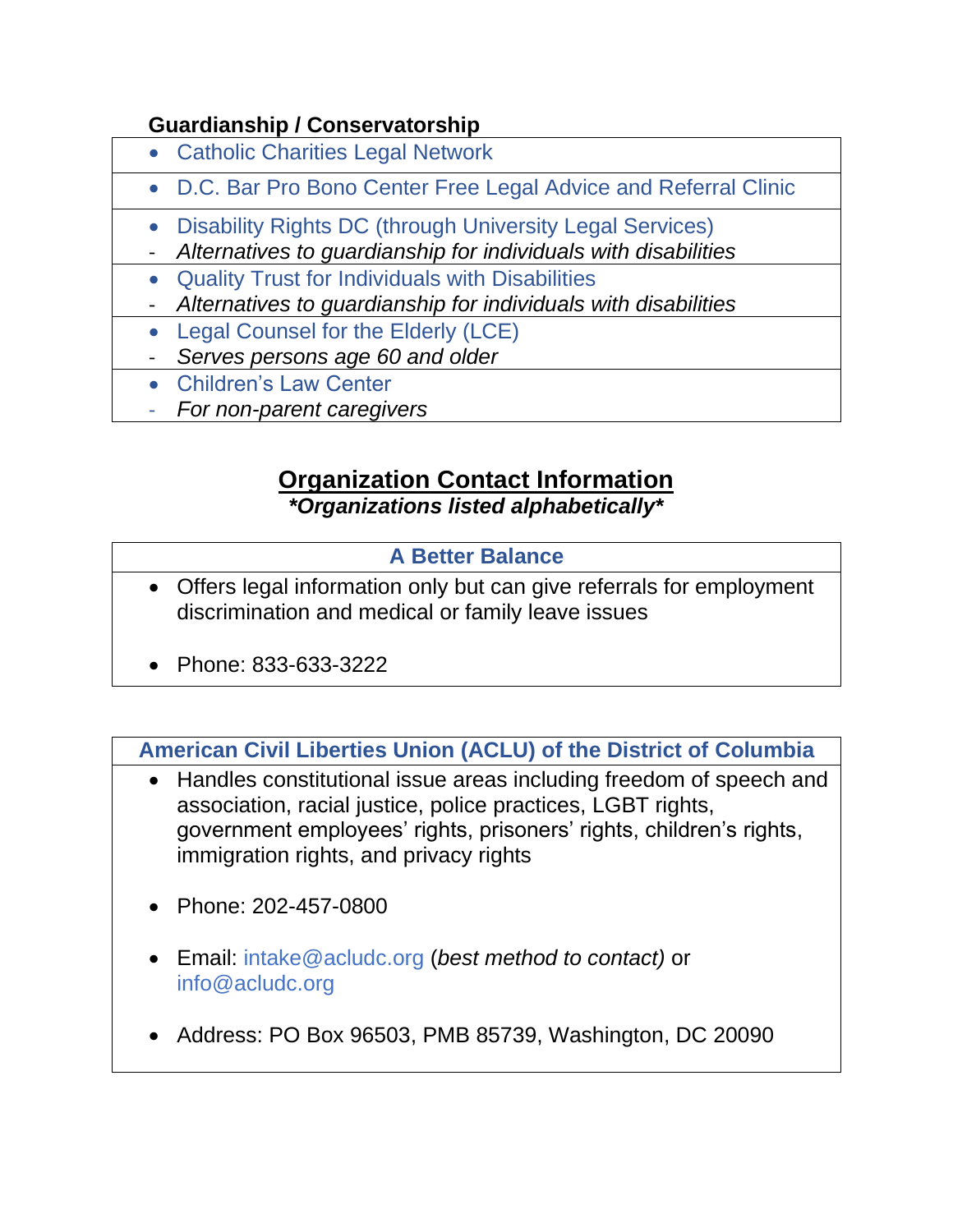**[Advocates for Justice and Education](http://www.aje-dc.org/)**

- <span id="page-17-1"></span>• Offers legal services to families around special education, school discipline, and school push-out issues
- Phone: 202-678-8060
- Addresses: 1200 G Street NW, Suite #725, Washington, DC 20005 3912 Georgia Ave NW, Washington, DC 20011

**[African Communities Together](http://www.africans.us/)**

- <span id="page-17-2"></span>• Helps African immigrants find free or low-cost help with immigration, jobs, and other needs and gives referrals to trustworthy nonprofit and government agency partners
- Phone: 240-621-0194
- Email: [info@africans.us](mailto:info@africans.us)
- Address: 1225 S. Clark Street, Suite 504, Arlington, VA 22202

#### **[Amara Legal Center](https://www.amaralegal.org/)**

- <span id="page-17-0"></span>• Assists sex workers and survivors of trafficking or coercion. Handles child custody and criminal record sealing cases
- Phone: 240-257-6492
- Email: [info@amaralegal.org](mailto:info@amaralegal.org)
- Address: 1629 K St NW, Suite 300, Washington, DC 20006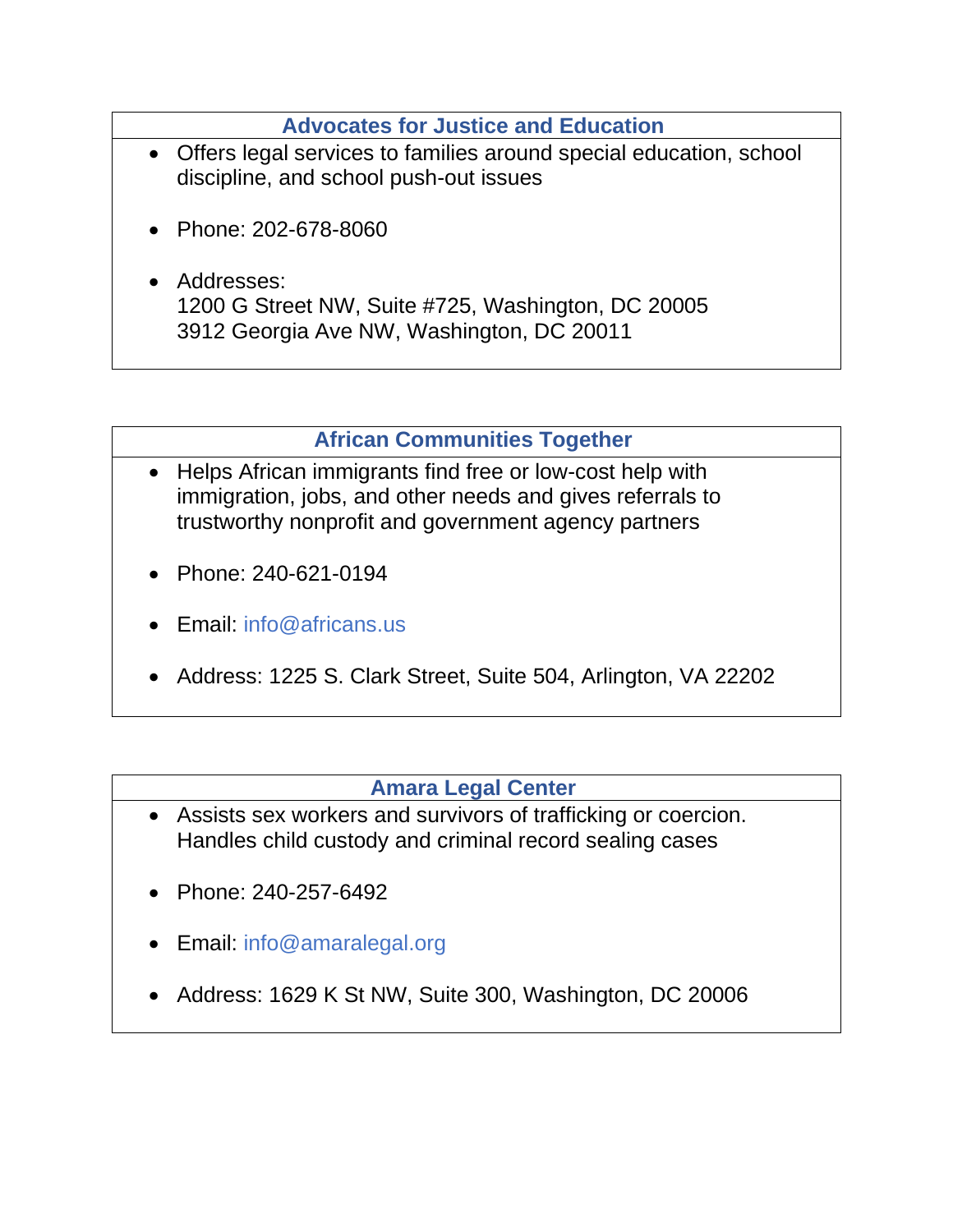**[American University Janet R. Spragens Federal Tax Clinic](https://www.wcl.american.edu/academics/experientialedu/clinical/theclinics/federal-tax/)**

- <span id="page-18-1"></span>• Offers representation for low-income individuals being audited by the IRS (federal issues only)
- Phone: 202-274-4144
- Address: 4300 Nebraska Ave NW, Washington, DC 20016

#### **[Asian Pacific American Legal Resource Center](http://www.apalrc.org/)**

- <span id="page-18-0"></span>• Assists in change of status, consular processing, Deferred Action for Childhood Arrivals (DACA), employment authorization, familybased petitions, naturalization, removal hearings, Temporary Protected Status (TPS), T and U Visas, Violence Against Women Act (VAWA) petitions
- *Do not need to identify as Asian/Asian-American/Pacific Islander to qualify for services.*
- Phone: 202-393-3572 ext. 22
- Census Hotline: 844-202-0274
- Email: [helpline@apalrc.org](mailto:helpline@apalrc.org)
- Address: 1627 K Street NW, Suite 610, Washington, DC 20006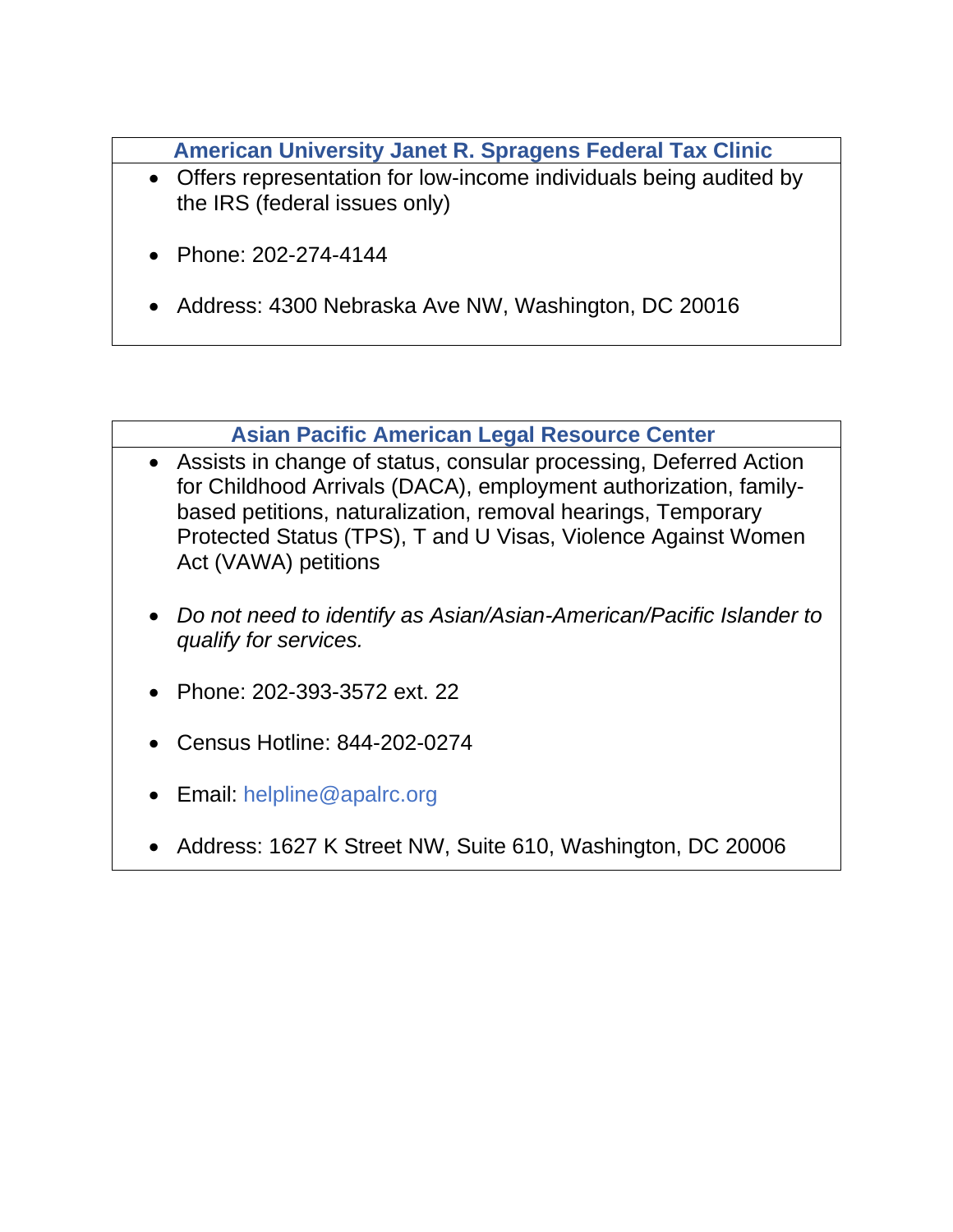<span id="page-19-0"></span>

| Ayuda                                                                                                                                                                                                                                                   |
|---------------------------------------------------------------------------------------------------------------------------------------------------------------------------------------------------------------------------------------------------------|
| • Handles family-based petitions/applications, removal defense,<br>asylum, SIJS, humanitarian applications (victims of crime, domestic<br>violence, human trafficking), VAWA, naturalization, citizenship,<br>TPS, work permits/authorization, and DACA |
| Call to schedule immigration appointments the $15th$ of every month                                                                                                                                                                                     |
| DC Office:<br>- Phone: 202-387-4848<br>Hours: Monday-Friday 9 am to 5 pm<br>Address: 1990 K Street NW, Suite 500, Washington, DC<br>20006                                                                                                               |
| • VA Office:                                                                                                                                                                                                                                            |
| - Phone: 703-444-7009                                                                                                                                                                                                                                   |
| Hours: Monday-Friday 8:30 am to 4:30 pm<br>Address: 2701 Prosperity Ave, Suite 300, Fairfax, VA 22031                                                                                                                                                   |
| MD Office:                                                                                                                                                                                                                                              |
| - Phone: 240-594-0600                                                                                                                                                                                                                                   |
| Hours: Monday-Friday 8:30 am to 4:30 pm                                                                                                                                                                                                                 |
| Address: 8757 Georgia Ave, Suite 800, Silver Spring, MD                                                                                                                                                                                                 |

20910

## **[Bankruptcy Assistance Center](http://www.dcb.uscourts.gov/bankruptcy-assistance-center)**

<span id="page-19-1"></span>**\*\*Due to COVID-19, sessions of the Bankruptcy Assistance Center have been canceled until further notice\*\***

- Provides bankruptcy legal advice if you have no attorney
- Held on the first and third Friday of each month on a first come, first serve basis from 10:00 am to 1:00 pm
- Phone: 202-354-3280
- Address: Barrett Prettyman United States Courthouse, 333 Constitution Avenue NW, Room 1207, Washington, DC 20001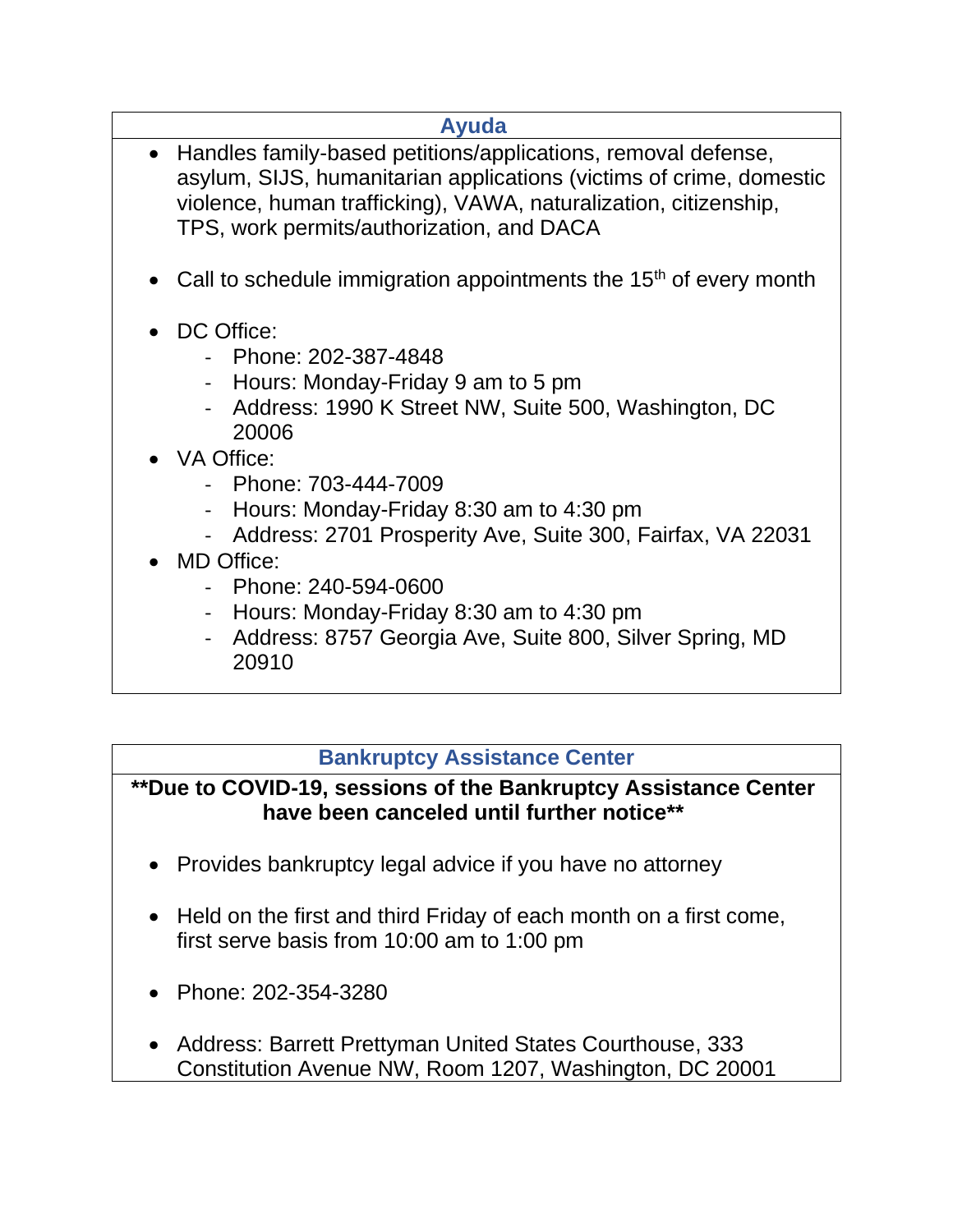#### **[Bar Association of DC/Lawyer Referral Service](https://www.badc.org/lawyer-referral-service#/) \*Fee Required\***

- <span id="page-20-0"></span>• Helps individuals and businesses find a qualified attorney throughout the greater Washington DC area
- Phone: 202-223-6600
- Email: [lrs@badc.org](mailto:lrs@badc.org)
- Address: 1016 16th St NW, Washington, DC 20036

**[The Bazelon Center for Mental Health Law](http://www.bazelon.org/)**

- <span id="page-20-1"></span>• Protects and advances the civil rights of adults and children with mental illness or developmental disabilities
- Phone: 202-467-5730
- Email: [requests-for-help@bazelon.org](https://legalaiddc-my.sharepoint.com/personal/kdelima_legalaiddc_org/Documents/requests-for-help@bazelon.org)
- Address: 1090 Vermont Avenue NW, Suite 220, Washington, DC 20005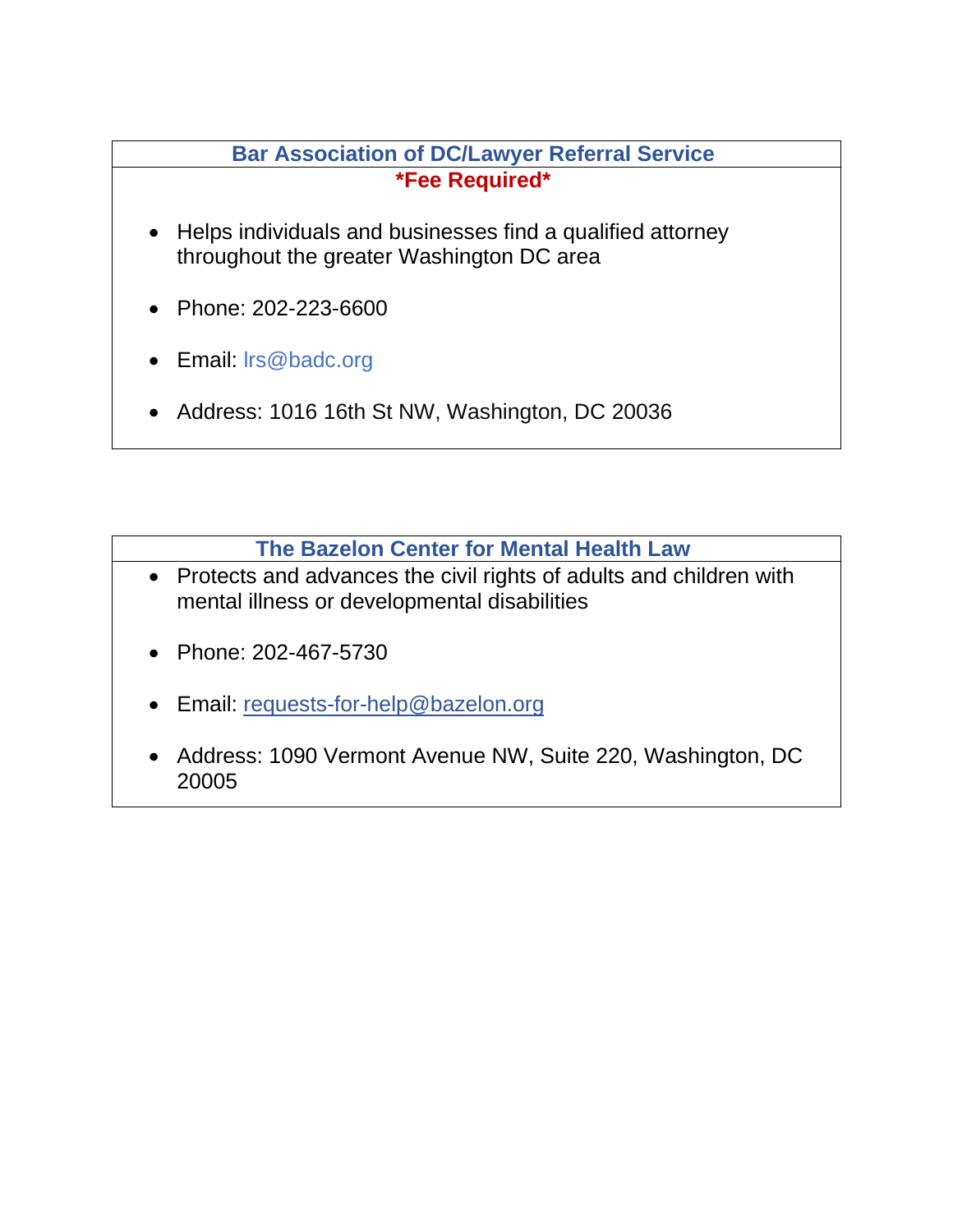#### **[Bread for the City](https://breadforthecity.org/)**

- <span id="page-21-0"></span>• Provides food, clothing, medical care, and legal and social services to reduce the burden of poverty
- Phone: 202-386-7616
- Southeast Center:
	- Phone: 202-561-8587
	- Hours: Monday-Thursday  $-9:00$  am to 5:00 pm & Friday  $-$ 9:00 am to 12:00 pm
	- Address: 1640 Good Hope Road SE, Washington, DC 20020
- Northwest Center:
	- Phone: [202-265-2400](tel:202-265-2400)
	- Hours: Monday-Thursday  $-8:30$  am to 5:00 pm & Friday  $-$ 8:30 am to 12:00 pm
	- Address: 1525 7th Street NW, Washington, DC 20001

#### **[Capital Area Immigrant Rights Coalition \(CAIR\)](https://www.caircoalition.org/)**

- <span id="page-21-1"></span>• Only serves people in detention in MD or VA detention centers. Can serve juveniles as well as adults
- Phone:

 For detained adults: 202-331-3320 ext. 7027 For detained children: 202-870-5843

- Email: [contactus@caircoalition.org](mailto:contactus@caircoalition.org)
- Address: 1025 Connecticut Ave NW, Suite 701, Washington, DC 20036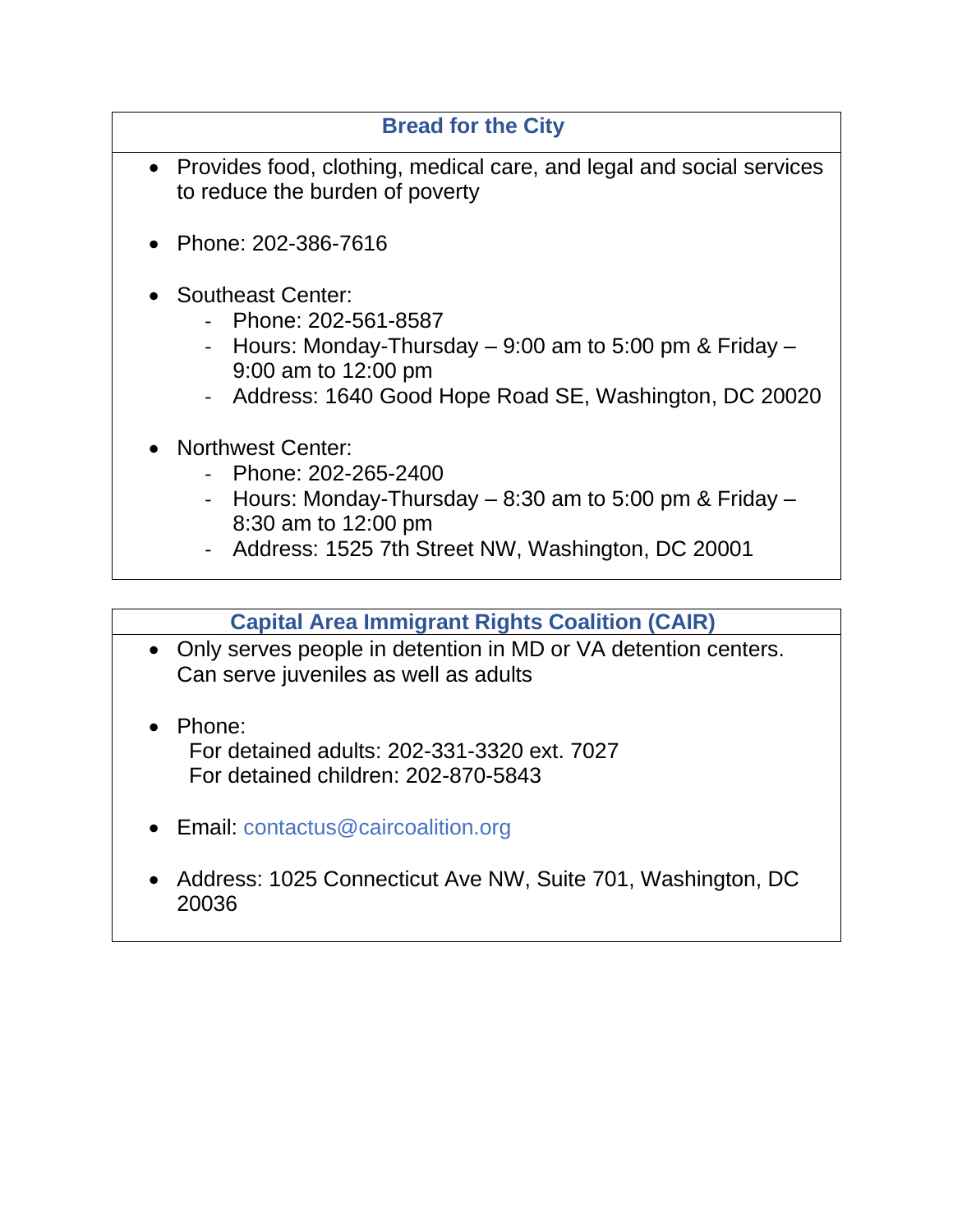## **[CARECEN](http://carecendc.org/)**

## <span id="page-22-1"></span>**\*Fee Required for Immigration Services, waivers may be available based on circumstance\***

- Generally handles DACA, citizenship, renewing Employment Authorization Documents, TPS, family-based petitions (including change of status and consular processing), NACARA, U-visas, removal proceedings. *Also serves people outside of DC*
- Phone: 202-328-9799
- Email: [info@carecendc.org](mailto:info@carecendc.org)
- Address: 1460 Columbia Road NW, Suite C-1, Washington, DC 20009
- Print Flyer [English and Spanish](https://legalaiddc.sharepoint.com/:b:/s/Shared/EXdQQyx00axEtcE3ZyImFIcBJL6WBxwQ43Bkl5NL1OX5hQ?e=sJl0Ru)

#### **[Catholic Charities Legal Network](https://www.catholiccharitiesdc.org/legalnetwork/)**

- <span id="page-22-0"></span>• Provides free legal services, access to volunteer attorneys and law firms, as well as referrals to other appropriate legal service organizations
- Phone: 202-350-4305
- Spanish Phone: 202-772-4325
- Immigration Phone: 202-858-0958
- Hours of Operation:
	- Monday-Friday  $-9:30$  am to 12 pm and 2 pm to 4:30 pm
	- Extended hours Wednesdays and Thursdays until 7:30 pm
- Address: 924 G St NW, Washington, DC 20001
- Print Flyer -- [English and Spanish](https://legalaiddc.sharepoint.com/:b:/s/Shared/EZW2P32tPSFPhZ3tdMmDlsUBety_SptvUfWqsWTdRIUzQw?e=wv7NPl)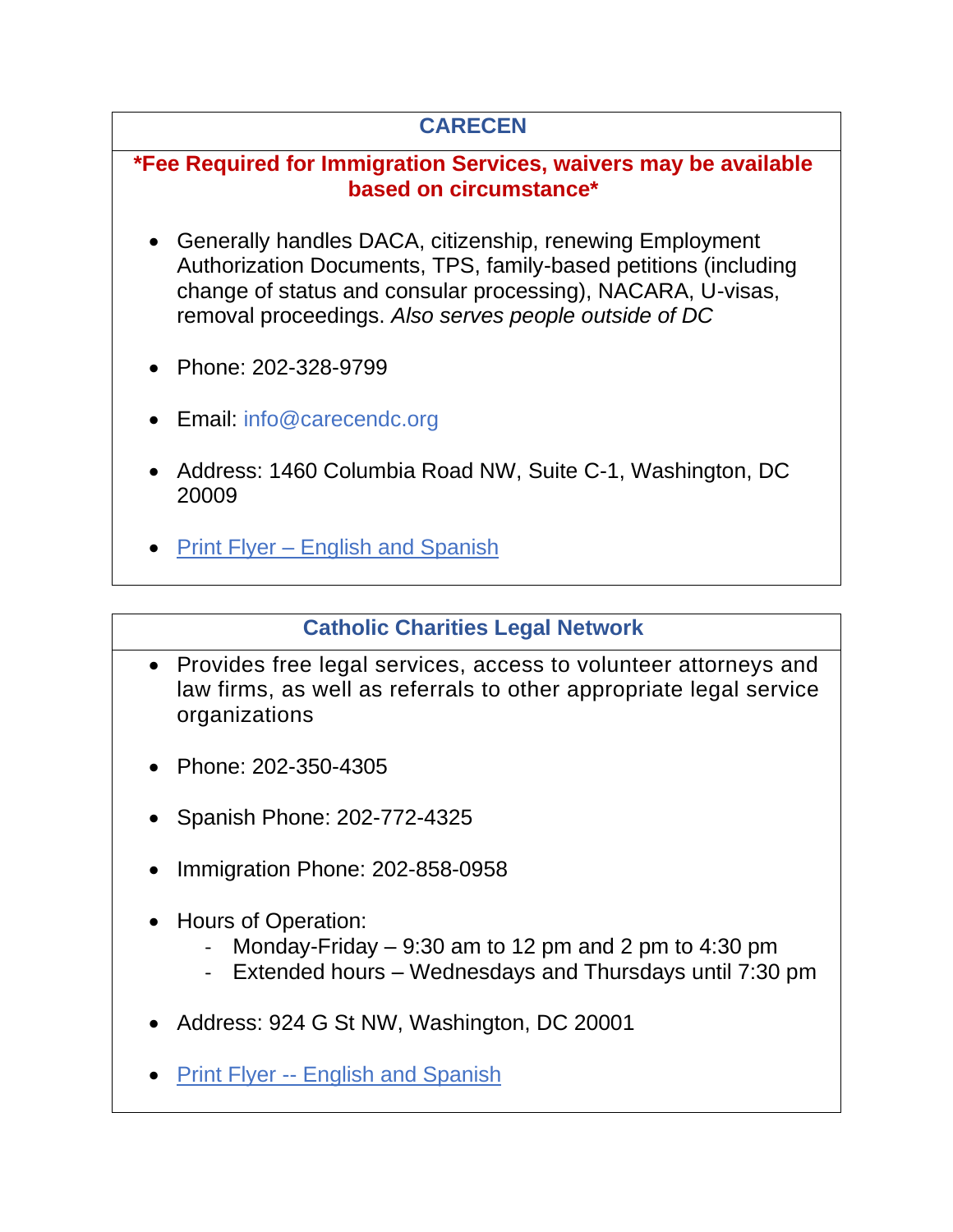# **[Central Virginia Legal Aid Society](https://cvlas.org/)**

- <span id="page-23-0"></span>• Offers free civil legal advice and representation to low-income people in the areas of bankruptcy, civil rights, consumer, debtor rights, disability, domestic violence, elder law, employment, family, garnishment, health, housing, public benefits, Supplemental Security Income (SSI) and unemployment compensation
- Must live within service area (Counties within Central Virginia)
- Phone: 1-800-868-1012 or 804-648-1012
- Address: 101 West Broad Street, Suite 101, Richmond, VA 2322

## **[Children's Law Center](https://www.childrenslawcenter.org/)**

- <span id="page-23-1"></span>• Generally, serves third parties/kinship caregivers – i.e., grandparents. Special education and housing conditions if children receive their primary care at their clinics. For kinship caregivers & children receiving care at Children's National Medical Center, Mary's Center, or Unity clinics at Upper Cardozo and Minnesota Ave
- Phone: 202-467-4900, select Option 3
- Address: 501 3rd Street NW, 8th Floor Washington, DC 20001
- [Print Flyer](https://legalaiddc.sharepoint.com/:b:/s/Shared/EX_PaVPY2tpNiy-DhHRb7W0BoKWQHDV7xS1AXQ73vGFOfA?e=H2kp5q)

#### **[Christian Legal Aid](https://www.christianlegalaid-dc.org/)**

- <span id="page-23-2"></span>• Offers legal advice and brief services through clinic consultations. Assist with simple estate planning (wills, POA) and probate
- Phone: 202-710-0592
- Email: [info@christianlegalaid-dc.org](mailto:info@christianlegalaid-dc.org)
- Address: 907 Maryland Ave NE, Washington, DC 20002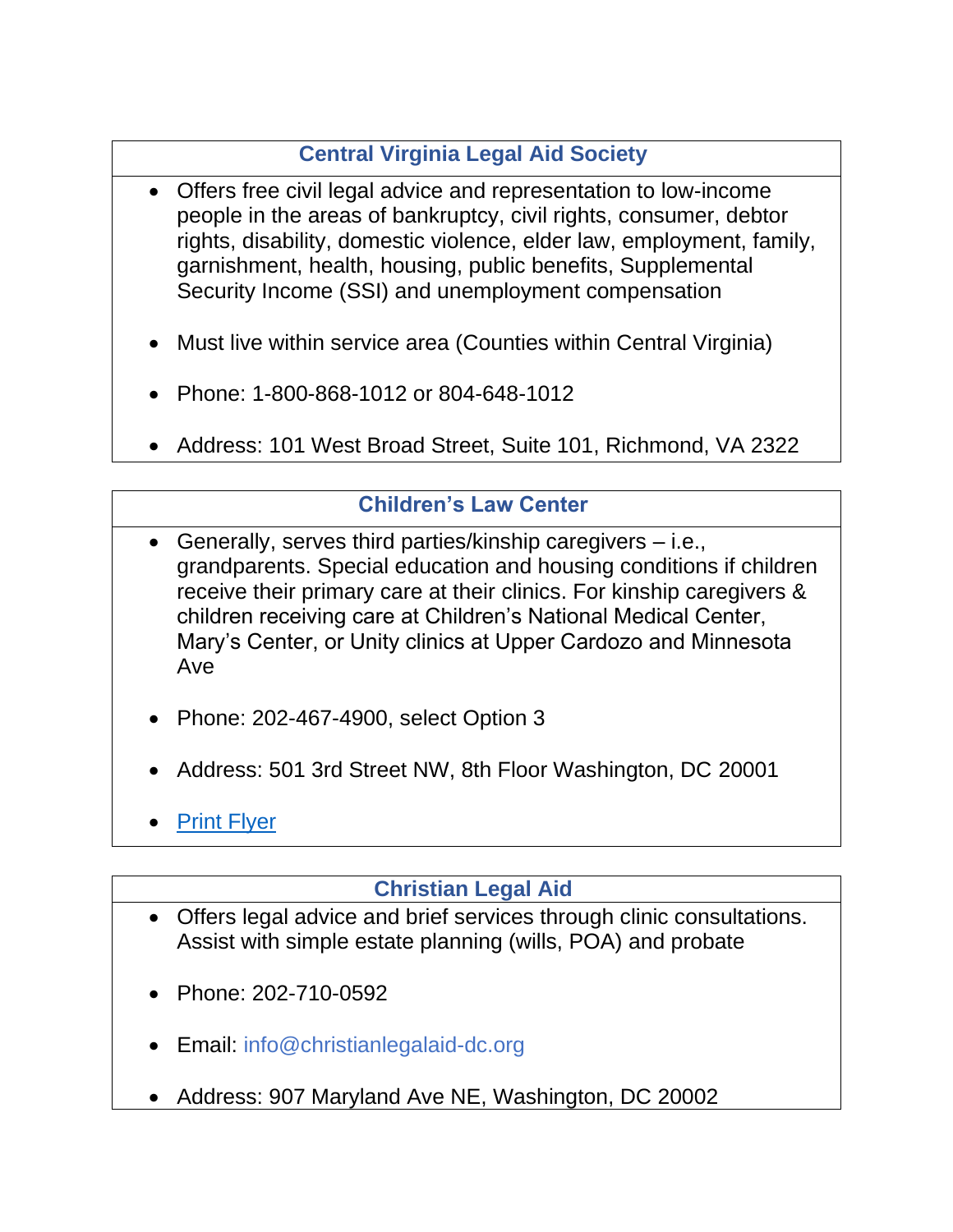## **[Civil Justice Network](http://www.civiljusticenetwork.org/)**

- <span id="page-24-0"></span>• Aids Maryland low to moderate income consumers with foreclosure, auto repossessions, landlord/tenant issues, and simple wills and estate planning for seniors.
- Phone: 410-706-0174
- Foreclosure Phone: 410-706-5649
- Email: [cj@civiljusticenetwork.org](mailto:cj@civiljusticenetwork.org)
- Address: 520 W Fayette Street, Suite 410, Baltimore, MD 21201

#### **[Columbus Community Legal Services](https://www.law.edu/academics/legal-externships-and-clinics/clinics/columbus-community-legal-services/index.html)**

- <span id="page-24-1"></span>• Handles IRS controversy cases and U.S. Tax Court. Veterans, Immigrants & Refugee, and Family Law clinics
- *Do not need to be a DC resident*
- Phone: 202-319-6788
- Email: [ccvirtualvita@gmail.com](mailto:ccvirtualvita@gmail.com)
- Hours: Monday-Friday 9:00 am to 5:00 pm
- Address: 3602 John McCormack Rd. NE, Washington, DC 20064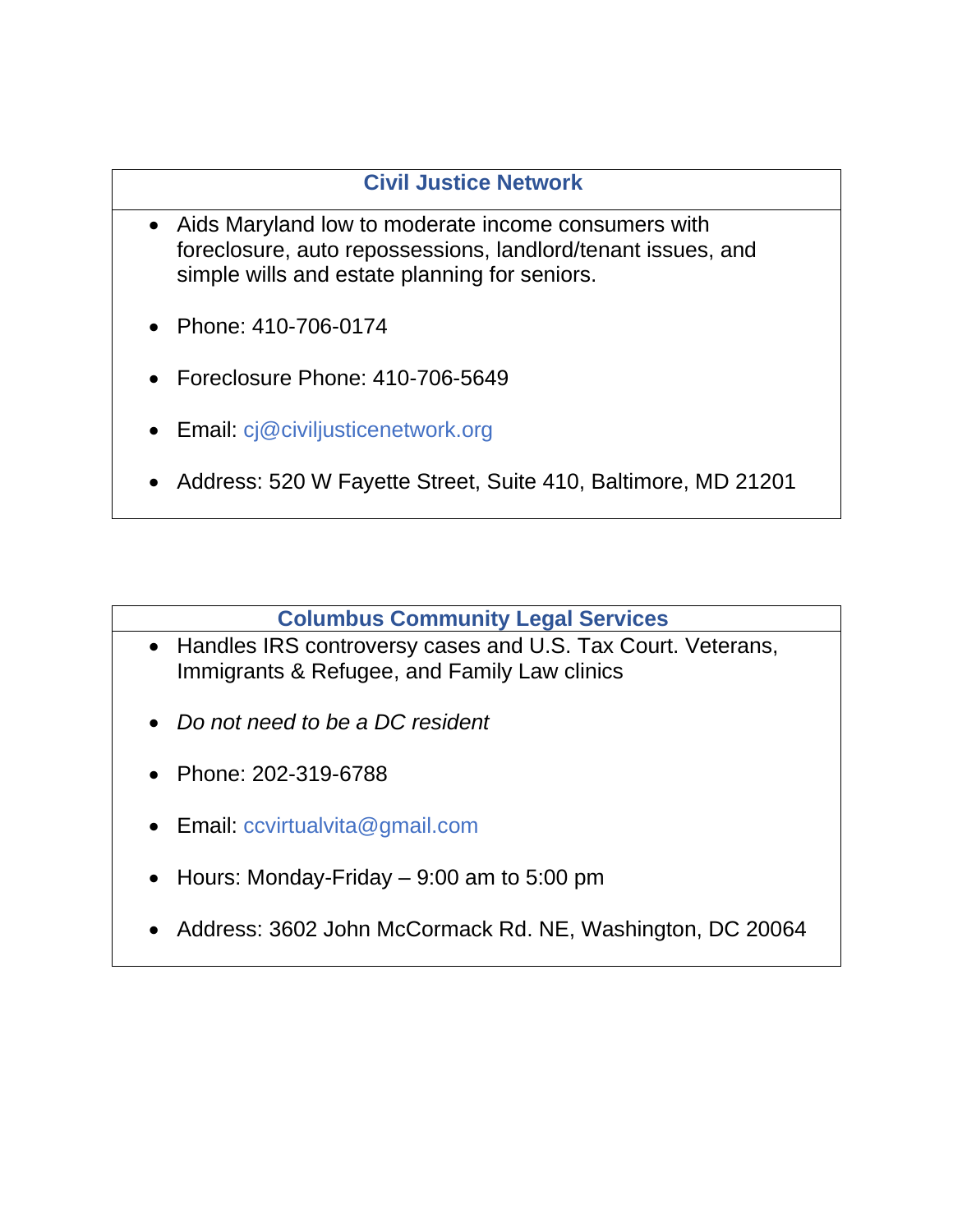## **[Community Family Life Services](https://www.cflsdc.org/)**

- <span id="page-25-1"></span>• Offers residential programs/housing help to adults and families, services to formerly incarcerated women including emergency services, employment services, and parenting programs, case management and support services to people living with HIV/AIDS, and employment counseling and placement
- Phone: 202-347-0511 or 833-888-0434
- Drop-In Hours: Tuesday and Thursday 10:00 am to 4:00 pm
- Address: 305 E Street NW, Washington, DC 20001

**[Community Legal Services of Prince George's County](http://clspgc.org/)**

- <span id="page-25-0"></span>• Serves PG County residents only. Issue areas include family, bankruptcy, landlord tenant, foreclosure, wills, employment, and tort defense
- Phone: 240-391-6370
- Hours: Tuesday, Thursday, Friday 9:30 am to 12:30 pm
- [Online Intake Form](https://www.legal-trak.com/CaseManagement/OnlineInTake/OnlineInTake/3?skipPayment=true)

#### **[Community Tax Aid](http://www.communitytaxaiddc.org/)**

- <span id="page-25-2"></span>• Offers free help with filing taxes generally from January-April
- Applicant income must be below \$56,000. Please check the website for further restrictions
- Phone: 202-547-7773
- Email: [info@communitytaxaiddc.org](mailto:info@communitytaxaiddc.org)
- Address: 1000 Vermont Ave NW, #920, Washington, DC 20005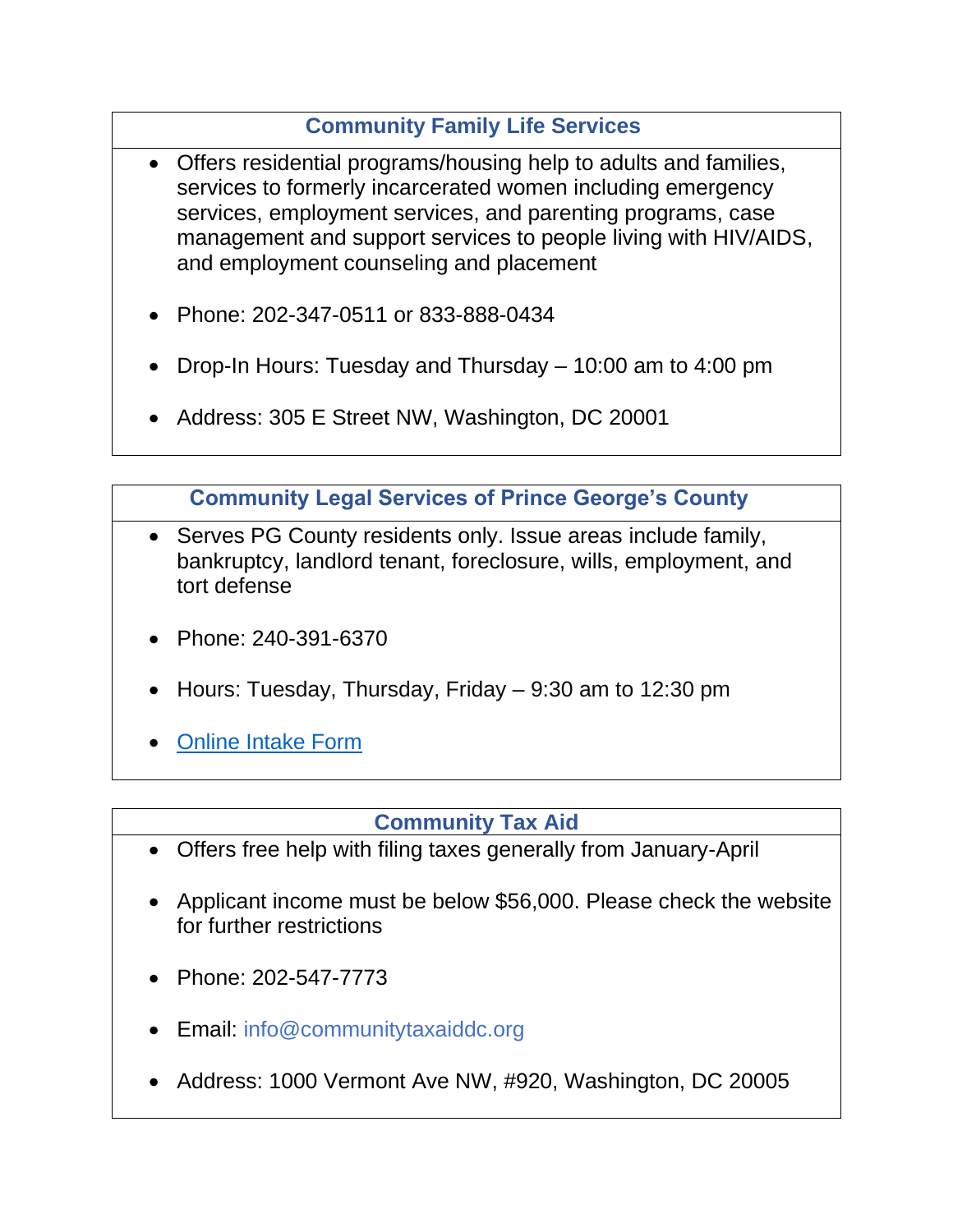#### **[Consumer Law Resource Center](https://www.dcbar.org/pro-bono/free-legal-help/help-for-individuals/consumer-law-resource-center)**

#### <span id="page-26-0"></span>**\*\*Due to COVID-19 this center is not open for in-person services. Please call 202-780-2574 to access remote services\*\***

- Offers free legal information to consumers related to: Debt Collection, Home Improvement/Independent Contractor Disputes, Security Deposit Refunds, Small Claims Cases, Used Car or Car Repair Disputes, Utility Disputes, and Violations of the Consumer Protection Procedures Act
- Phone: 202-780-2574

#### **[Crime Victims Compensation Program](https://www.dccourts.gov/services/crime-victims-compensation-matters)**

- Provides financial assistance and reimbursement to innocent victims of violent crime and their families with crime-related expenses
- Phone: 202-879-4216
- Hours: Monday-Friday  $-8:30$  am to 5:00 pm
- Address: Court Building A, 515 5th Street NW, Room 109, Washington, DC 20001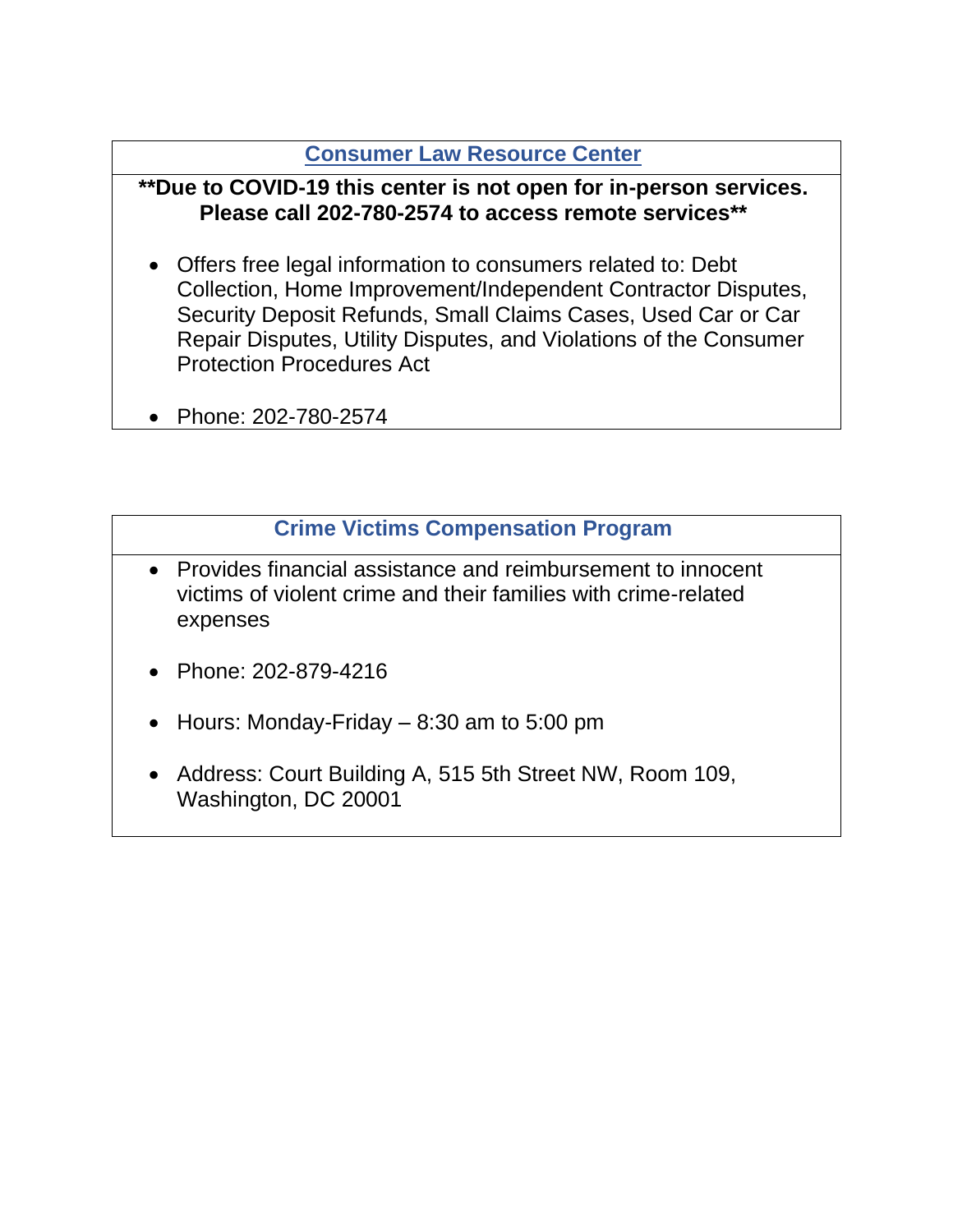#### **[DC Affordable Law Firm](http://dcaffordablelaw.org/) \*Fee Required\***

- <span id="page-27-1"></span>• Serves people between 200%-400% of the federal poverty guidelines in the areas of Housing, Family, Immigration, and Small **Business**
- Phone: 202-844-5430
- Email: [info@dcaffordablelaw.org](mailto:info@dcaffordablelaw.org)
- Address: 1717 K Street NW, Washington, DC 20006
- [Print Flyer](https://legalaiddc.sharepoint.com/:b:/s/Shared/ETGh0IGcYZJChE6gLqBr_1AB-6ZtE2wckUX8aHttUosZ5g?e=oK5MhD)

## **[D.C. Bar Immigration Legal Advice Clinic](https://www.dcbar.org/pro-bono/free-legal-help/help-for-individuals/immigration-legal-advice-clinic)**

## <span id="page-27-2"></span>**\*\*Due to COVID-19 this clinic is not open for in-person services\*\***

- Provides free legal information, brief advice, and referral services for civil legal problems governed by federal U.S. immigration law
- Bilingual attorneys and interpreters are available
- Phone: 202-780-2573 *(please check website for clinic dates)*

#### <span id="page-27-0"></span>**[D.C. Bar Pro Bono Center Free Legal Advice and Referral Clinic](https://www.dcbar.org/pro-bono/free-legal-help/help-for-individuals/advice-referral-clinic)**

**\*\*Due to COVID-19 this clinic is not open for in-person services\*\***

- Provides individuals who do not have their own lawyer an opportunity to discuss civil legal problems governed by D.C. law with volunteer attorneys
- Phone: 202-737-4700 ext. 3294 *(please check website for clinic dates)*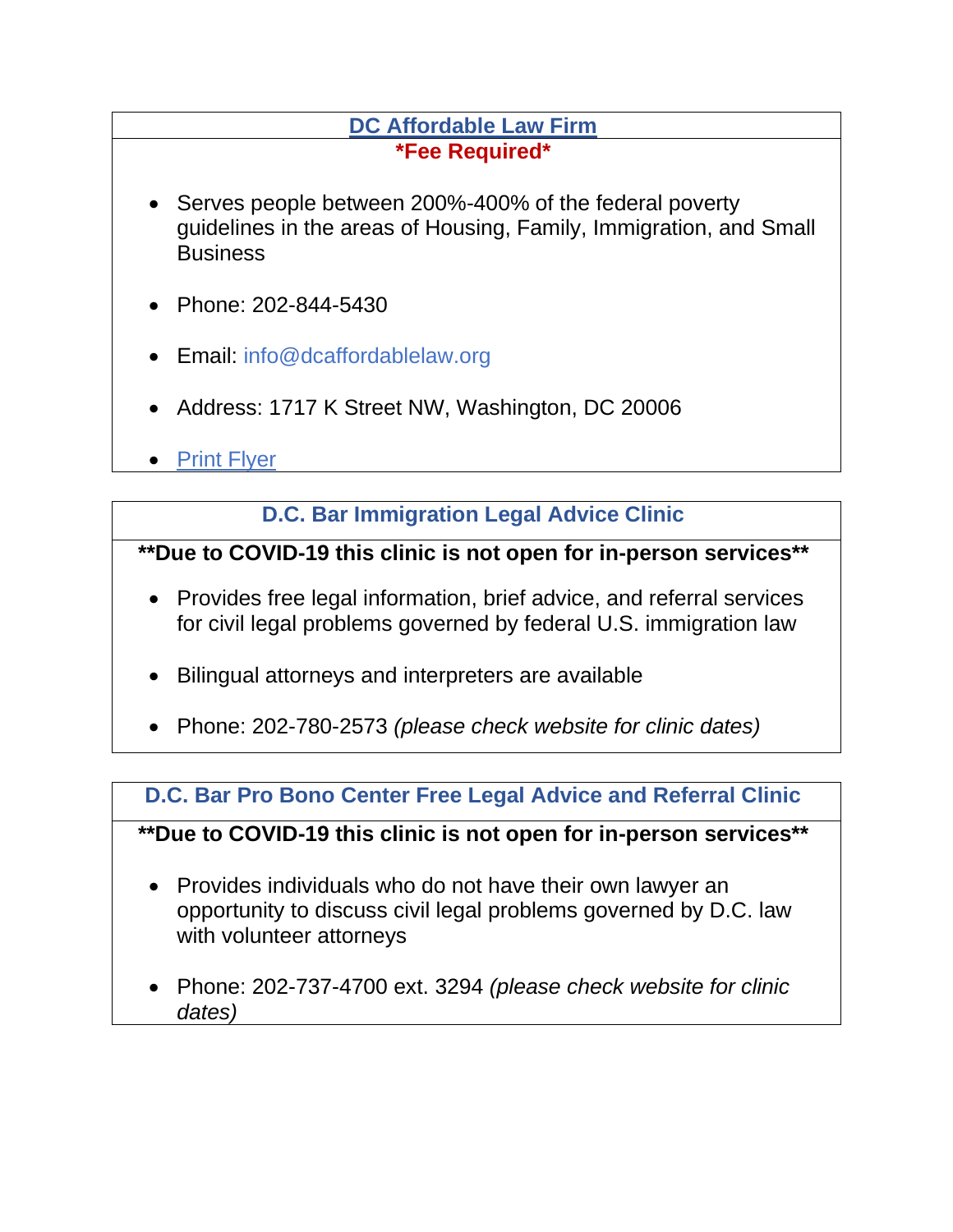**[D.C. Bar Pro Bono Center's Legal Information Help Line](https://www.dcbar.org/pro-bono/what-we-do/legal-information-help-line)**

- <span id="page-28-0"></span>• Automated voicemail system with basic legal information and information about legal services providers
- Phone: 202-626-3499

#### **[DC Taxpayer Advocate](https://taxpayeradvocate.dc.gov/)**

- <span id="page-28-3"></span>• Works to ensure that all taxpayers are treated in a fair manner and under the District's Taxpayer Bill of Rights. Unit within the District of Columbia Office of Tax and Revenue
- Phone: 202-442-6348

<span id="page-28-2"></span>**[D.C. Bar Pro Bono Center Small Business Brief Legal Advice Clinic](https://www.dcbar.org/pro-bono/free-legal-help/help-for-small-businesses)**

**\*\*Due to COVID-19 this clinic is not open for in-person services. Small business owners must register for the virtual clinic\*\***

- Phone: 202-780-2755
- Email: [cedinfo@dcbar.org](mailto:E-mail:cedinfo@dcbar.org)

# **[D.C. Dept. Of Behavioral Health Access Help Line](https://dbh.dc.gov/service/access-helpline#:~:text=The%20Access%20HelpLine%20at%201,certified%20behavioral%20health%20care%20providers.)**

- <span id="page-28-1"></span>• Can activate mobile crisis teams to respond to adults and children who are experiencing a psychiatric or emotional crisis and are unable or unwilling to travel to receive behavioral health services. This 24-hour, seven-day-a-week telephone line is staffed by behavioral health professionals who can refer a caller to immediate help or ongoing care.
- Phone: 1-888-793-4357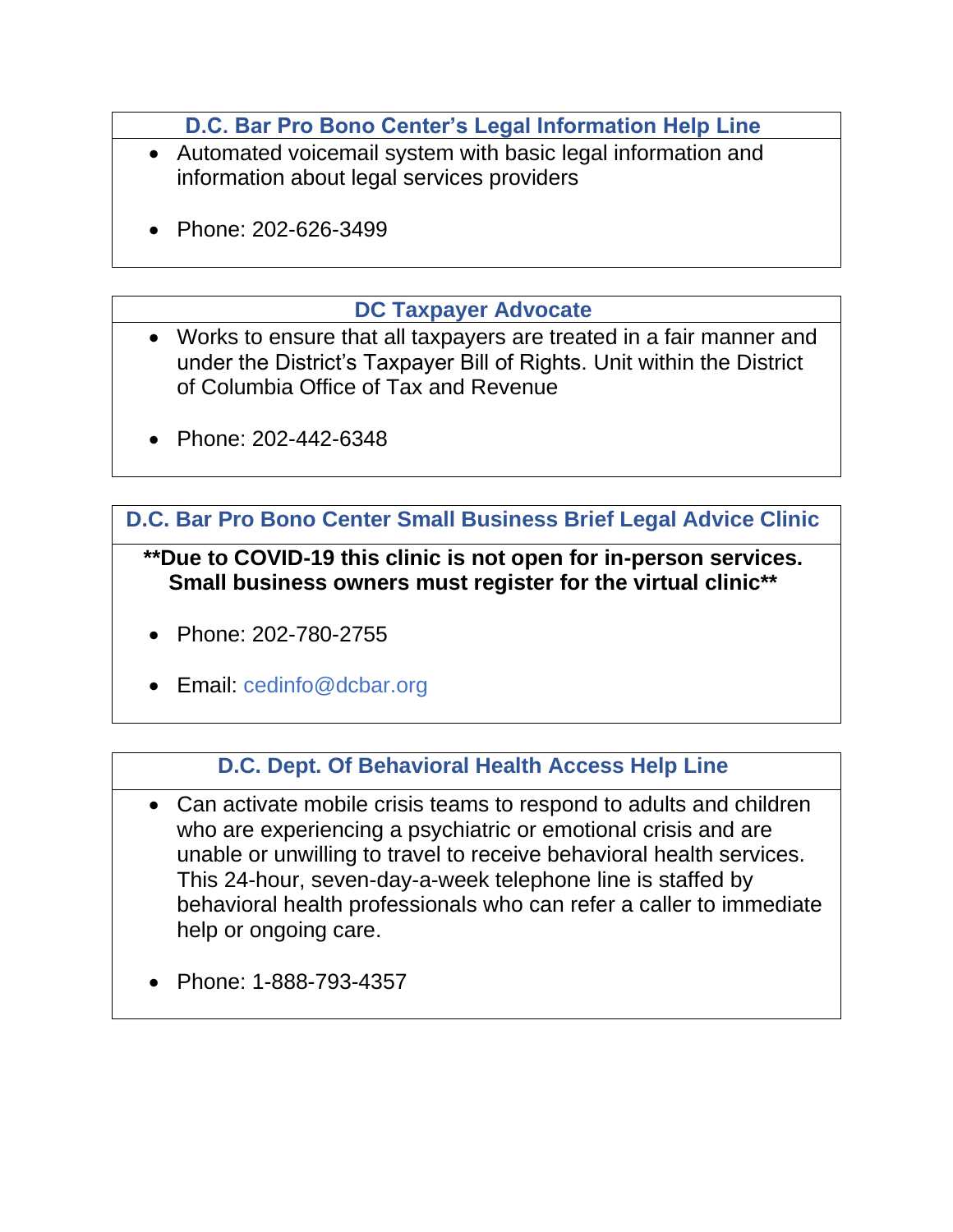**[D.C. Dept. of Human Services Emergency Shelter Hotline](https://dhs.dc.gov/service/emergency-shelter)**

- <span id="page-29-1"></span>• Offers emergency and ongoing housing support and services to help individuals and families who are experiencing homelessness or at risk of being homeless, transition into or keep permanent affordable housing
- Also, offers transportation for homeless single adults to and from shelters and comfort items
- Phone: 202-399-7093

## **[DC KinCare Allinance](https://www.dckincare.org/)**

- <span id="page-29-2"></span>• Offers brief legal advice through the helpline, but in some cases represents relative caregivers in court to obtain custody of at-risk children, and in administrative proceedings.
- Phone: 202-505-5803
- Email: [info@dckincare.org](mailto:info@dckincare.org)
- Address: 1101 Connecticut Ave NW, Suite 450, Washington, DC 20036

# **[DC Refers](https://dcrefers.org/)**

## **\*Fee Required\***

- <span id="page-29-0"></span>• Lists qualified lawyers who are willing to represent modest-means clients (200%-400% of FPG) at below-market rates
- Email: [dcreducedfeelawyers@gmail.com](mailto:dcreducedfeelawyers@gmail.com)
- [Print flyer](https://legalaiddc.sharepoint.com/:b:/s/Shared/EcPh16m5_zJFix92AvRibW8BK2NCmSlQK34Np-V0aeetXw?e=Yi08bR) English
- [Print flyer](https://legalaiddc.sharepoint.com/:b:/s/Shared/EbArWrCMdK1KthpJ0l7xGdsBUsPa-ebXy-ASe5cpHMUXvQ?e=NKMGdn) Spanish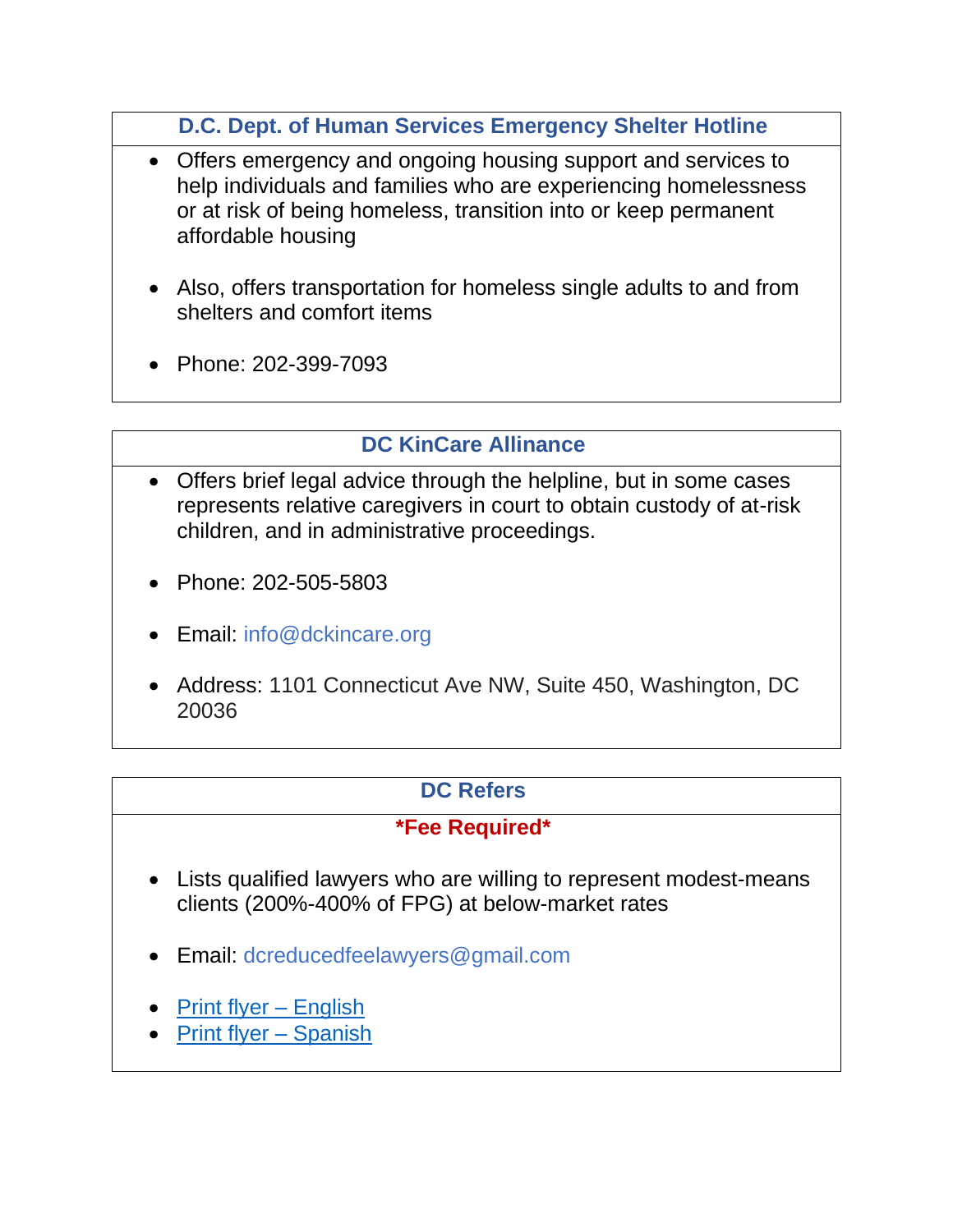#### **[DC Tenants Rights Center](https://dctenants.com/) \*Fee Required\***

- <span id="page-30-1"></span>• Helps D.C. Tenants with: evictions, lease negotiations and terminations, repairs and housing code violations, rent control violations and questions about rent increases, security deposits, tenant petitions, disputes over pets, problems with Section 8 vouchers or other rent subsidies, property damage and personal injuries caused by landlords, collecting judgments against landlords, housing discrimination, D.C. Tenant Opportunity to Purchase Act (TOPA) negotiations and litigation for individuals and tenant associations, and other disputes with landlords
- Phone: 202-681-6871
- Address: 1629 K Street NW, Suite 300, Washington, DC 20006

## **[Domestic Violence Intake Center \(DVIC\)](https://mpdc.dc.gov/page/domestic-violence-intake-center)**

- <span id="page-30-0"></span>• Offers coordinated services to survivors of domestic violence in the District of Columbia including intake evaluations, counseling, safety planning, help in drafting pleadings and other documents for protective orders and free legal representation
- United Medical Center (SE)
	- Phone: 202-561-3000
	- Address: 1328 Southern Avenue SE, Suite 311, Washington, DC 20032
- DC Superior Court (NW)
	- Phone: 202-879-0152
	- Address: 500 Indiana Avenue NW, Suite 4235, Washington DC 20001
- Hours: Monday-Friday (except holidays)  $-8:00$  am to 4:00 pm
- Print Flyer English and Spanish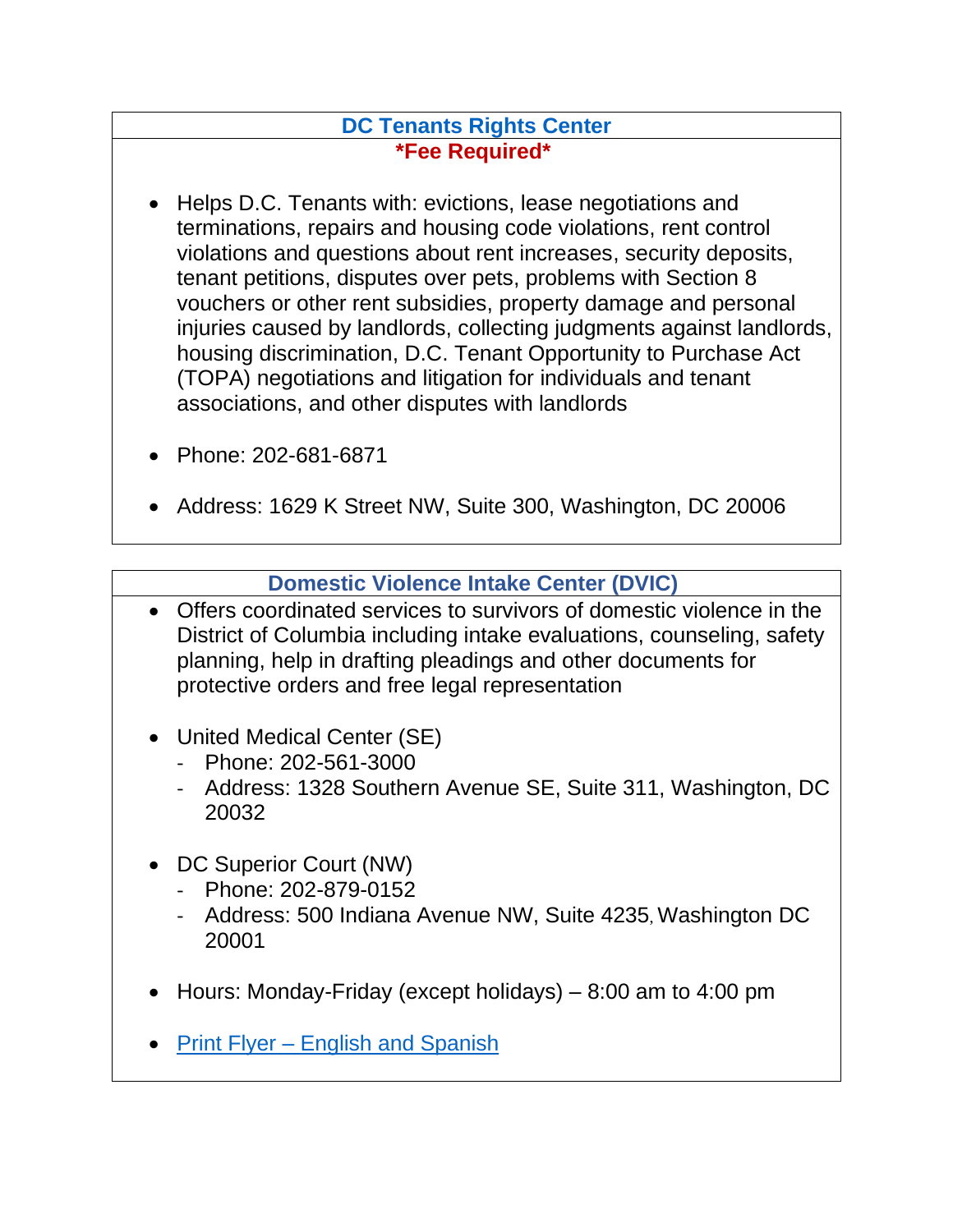#### **[Downtown Day Services Center \(NY Ave\)](https://www.downtowndc.org/program/the-center/)**

- <span id="page-31-0"></span>• Offers resources to individuals experiencing homelessness, such as help applying to public benefits. Located at New York Avenue Presbyterian Church
- Phone: 202-383-8810
- Hours: Monday-Friday  $-9:00$  am to 5:00 pm
- Email: [center@downtowndc.org](mailto:center@downtowndc.org)
- Address: 1313 New York Ave NW, Washington DC 20005
- [Print Flyer](https://legalaiddc.sharepoint.com/:b:/s/Shared/EYHaRpWyz3RNrKRA94QaIBYBBFBSuvHuH7avDYaqNFsnsw?e=7sVLdE)

#### **[Equal Rights Center](https://equalrightscenter.org/)**

- <span id="page-31-1"></span>• Seeks to eliminate unlawful and unfair discrimination in housing, employment, and public accommodations
- Phone: 202-234-3062 or 866-549-0009
- Email: [info@equalrightscenter.org](mailto:info@equalrightscenter.org)
- Address: 820 First St NE, Suite LL160, Washington DC 20002
- [Print Flyer](https://legalaiddc.sharepoint.com/sites/Shared/Documents/Forms/File%20Size.aspx?FolderCTID=0x0120008FA5B0DA2D7C7E46A2B7747600643241&id=%2Fsites%2FShared%2FDocuments%2FReferral%20List%20Documents%2FEqual%20Rights%20Center%2D%20Fair%20Housing%2Epdf&parent=%2Fsites%2FShared%2FDocuments%2FReferral%20List%20Documents)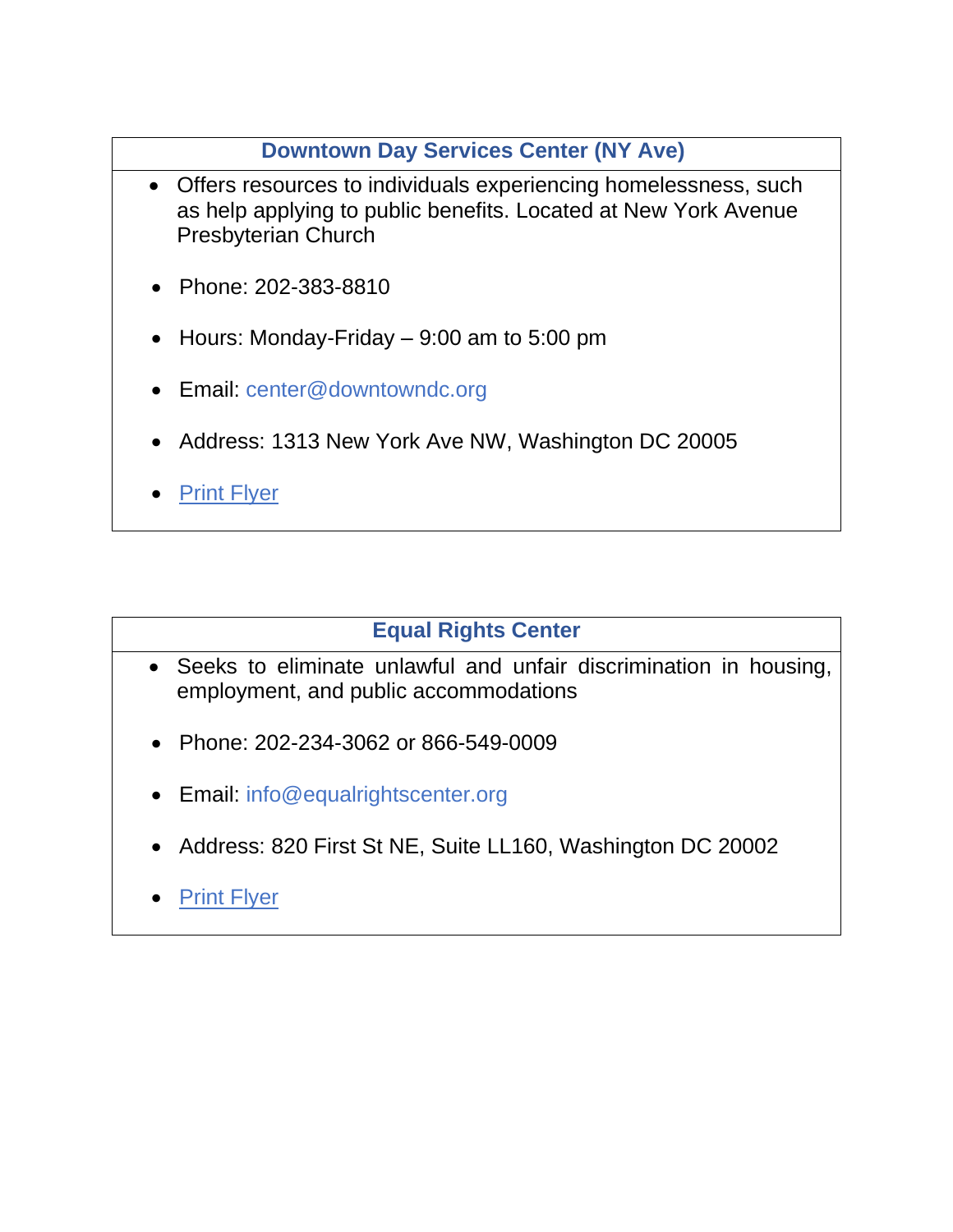#### **[Family Court Self-Help Center](https://www.dccourts.gov/services/family-matters/self-help-center)**

#### <span id="page-32-0"></span>**\*\*Due to COVID-19 this center is not open for in-person services. Please call to access remote services\*\***

- Offers unrepresented people with general legal information in a variety of family law matters (such as divorce, custody, visitation, child support)
- Phone: 202-879-0096
- Hours: Monday-Friday 8:00 am to 5:30 pm (no intakes accepted after 5:00pm)
- Print Flyer [English and Spanish](https://legalaiddc.sharepoint.com/sites/Shared/Documents/Referral%20List%20Documents/Family%20Court%20Self-Help%20Center%20ENG%20AND%20SPAN.pdf)

## **[First Shift Justice Project](http://www.firstshift.org/)**

- <span id="page-32-1"></span>• Helps women in reporting and stopping workplace harassment through the Sexual Harassment Helpline. Mostly deals with pregnancy discrimination and employment discrimination related to pregnancy. Open to residents of DC, MD, and VA
- Phone: 240-241-0897
- Helpline Phone: 202-644-9043
- Hours:
	- Tuesday  $-6:30$  pm to 8:30 pm
	- Friday  $-10$  am to 1 pm
- [Print Flyer –](https://legalaiddc.sharepoint.com/sites/Shared/Documents/Referral%20List%20Documents/First%20Shift-%20FMLA,%20Pregnancy,%20Family%20Discrimination.pdf) English
- [Print Flyer –](https://legalaiddc.sharepoint.com/sites/Shared/Documents/Referral%20List%20Documents/First%20Shift-%20FMLA,%20etc%20SPANISH.pdf?CT=1638284981548&OR=ItemsView) Spanish
- [Print Flyer –](https://legalaiddc.sharepoint.com/sites/Shared/Documents/Referral%20List%20Documents/First%20Shift-%20FMLA,%20etc%20AMHARIC.pdf?CT=1638284957270&OR=ItemsView) Amharic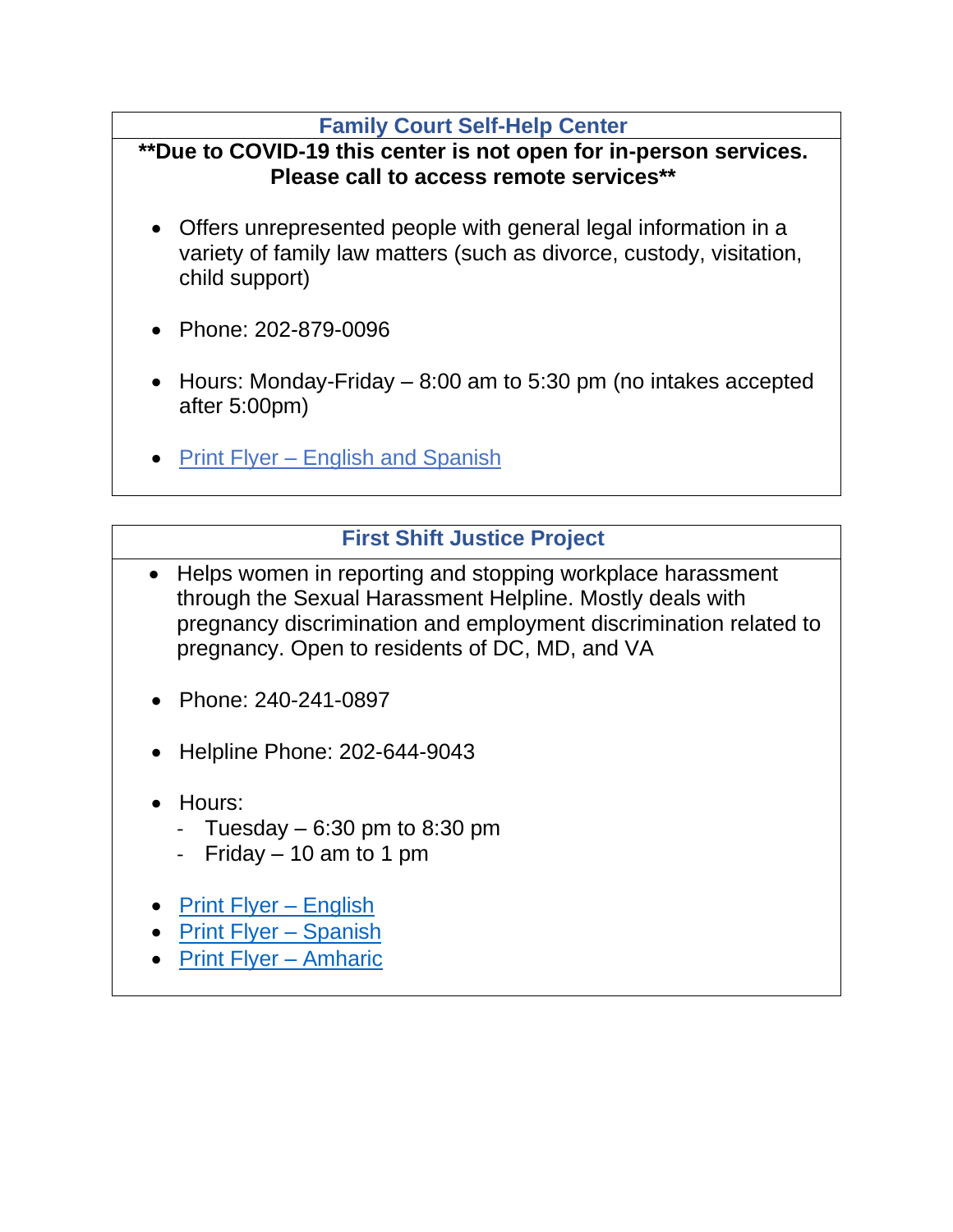## **[Georgetown Ministry Center](https://georgetownministrycenter.org/)**

- <span id="page-33-2"></span>• Offers case management, showers, laundry, mental health help, social programming, telephone, internet, mail, and help applying for public benefits at the drop-in center
- Phone: 202-338-8301
- Email: [info@gmcgt.org](mailto:info@gmcgt.org)
- Drop-in Hours: Monday-Friday 8:00 am to 4:00 pm
- Address: 1041 Wisconsin Ave NW, Washington, DC 20007

## **[Government Accountability Project](https://www.whistleblower.org/)**

- <span id="page-33-1"></span>• Acts as an international leader in whistleblower protection- from advocacy to litigation
- Phone: 202-457-0034
- Email: [info@whistleblower.org](mailto:info@whistleblower.org)
- Address: 1612 K St. NW, Suite #1100, Washington, DC 20006
- [Intake Form](https://www.surveymonkey.com/r/VSX2W5Z)

**[Homeless Persons Representation Project, Inc.](http://hprplaw.org/)**

- <span id="page-33-0"></span>• Offers legal representation for individuals in appeals to obtain and preserve state disability, welfare, food stamps, Medicaid, veterans' and other benefits.
- Baltimore Office Phone: 410-685-6589 ext. 31 or 1-800-773-4340
- Montgomery Office Phone: 301-585-6463 ext. 3
- Address: 201 N Charles St, Suite 1104, Baltimore, MD 21201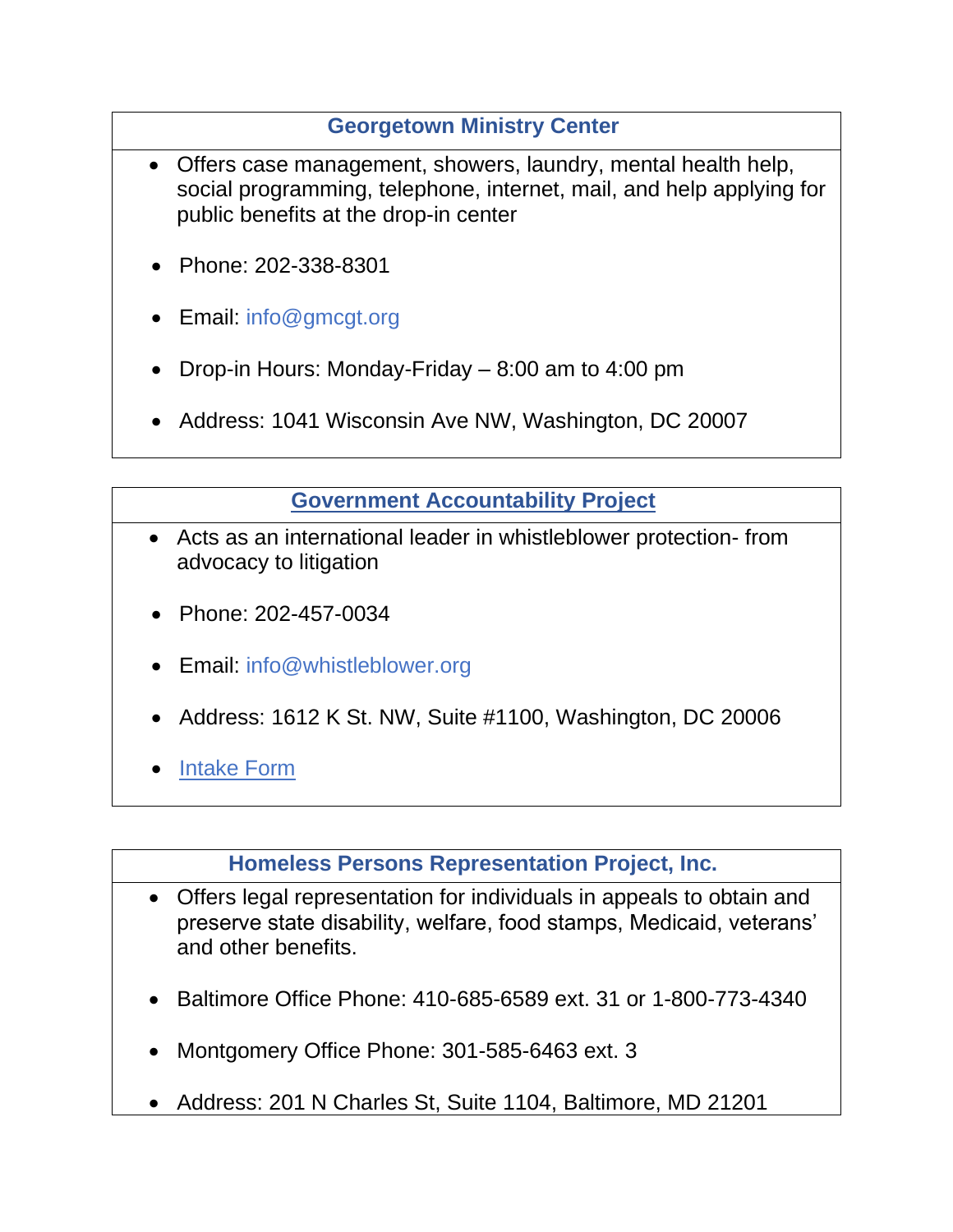## **[Housing Counseling Services](https://washington.dc.networkofcare.org/mh/services/agency.aspx?pid=HousingCounselingServices_2_1347_1)**

- <span id="page-34-0"></span>• Offers comprehensive housing counseling, training, advocacy, technical help, and housing opportunities for low- and moderateincome home buyers, homeowners, and tenants
- Main Phone: 202-667-7006
- Foreclosure Phone: 202-265-2255
- Rental Assistance Hotline: 202-667-7339
- Email: [info@housingetc.org](mailto:info@housingetc.org)
- Address: 2410 17th St NW, Suite 100, Washington, DC 20009
- [Print General Information Flyer –](https://legalaiddc.sharepoint.com/sites/Shared/Documents/Referral%20List%20Documents/2012-2013%20HCS%20flyer%20FY12-13%20English.pdf?CT=1638285285962&OR=ItemsView) English
- [Print General Information Flyer –](https://legalaiddc.sharepoint.com/sites/Shared/Documents/Referral%20List%20Documents/2012-2013%20HCS%20flyer%20FY12-13%20Spanish.pdf?CT=1638285291738&OR=ItemsView) Spanish

## **[Human Rights First Asylum Representation Program](https://www.humanrightsfirst.org/asylum)**

- <span id="page-34-1"></span>• Generally, handles only asylum cases for individuals in the DMV area
- Asylum Phone Line: 202-547-5692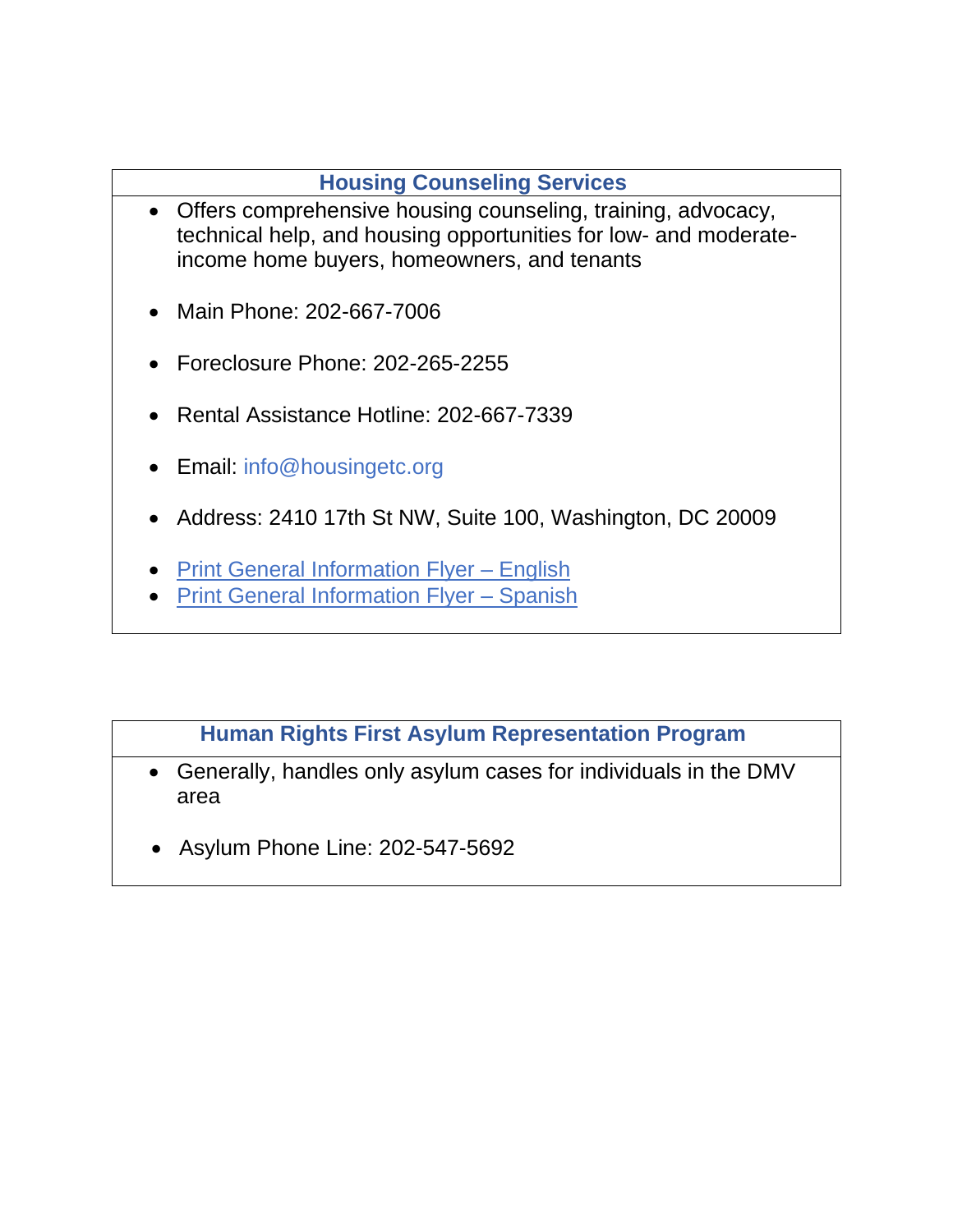## **Kids in Need of Defense (KIND)**

- <span id="page-35-1"></span>• Offers legal representation to minors without parents or legal guardians, including children who have been persecuted in their home countries; trafficked to the U.S., and abused, abandoned or neglected
- Phone: 202-670-3585
- Email: [info@supportkind.org](mailto:info@supportkind.org)
- Address: 1201 L St NW, Floor 2, Washington, DC 20005

## **[Lambda Legal Defense Fund](https://www.lambdalegal.org/?gclid=CjwKCAjwgOGCBhAlEiwA7FUXkovDtr9Wx7sToa-waVkKHqaDZsMLUQXo_5qbxW302PYjkus_nyDD8BoCpJ0QAvD_BwE)**

- <span id="page-35-0"></span>• Offers legal and public education services on sexual orientation discrimination
- Phone: 212-809-8585
- Address: 1776 K Street NW, 8th Floor, Washington, DC 20006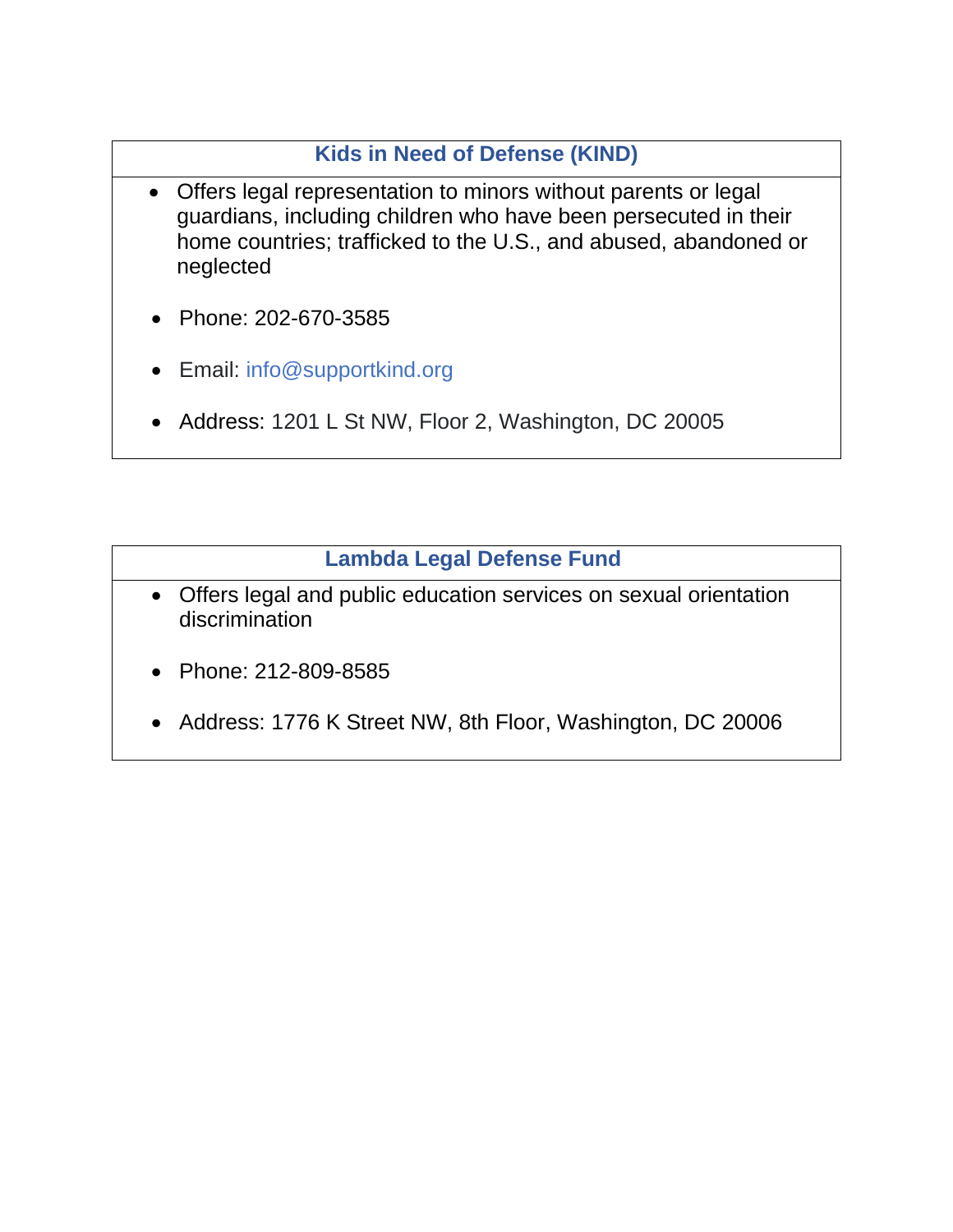#### <span id="page-36-1"></span>**[Landlord Tenant Resource Center / Landlord Tenant Legal](https://www.dcbar.org/pro-bono/free-legal-help/help-for-individuals/landlord-tenant-resource-center)  [Assistance Network](https://www.dcbar.org/pro-bono/free-legal-help/help-for-individuals/landlord-tenant-resource-center)**

**\*\*Due to COVID-19 this center is not open for in-person services. Please call 202-780-2575 to access remote services\*\***

- The Landlord Tenant Resource Center offers free legal information to both unrepresented landlords and tenants who have residential housing disputes in the District of Columbia
- Hour: Monday-Friday 9:15 am to 12 pm
- Address: Court Building B, 510 4th Street NW, Room 208, Washington, DC 20001
- [Online intake form](https://ltrc.cliogrow.com/intake/2040cf126f0dae052928fbd2234a976a) for tenants
- [Online intake form for landlords](https://ltrc.cliogrow.com/intake/b9c27bc70e7add847ca9031cd025c959)
- [Print Flyer –](https://legalaiddc.sharepoint.com/:b:/s/Shared/EW-ip1FOhipDojvQhpQ0ujIBxkLAypuAkBmIDP6XIUuigQ?e=x2dlbQ) English
- [Print Flyer –](https://legalaiddc.sharepoint.com/:b:/s/Shared/ESUmfgbw0khKoytlRAFgdycBPUrg3AgJTkPalq1prtXnRQ?e=FBoeh1) Spanish

#### **[Law Help](https://www.lawhelp.org/DC/)**

<span id="page-36-0"></span>• Provides an online guide to informational resources and referrals categorized by state. Offers legal and self-help information on certain topics, all of which are governed by D.C. or federal law. The information is designed to help individuals understand their legal rights and responsibilities. There are also self-help materials on this website, including fillable court forms, links to other important websites, frequently asked questions, and legal articles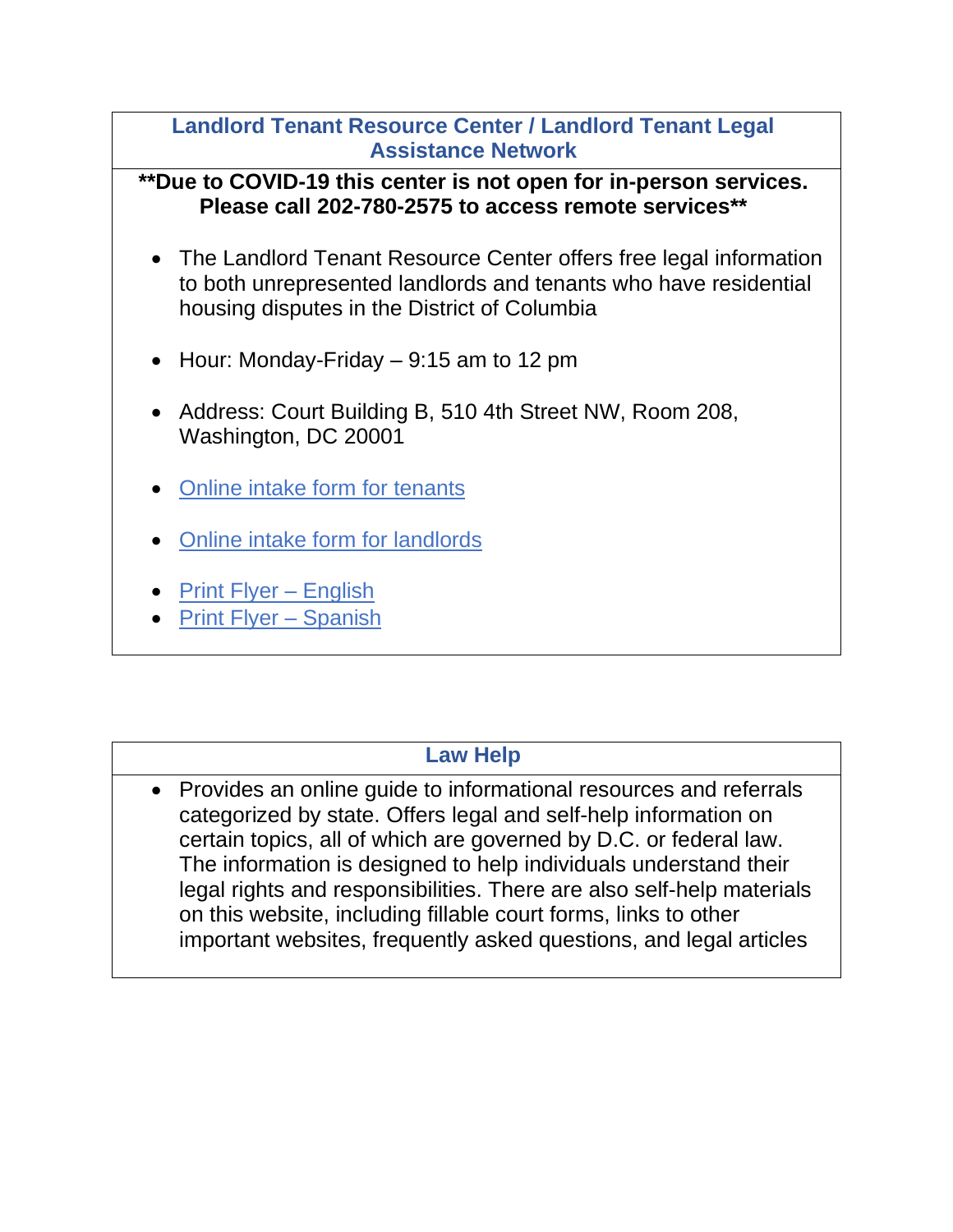## **[Legal Counsel for the Elderly \(LCE\)](https://www.aarp.org/legal-counsel-for-elderly/)**

- <span id="page-37-1"></span>• Helps individuals age 60+; D.C. residents 55 years of age or older with Social Security and Supplemental Security Income disability issues
- Also does EPD waivers, helping with public benefits for seniors, foreclosure work, veterans' benefits and Schedule H tax forms as well as the pre-litigation, housing litigation, TOPA issues, RA and housing code violations and ADA accommodations
- Phone: 202-434-2120

## **[Legal Aid Justice Center](https://www.justice4all.org/)**

- <span id="page-37-0"></span>• Helps Virginia residents with matters in civil rights, racial justice, housing, public benefits, employment, healthcare, consumer protection, rights for the elderly, education, foster care, juvenile justice system, and for some immigration issues
- Charlottesville Phone: 434-977-0553
- NOVA Phone: 703-778-3450
- Richmond Phone: 804-643-1086
- Petersburg Phone: 804-862-2205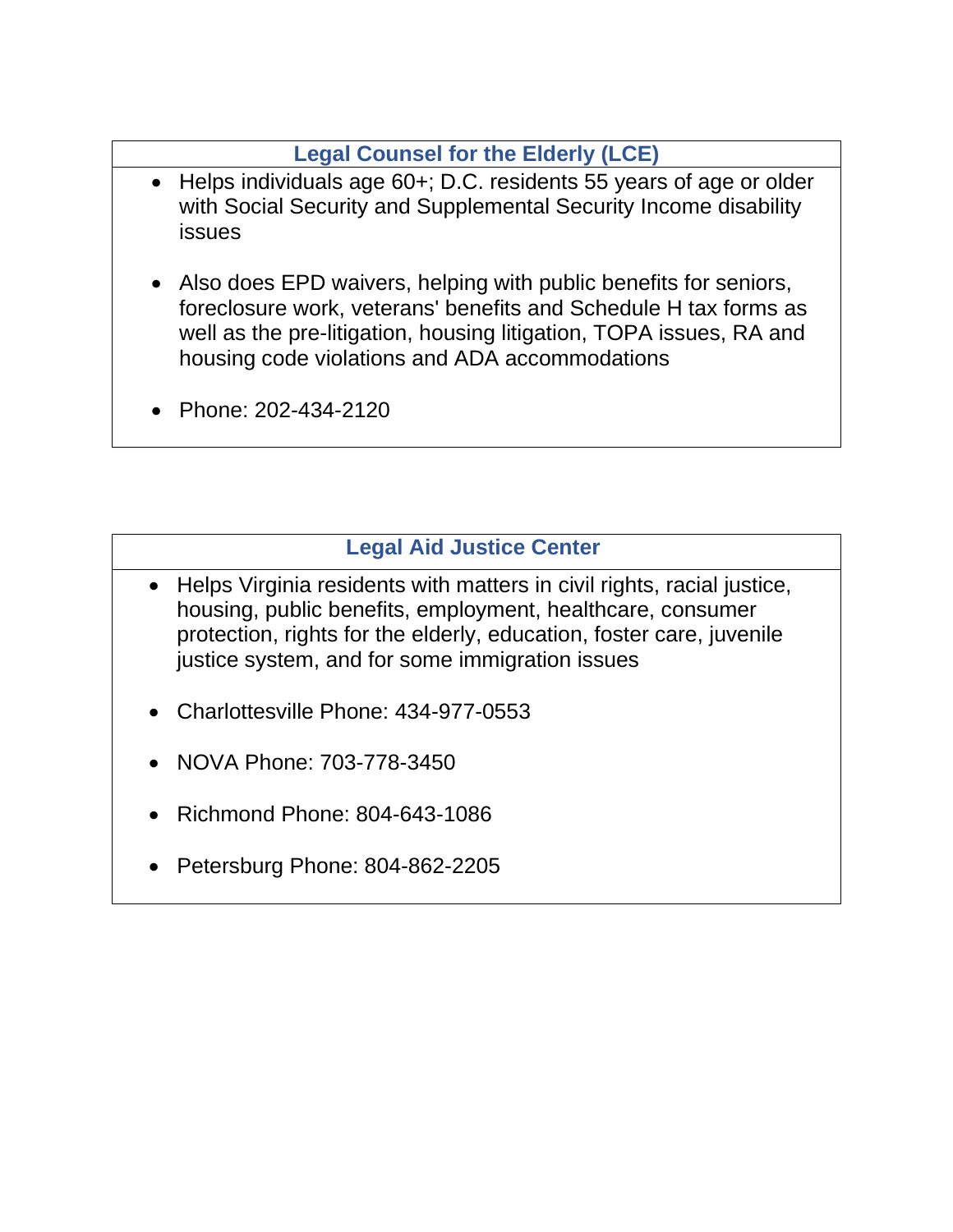## **The Legal Aid Society of Eastern Virginia**

- <span id="page-38-1"></span>Assists with civil matters including landlord/tenant, public benefits, domestic violence, family law, consumer law, collections, estate planning, education and other civil rights and discrimination matters
- Phone: 757-827-5078
- Email: [info@laseva.org](mailto:info@laseva.org)
- Address: 125 St Paul's Blvd, Suite 400, Norfolk, VA 23510
- **[Intake Application](https://laseva.kempscaseworks.com/app/intake.aspx)**

## **[Legal Services Corporation \(LSC\)](https://www.lsc.gov/)**

- <span id="page-38-2"></span>• Listing of LSC-funded organizations by address/zip code
- Phone: 202-295-1500
- Address: 3333 K Street NW, Washington, DC 20007

#### **[Legal Services of Northern Virginia](http://www.lsnv.org/)**

- <span id="page-38-0"></span>• Services offered on issues of consumer law, elder law, family law, human trafficking, housing law, public benefits, child advocacy & education law, veterans law project, support for re-entry
- Phone: 703-778-6800
- Toll-free for clients: 866-534-5243
- Email: [help@lsnv.org](mailto:help@lsnv.org)
- Address: 10700 Page Avenue, Suite 100, Fairfax, Virginia 22030
- [Print Flyer](https://legalaiddc.sharepoint.com/:b:/s/Shared/ETY3-TXH5EZPvjNH4e9Qv3YB9g82d5zlgiWk3N9gVmgeLg?e=R26oav)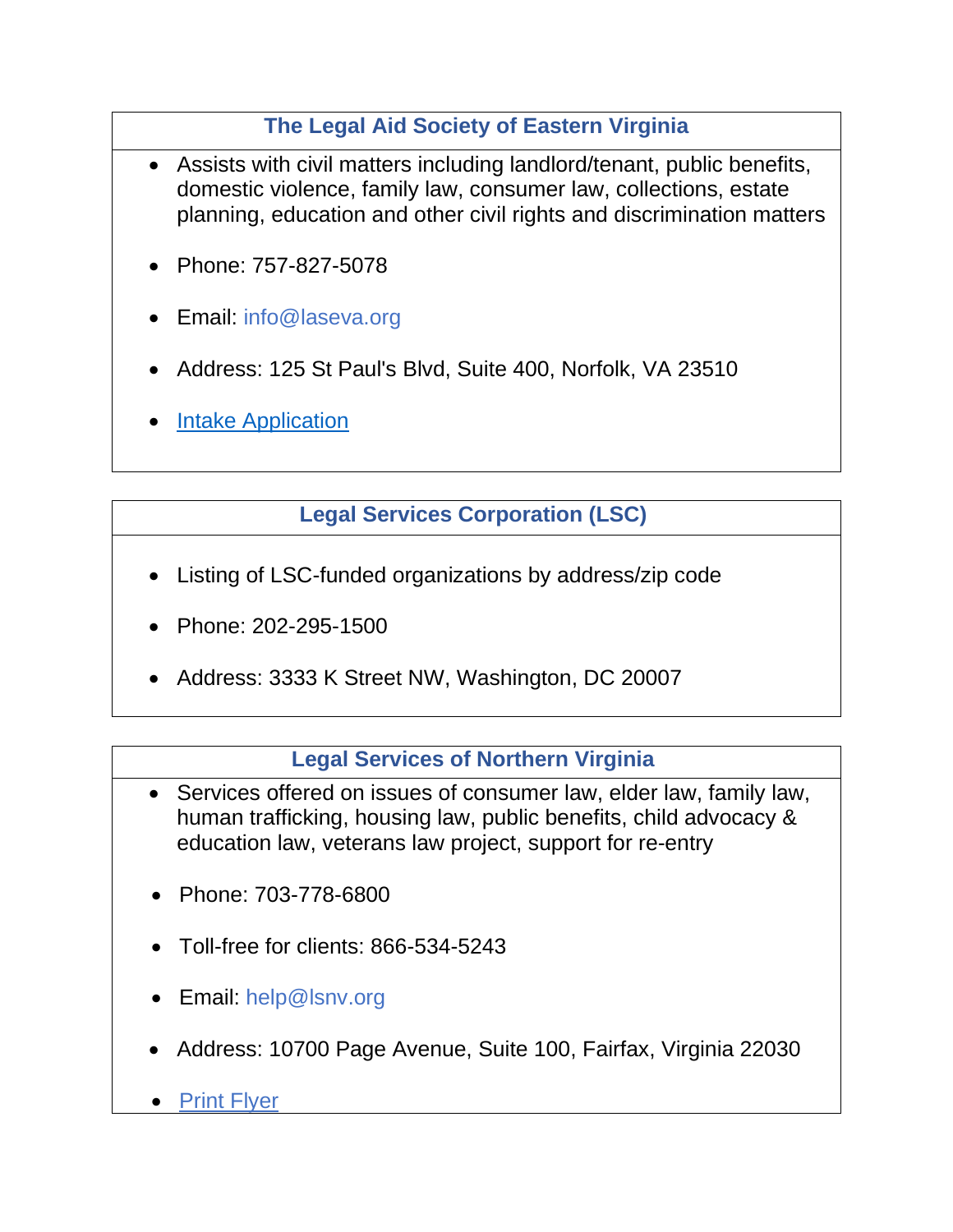## **[Maryland Crime Victims Resource Center](https://www.mdcrimevictims.org/)**

- <span id="page-39-2"></span>• Provides free legal representation and advocacy services for victims of all types of crimes
- Phone: 301-952-0063

#### **[Maryland Legal Aid Bureau](https://www.mdlab.org/)**

- <span id="page-39-0"></span>• Offers services for legal matters in Maryland
- Non-MD residents need referral from local LSC-funded organization -- DC residents should call Neighborhood Legal Services Program (NLSP) at 202-832-6577 for referral
- **[Print flyer](https://legalaiddc.sharepoint.com/:b:/s/Shared/ETVjFJbNM71Kv-9QMu0E1-ABZiz573tyD2HfoyD-7wygKA?e=tr1Npa)**

## **[Maryland Office of the Public Defender](http://www.opd.state.md.us/)**

- <span id="page-39-1"></span>• Offers the following services:
	- Felony, misdemeanor, traffic, and juvenile delinquency defense
	- Appellate Division offers representation on direct appeals of criminal, juvenile cases
	- Post-Conviction Defenders Division offers representation on post-conviction petitions, parole revocation hearings, and writs of actual innocence
	- Mental Health Division offers representation to those who are involuntarily committed to mental health hospitals across the state and to those found not criminal responsible (NCR) and incompetent to stand trial (IST)
- Phone: 877-430-5187
- Address: 6 St Paul Street, Suite 1400, Baltimore, MD 21202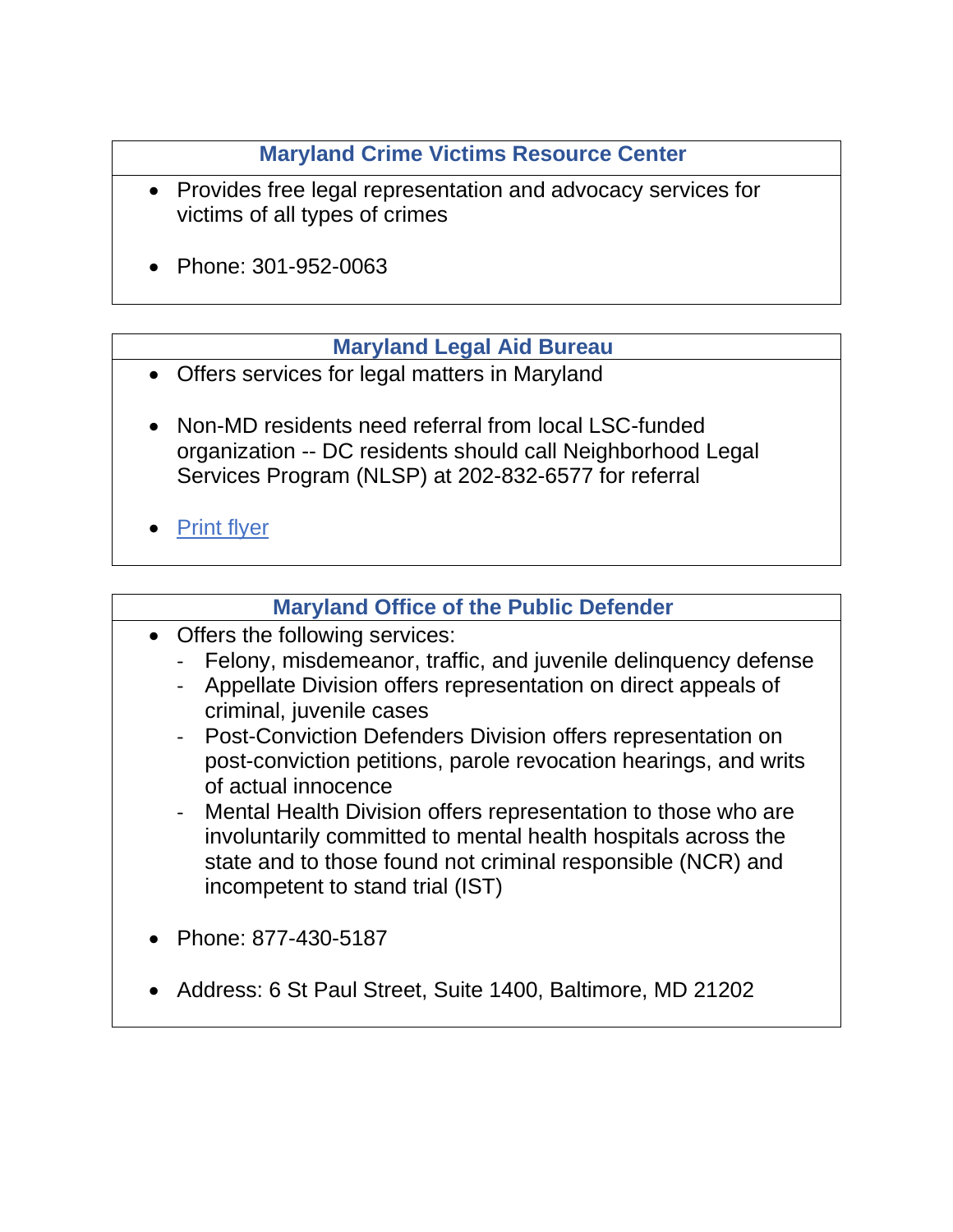#### **[Maryland Volunteer Lawyers Service](https://mvlslaw.org/)**

- <span id="page-40-0"></span>• Offers legal services for a variety of civil matters for low-income Maryland residents. Only services certain counties
- Phone: 410-547-6537 or 800-510-0050
- Hours: Monday-Thursday 9 am to 12 pm
- Email: info@mvlslaw.org
- Address: 201 North Charles St, Suite 1400, Baltimore, MD 21201

<span id="page-40-2"></span>**[Metro Washington Council AFL-CIO \(Claimant Advocacy Program\)](http://www.dclabor.org/unemployment-help.html)**

- Offers free legal counseling service for individuals who file unemployment compensation appeals in the District of Columbia
- Phone: 202-974-8150
- Email: [streetheat@dclabor.org](mailto:streetheat@dclabor.org)

<span id="page-40-1"></span>**[Metropolitan Washington Employment Lawyers Association](https://www.mwela.org/) \*Fee Required\***

- Regularly advises and represents employees in employment and civil rights disputes. The organization is made up of over 300 lawyers
- Phone: 703-778-4648
- Email: [info@mwela.org](mailto:info@mwela.org)
- Address: 2800 Eisenhower Ave, Suite 210, Alexandria, VA 22314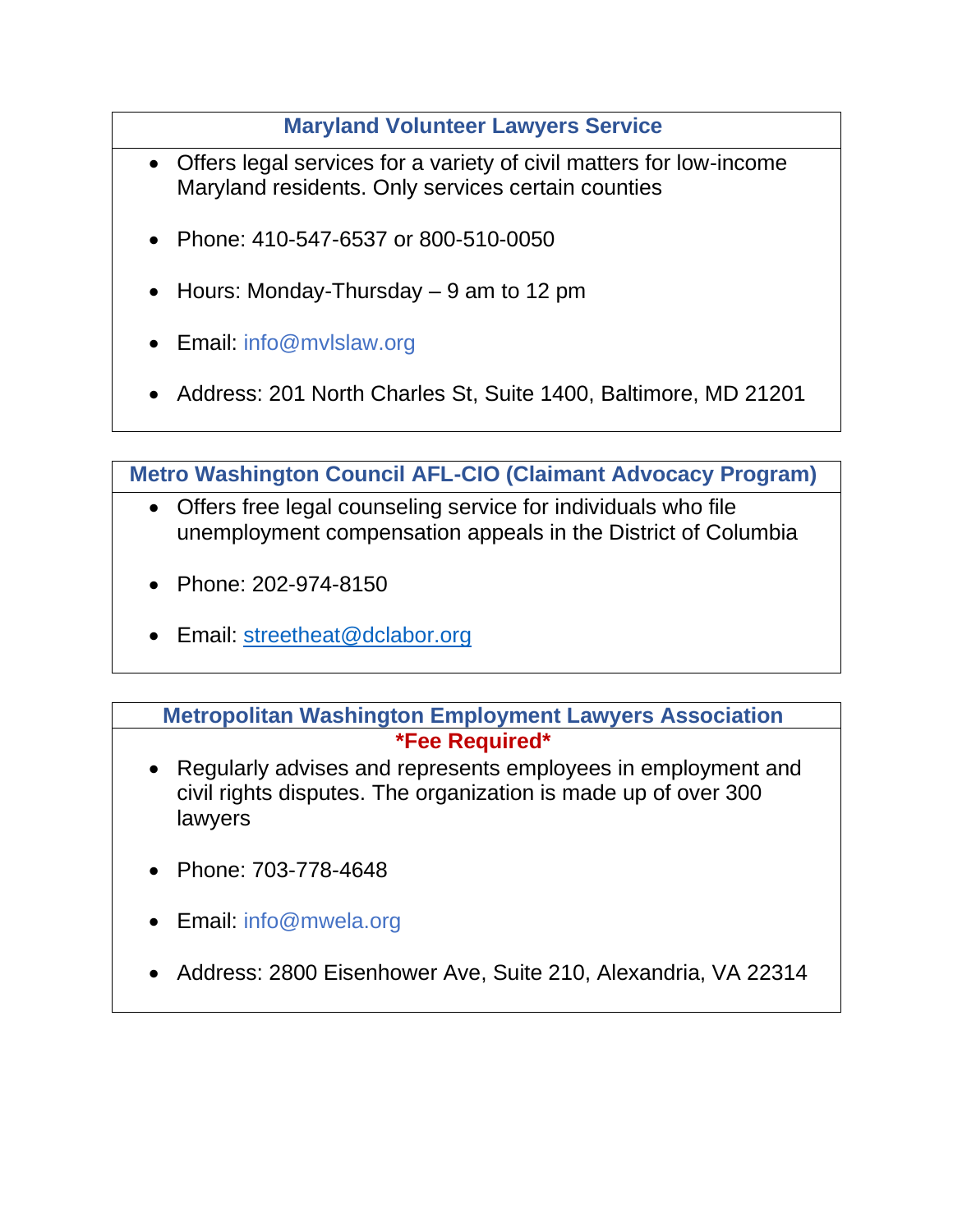#### **[Mil Mujeres](https://www.milmujeres.org/)**

- <span id="page-41-2"></span>• Generally, offers immigration legal services for low-income Latinos, who are survivors of gender-based violence, in the DMV area. Handles U and T visas, VAWA, SIJS, and DACA removals
- Phone: 202-808-3311
- Email: [questions@milmujeres.org](mailto:questions@milmujeres.org)
- Address: 1250 H St NW, Washington, DC 20005

## **[Multi-Door Dispute Resolution](https://www.dccourts.gov/superior-court/multi-door-dispute-resolution-division)**

- <span id="page-41-1"></span>• Does not offer representation, only  $3<sup>rd</sup>$  party mediators. A division of the DC Courts, they can also potentially help with cases where no formal court case has been opened
- Phone: 202-879-1549
- Hours: Monday-Friday  $-8:30$  am to 5:00 pm
- Address: Court Building C, 410 E Street NW, Washington, DC 20001

## **[NAACP](http://naacpdc.org/)**

- <span id="page-41-0"></span>• Assists with cases involving discrimination and racism. NAACP DC specializes in criminal justice, economic empowerment, education, health, and political action
- Phone: 202-667-1700
- Email: [naacp@naacpdc.org](mailto:naacp@naacpdc.org)
- Address: 1000 U Street NW, Suite 100, Washington, DC 20001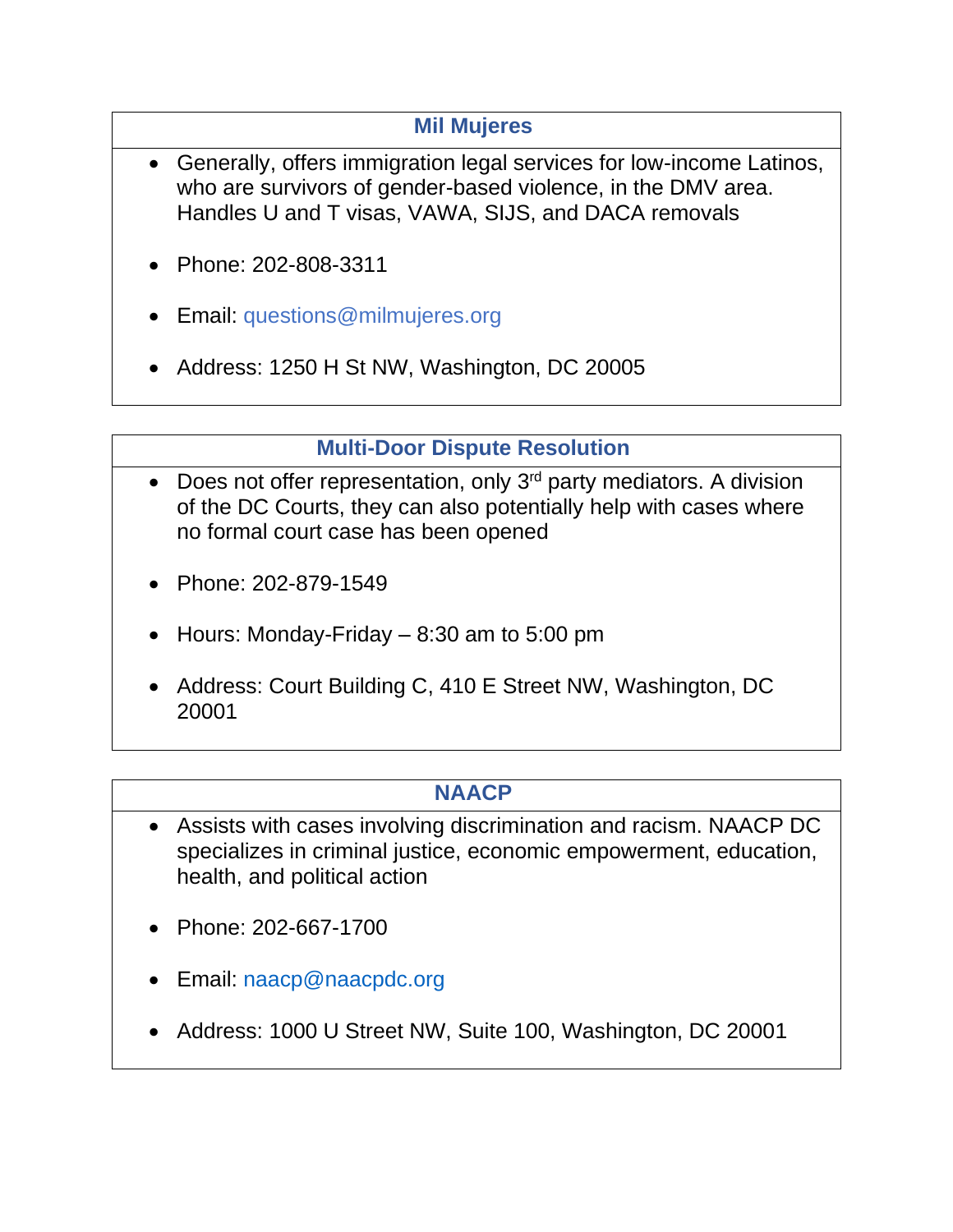#### **[National Legal Aid and Defender Association](http://www.nlada.org/)**

- <span id="page-42-0"></span>• Offers advocacy, guidance, information, training and technical help for members of the equal justice community, especially those working in public defense and civil legal aid
- Phone: 202-452-0620
- Address: 1901 Pennsylvania Ave NW, Suite 500, Washington, DC 20006

#### **[National Student Legal Defense Network](https://www.defendstudents.org/)**

- <span id="page-42-2"></span>• Works, through litigation and advocacy, to advance students' rights to educational opportunity and to make sure that higher education offers a launching point for economic mobility
- Phone: 202-734-7495
- Email: info@defendstudents.org
- Address: 1015 15th Street NW, Suite 600, Washington, DC 20005

#### **[National Suicide Prevention Hotline](https://suicidepreventionlifeline.org/)**

- <span id="page-42-1"></span>• Offers 24/7, free and confidential support for people in distress, prevention and crisis resources for anyone and best practices for professionals
- Phone: 1-800-273-8255
- Spanish Phone: 1-888-628-9454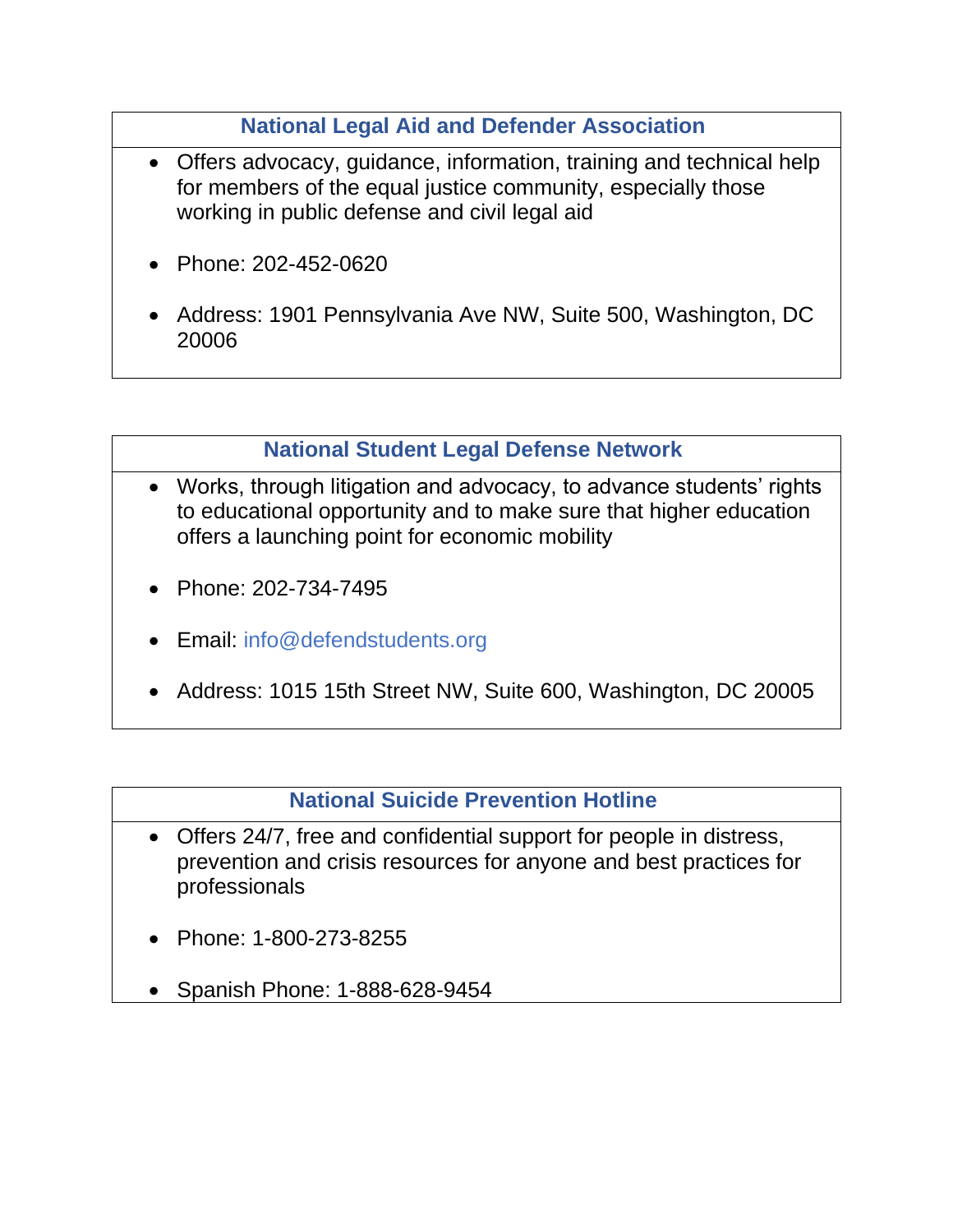#### **[National Veterans Services Legal Program](https://www.nvlsp.org/)**

- <span id="page-43-1"></span>• Offers representation in front of the U.S. Court of Appeals for Veterans Claims (CAVC). Also, veterans receive free representation in proceedings before military administrative discharge boards, military medical and physical disability evaluation boards, military discharge review agencies, VA regional offices, the Board of Veterans' Appeals, and the courts that review the decisions of these agencies.
- Phone: 202-265-8305
- Email: [info@nvlsp.org](mailto:info@nvlsp.org)
- Address: PO Box 65762, Washington, DC 20035

#### **[National Women's Law Center](https://nwlc.org/)**

- <span id="page-43-0"></span>• Offers free first consultations for cases of gender discrimination (sexual harassment, pregnancy discrimination, etc.). Individuals should speak with lawyer directly about fees
- Phone: 202-319-3053 or [202-588 5180](tel:2025885180)
- [Online intake form](https://nwlc.org/legal-assistance/)
- Email: legalnetwork@nwlc.org
- Address: 11 Dupont Circle NW, Unit 800, Washington, DC 20036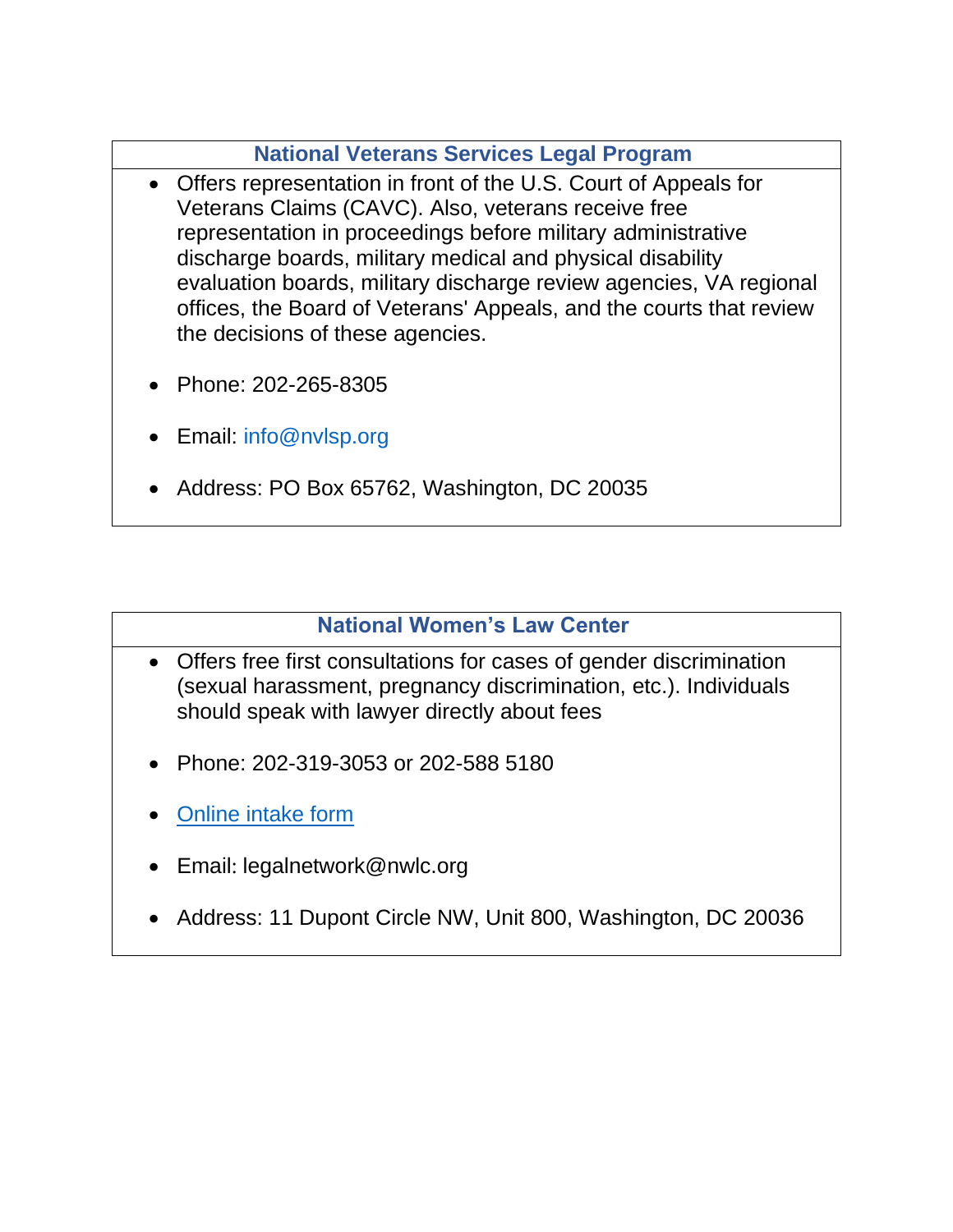**[Neighborhood Legal Services Program \(NLSP\)](http://www.nlsp.org/)**

- <span id="page-44-1"></span>• Offers free legal information, advice, and representation to lowincome District of Columbia residents on civil legal matters
- Phone: 202-832-6577
- Student Loan Hotline: 202-269-5106
- Hours: Monday, Wednesday, Friday 10:00 am to 3:00 pm
- [Intake Form](https://nlsp.kempscaseworks.com/a2j/viewer/viewer.html#!view/pages/page/1-Introduction)
- Addresses:
	- Headquarters: 64 New York Ave NE, Washington, DC 20002
	- Far NE Office: 4609 Polk Street NE, Washington, DC 20019
	- SE Office: 2412 Minnesota Avenue SE, Washington DC 20020

#### **[Northern Virginia Family Service](https://www.nvfs.org/)**

- <span id="page-44-0"></span>• Offers immigration legal services for residents of Northern Virginia
- Phone: 571-748-2500
- Email: [info@nvfs.org](mailto:info@nvfs.org)

#### <span id="page-44-2"></span>**[Office of the Attorney General –](https://oag.dc.gov/consumer-protection) Consumer Protection Hotline**

- Investigates complaints from consumers about potential violations of DC consumer protection laws; also helps consumers resolve disputes with merchants without legal action
- Phone: 202-442-9828
- [Online Complaint Filing Form](https://doag-sandbox.force.com/dcoagcomplaints/s/submit-complaint?language=en_US)
- Email: [consumer.protection@dc.gov](mailto:consumer.protection@dc.gov)
- OAG General Address: 400 6th Street NW, Washington, DC 20001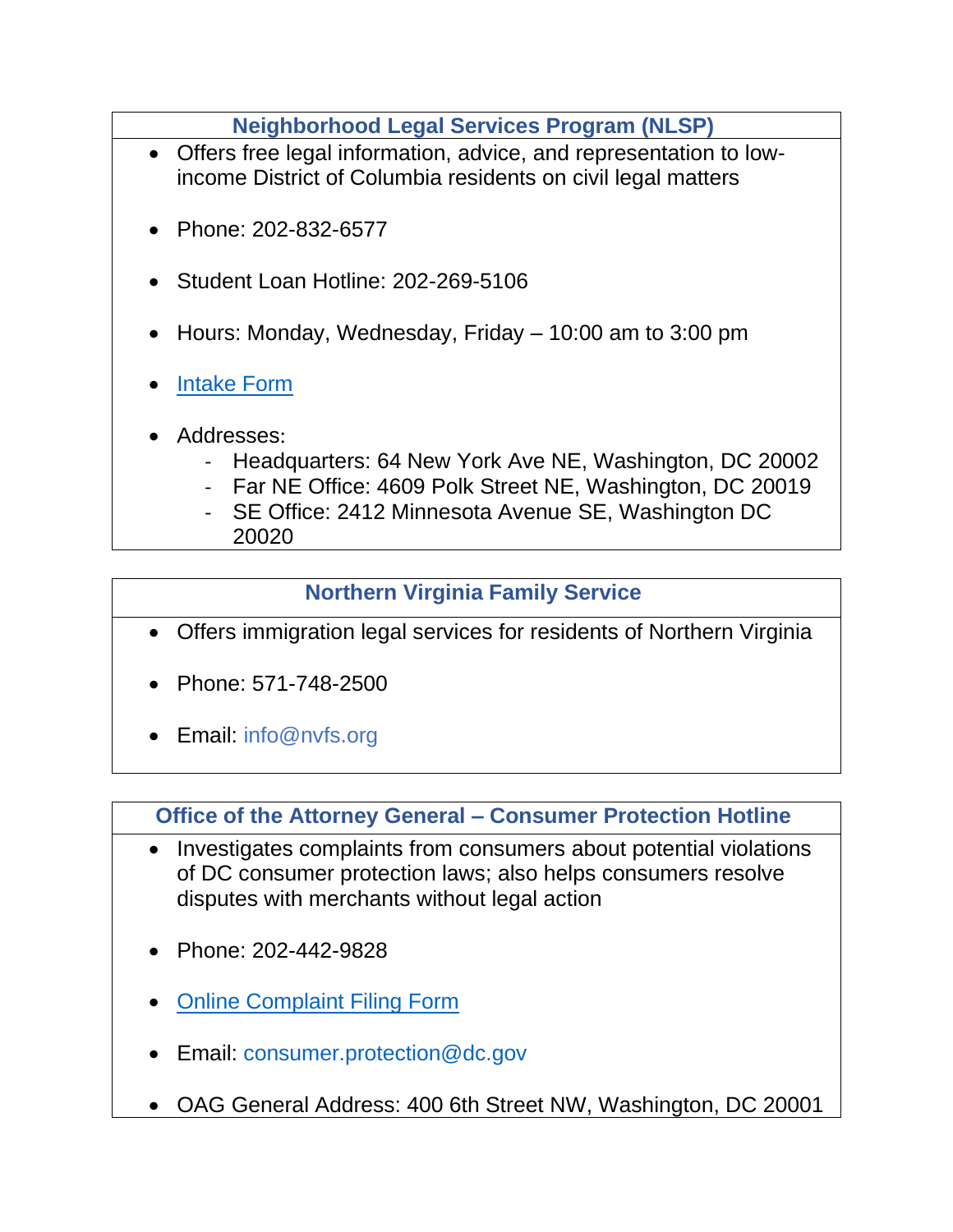**[Office of the People's Counsel](http://www.opc-dc.gov/)**

- <span id="page-45-0"></span>• Offers investigation and representation in utility bill disputes
- Phone: 202-727-3071
- Hours: Monday-Friday  $-8:45$  am to 5:15 pm
- Email: [info@opc-dc.gov](mailto:info@opc-dc.gov)
- Address: 1133 15th Street NW, Suite 500, Washington, DC 20005

## **[Office of the D.C. Long-Term Care Ombudsman](https://www.aarp.org/legal-counsel-for-elderly/what-we-do/info-2017/dc-long-term-care-ombudsman.html)**

- <span id="page-45-2"></span>• Serves as advocates and offers resources for persons who live in long-term care facilities such as nursing homes, assisted living and community residence facilities. The program also offers advocacy services to individuals receiving services through the Elder and Persons with Physical Disabilities (EPD) Medicaid Waiver
- Phone: 202-434-2190
- Email: [DCOmbuds@aarp.org](mailto:dcombuds@aarp.org)

#### **[Office of the Tenant Advocate](https://ota.dc.gov/)**

<span id="page-45-1"></span>**\*\*Due to COVID-19 this office is not open for in-person services. Please call 202-719-6560 to access remote services\*\***

- Phone: 202-719-6560
- Telephone Intakes: Monday-Friday 8:45 am to 4:45 pm
- Address: 2000 14th Street NW, Suite 300, Washington, DC 20009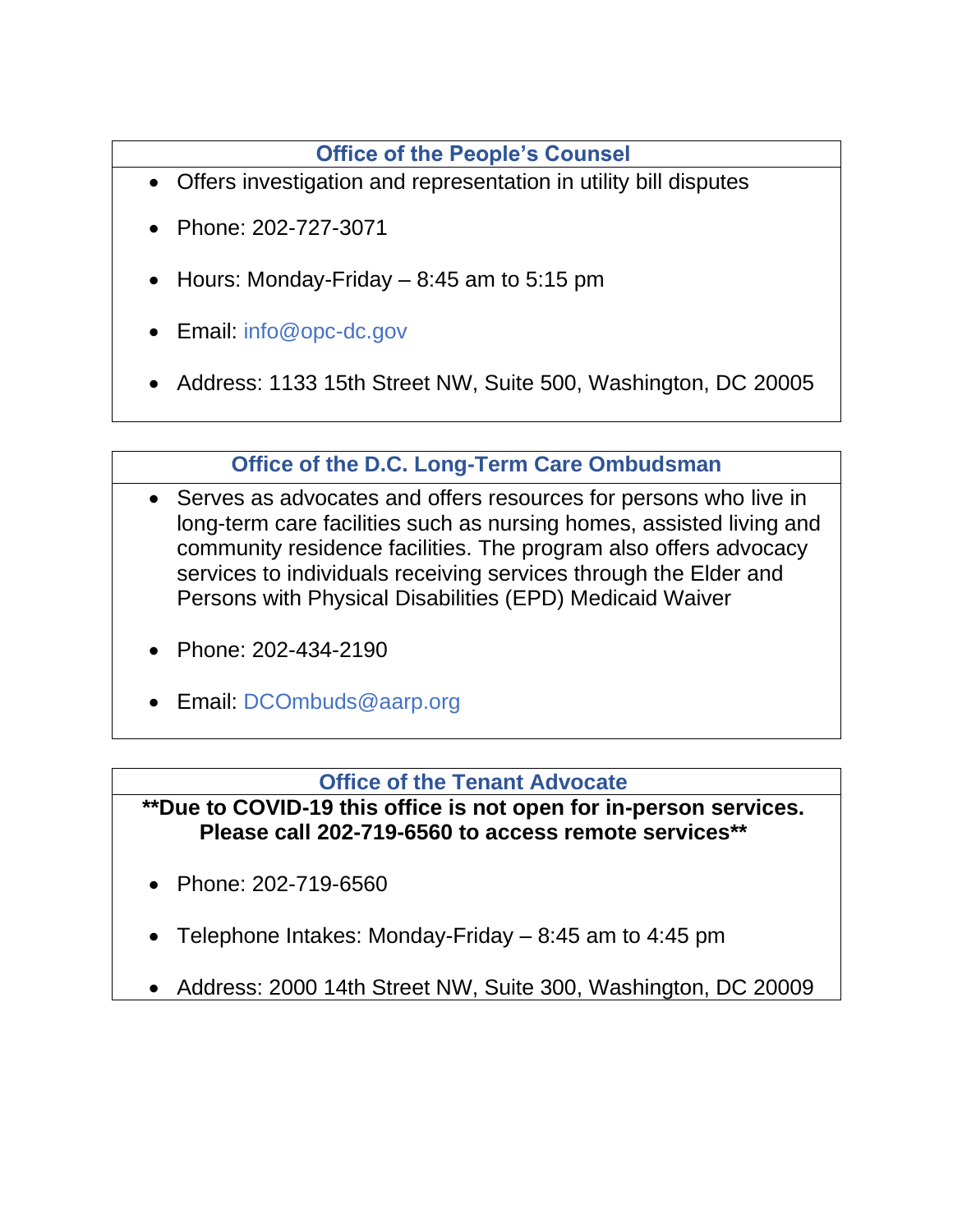## **[Pension Rights Center](http://www.pensionrights.org/)**

- <span id="page-46-2"></span>• Offers free legal help to individuals experiencing a problem with their pension, profit sharing or retirement savings plans
- Phone: 202-296-3776
- Address: 1050 30th Street NW, Washington, DC 20007
- [Online Contact Form](http://www.pensionrights.org/forms/contact-us)
- **[Print Flyer](https://legalaiddc.sharepoint.com/:b:/s/Shared/EcaETF6um_pPgWeOu31_CRsBNdNGJ6D5sxVTAaEbfHyWFQ?e=8qW3gO)**

#### **[Probate Self-Help Center](https://www.dccourts.gov/services/probate-matters/probate-self-help-center)**

#### <span id="page-46-0"></span>**\*\*Due to COVID-19 this center is not open for in-person services. Please call 202-879-9460 to access remote services\*\***

- Helps the public with matters related to wills, small and large estates, and adult guardianship
- Phone: 202-879-9460
- Hours: Monday-Friday  $-8:30$  am to 3:30 pm
- Address: D.C. Superior Court Building A, 515 5<sup>th</sup> Street NW, Room 316, Washington, DC

#### **[Public Defender Service for the District of Columbia](http://pdsdc.org/)**

- <span id="page-46-1"></span>• Provides defense council for those unable to otherwise afford an attorney
- Phone: 202-628-1200
- Address: 633 Indiana Avenue NW, Washington, DC 20004
- Print Flyer [Community Defender Division Juvenile Services](https://legalaiddc.sharepoint.com/:b:/s/Shared/EVbX_-5Sas9Mndc5q7JsjCgB76X9JEQkT27iIV_K5QAggg?e=61K3LN)  [Program](https://legalaiddc.sharepoint.com/:b:/s/Shared/EVbX_-5Sas9Mndc5q7JsjCgB76X9JEQkT27iIV_K5QAggg?e=61K3LN)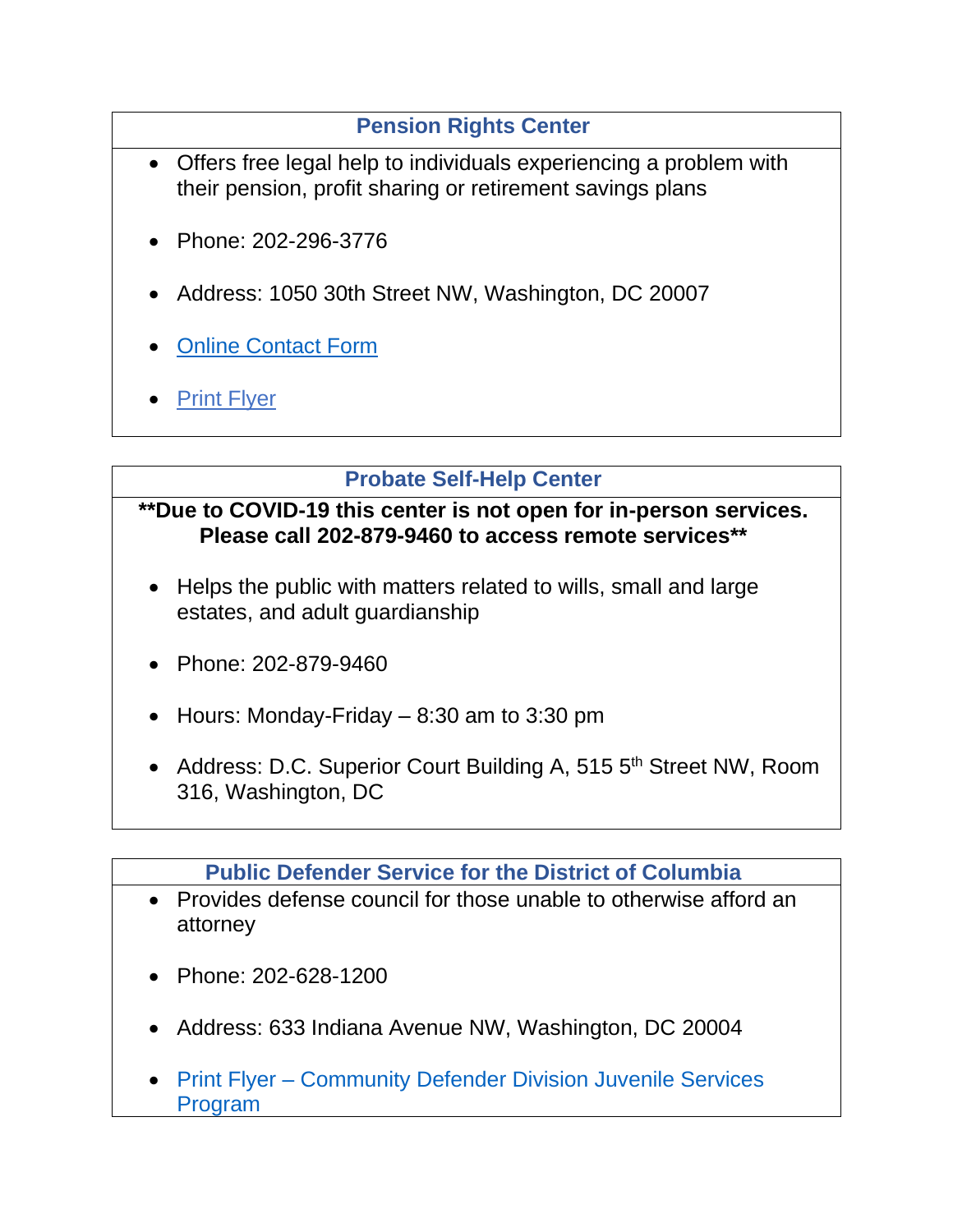## **[Quality Trust for Individuals with Disabilities](https://www.dcqualitytrust.org/)**

- <span id="page-47-1"></span>• Supports individuals with developmental disabilities with finding employment, accessing services, residential moves, rights violations, consent and the right to self-determination, accessing public benefits and services, community integration and living free from abuse and neglect
- Phone: 202-448-1450
- Email: [info@dcqualitytrust.org](mailto:info@dcqualitytrust.org)
- Address: 4301 Connecticut Ave NW, #310, Washington, DC 20008
- **[Print Flyer](https://legalaiddc.sharepoint.com/:b:/s/Shared/EeHrVu_S0GBAq4dvTARph-wBXVjpjK5B5JE2O_BgIvfCrw?e=buERBe)**

## **[Rising for Justice](https://risingforjustice.org/)**

- <span id="page-47-0"></span>• Works with tenants in eviction defense and housing conditions issues. Helps with civil protection orders, criminal record sealing, and immigration bond hearings
- Phone: 202-638-4798
- Hours: Monday-Friday  $-9:00$  am to 5:30 pm
- Offers additional hours for help in Landlord Tenant Court:
	- $\circ$  Monday-Friday 9:30 am to 5:00 pm
	- $\circ$  Wednesday 5:00 pm to 8:00 pm
	- $\circ$  Saturday 9:00 am to 12:00 pm
- Email: info@risingforjustice.org
- Main Office Address: 901 4th Street NW, Suite 6000, Washington, DC 20001
- Eviction Defense Services Address: Court Building B, 510 4th Street NW, Room 210, Washington, DC 20001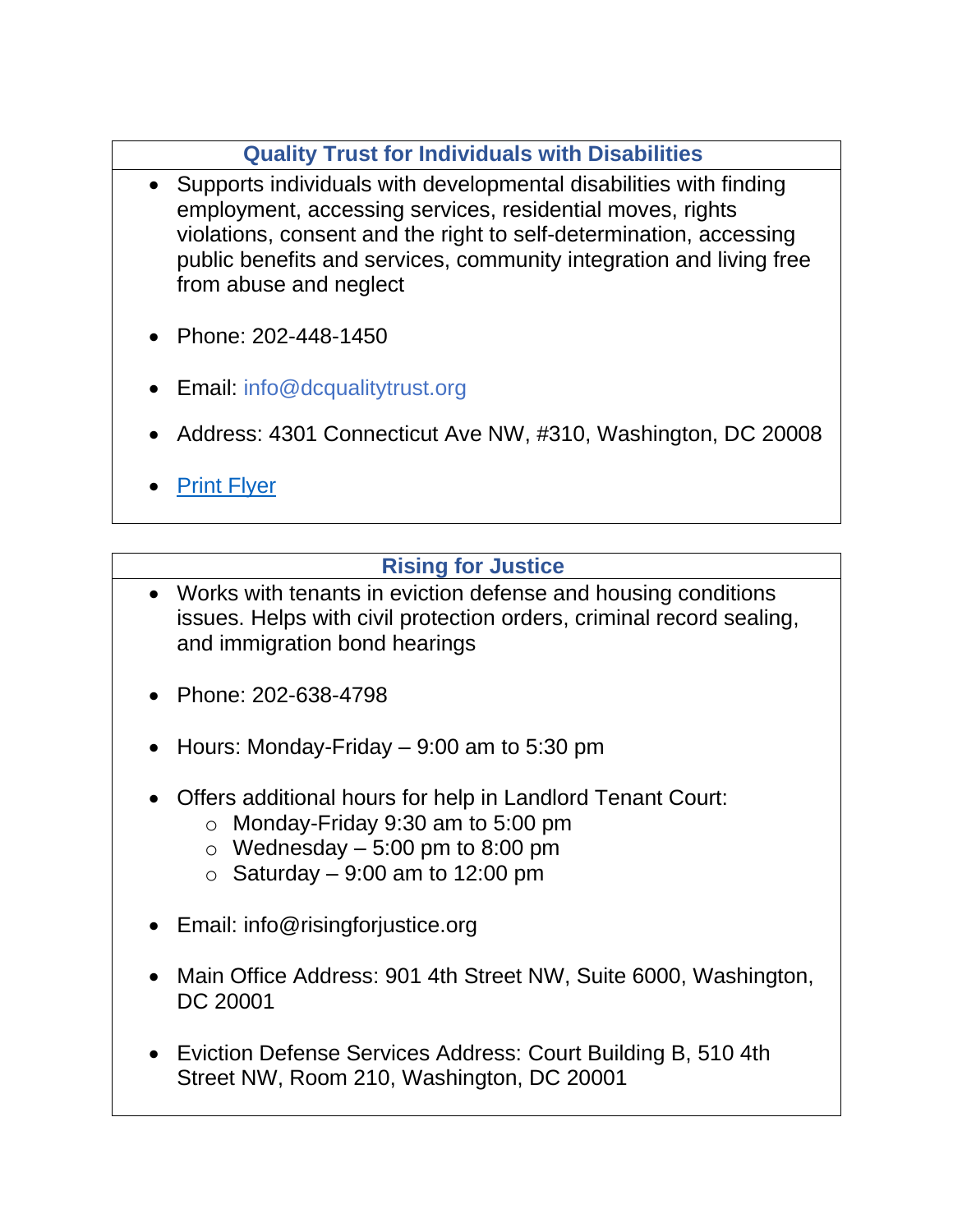#### **[Small Claims Resource Center](https://www.lawhelp.org/dc/organization/small-claims-resource-center)**

#### <span id="page-48-0"></span>**\*\*Due to COVID-19 this center is not open for in-person services. Please call 202-849-3608 to access remote services\*\***

- Offers legal and procedural information to individuals involved in Small Claims Court proceedings in the District of Columbia. Individuals considering filing actions in Small Claims Court can also receive help
- Hours: Thursdays  $-9:15$  am to 12 pm
- Address: 510 4th St NW, Room 208, Washington, DC 20001

## **[Tahirih Justice Center](https://www.tahirih.org/)**

- <span id="page-48-2"></span>Serves clients in the greater DMV area. Generally, handles gender-based asylum claims, VAWA, U and T visas, SIJS
- Phone: 571-282-6161
- Phone Intakes: Monday-Friday 9:30 am to 5 pm
- Email: greaterdc@tahirih.org
- Address: 6400 Arlington Blvd, Suite 400, Falls Church, VA 22042

## **[Tzedek DC](https://www.tzedekdc.org/)**

- <span id="page-48-1"></span>• Offers direct legal services at no cost to low-income and workingclass DC residents with debt- and consumer-related legal issues
- Phone: 202-274-7386
- Address: 4340 Connecticut Ave NW, Suite 319, Washington, DC 20008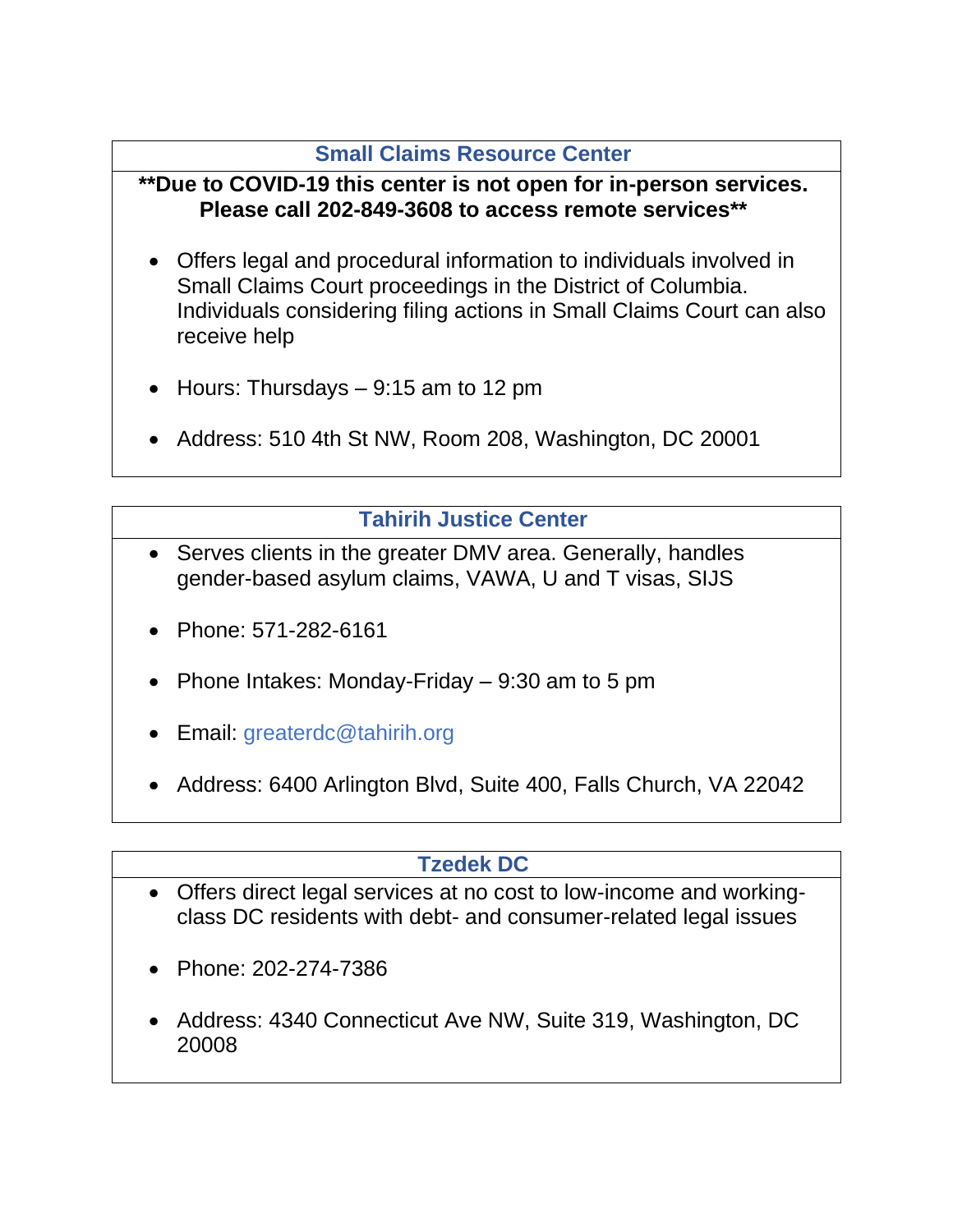**[UDC Low Income Taxpayer Clinic](https://law.udc.edu/taxclinic/)**

- <span id="page-49-1"></span>• Helps with tax controversies pending with the IRS and in US Tax **Court**
- Phone: 202-274-7315
- Address: 4340 Connecticut Avenue NW, Washington, DC 20008

## **[University Legal Services](http://www.uls-dc.org/)**

- <span id="page-49-0"></span>• Includes the following practice areas: Disability Rights DC, Housing assistance and others. The goal is to advance legal rights and protections of people with disabilities
- Phone: 202-547-4747
- Address: 220 I Street, NE, Suite 130, Washington, DC 20002
- Print Flyer [Disability Rights DC](https://legalaiddc.sharepoint.com/:b:/s/Shared/EbNeg1RfM-tLmSePgqqzAvwBFxSjWltiDRdh5VSOfNugsQ?e=OWQabw)

#### **[Veterans Consortium Pro Bono Program](https://www.vetsprobono.org/)**

- <span id="page-49-2"></span>• Helps with discharge upgrades and cases in the US Court of Appeals for Veterans Claims
- Phone: 888-838-7727 (toll-free) or 202-628-8164 or 202-733-3324
- [Discharge Upgrade Program Online Intake](https://www.surveymonkey.com/r/LVPF289)
- Email: [mail@vetsprobono.org](mailto:mail@vetsprobono.org) or [upgrades@vetsprobono.org](mailto:upgrades@vetsprobono.org)
- Address: 2101 L Street NW, Suite 840, Washington, DC 20037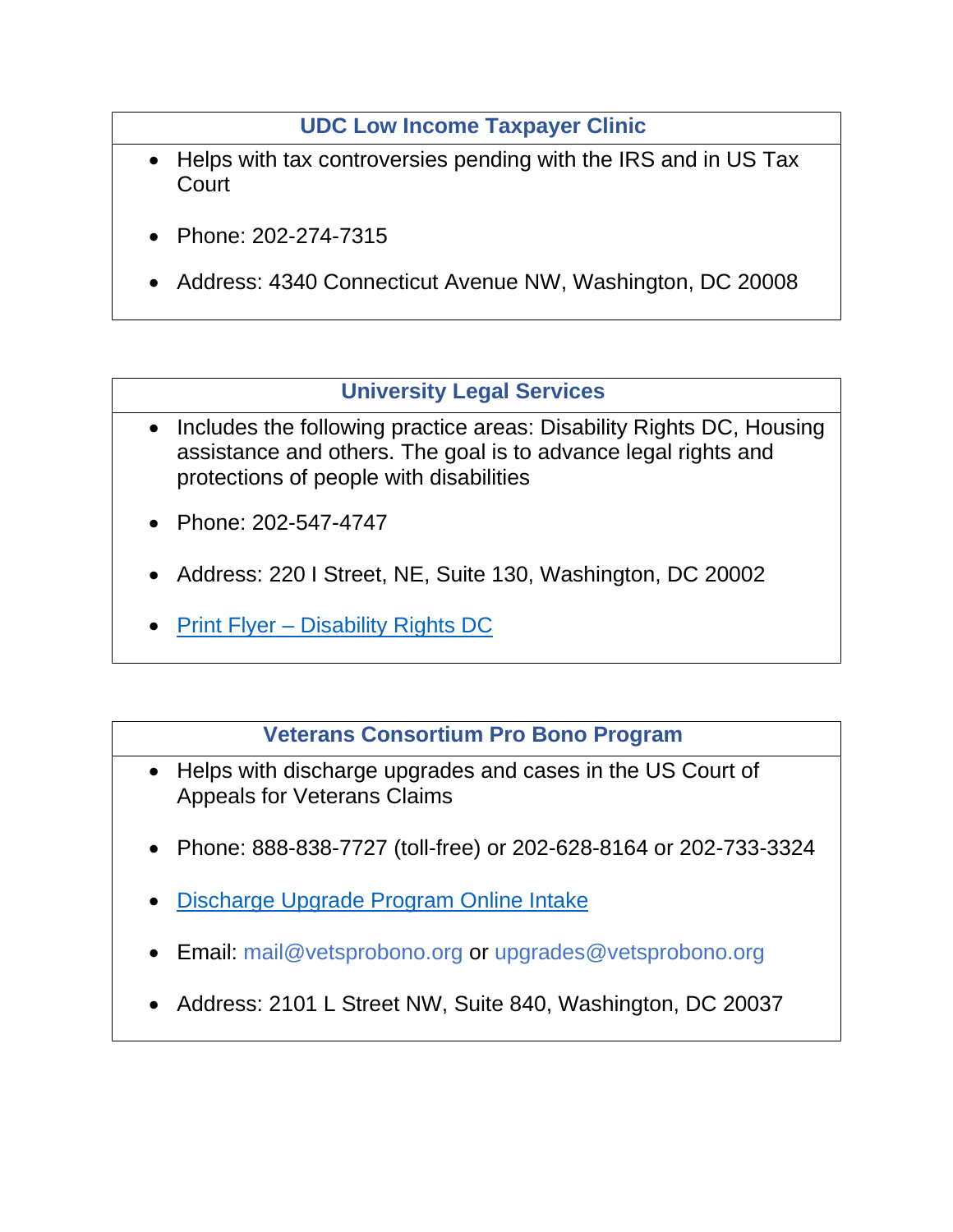#### **[Veterans Pro Bono Legal Clinic](https://servingtogetherproject.org/the-veterans-pro-bono-legal-clinic/)**

- <span id="page-50-1"></span>• Includes the following areas: veterans' law, military discharge upgrade matters, family law, consumer law, landlord/tenant law, employment law and benefits claims
- Phone: 202-745-8000 ext. 55560 or 55557
- [Print Flyer –](https://legalaiddc.sharepoint.com/:b:/s/Shared/Ea4GqSieaiZDtZjri-E3-OYBX8FbX2MOyNFVkACw5OcgFw?e=uNWn8K) English

## **[VA National Capital Regional Benefit Office](https://www.benefits.va.gov/ROWASHINGTON/services-offered.asp)**

- <span id="page-50-2"></span>• Offers list of organizations serving veterans, counseling about VA benefits and how to apply, information about VA health care and memorial benefits, outreach to veterans
- General phone: 800-698-2411
- VA benefits hotline: 800-827-1000  $\circ$  Monday-Friday – 8:00 am to 9:00 pm
- VA health benefits hotline: 877-222-8387 Monday-Friday  $- 8:00$  am to 8:00 pm

#### **[Victim Legal Network of DC](https://vlndc.org/)**

- <span id="page-50-0"></span>• Offers legal help to victims of crime in DC. The network gives victims of crime access to 16 different legal service organizations that can offer legal help in a variety of issues including (but not limited to) family law, immigration, and crime victims' rights
- Phone: 202-629-1788
- [Online Intake Form](https://vlndc.org/for-victims-of-crime/get-help/)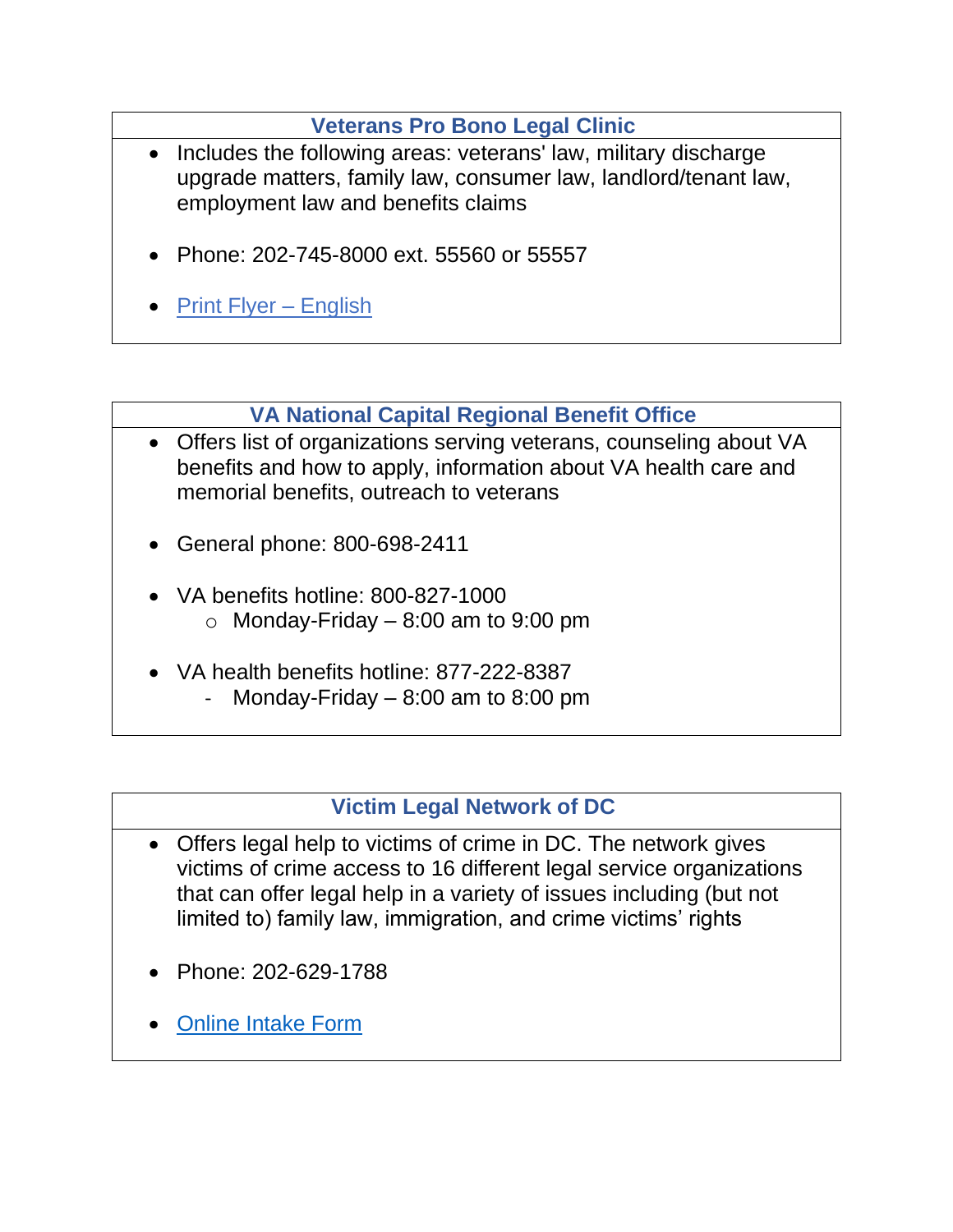<span id="page-51-0"></span>**[Washington Lawyers' Committee For Civil Rights and Urban Affairs](https://www.washlaw.org/)**

- Provides legal services with the goal of fighting discrimination. Areas include housing, employment, education, criminal legal system reform, equitable access to public accommodations and immigration
- Phone: 202-319-1000
- Spanish Phone: 202-319-1000 ext. 8001
- Prisoners' Help Line: 202-775-0323
- **[Intake Questionnaire](https://www.washlaw.org/who-we-serve/get-legal-help/)**
- Email: [justice@washlaw.org](mailto:justice@washlaw.org)
- Address: 700 14th Street NW, Suite 400, Washington, DC 20005

## **[Washington Legal Clinic for the Homeless](https://www.legalclinic.org/)**

#### <span id="page-51-1"></span>**\*\*Due to COVID-19, Legal Clinic intakes will be held by phone until further notice\*\***

- Focuses on combatting discrimination based on race, gender, disability, family size, history of criminal conviction, and more
- Phone: 202-328-5500
- Email: info@legalclinic.org
- Address: 700 14th Street NW, Suite 400, Washington, DC 20005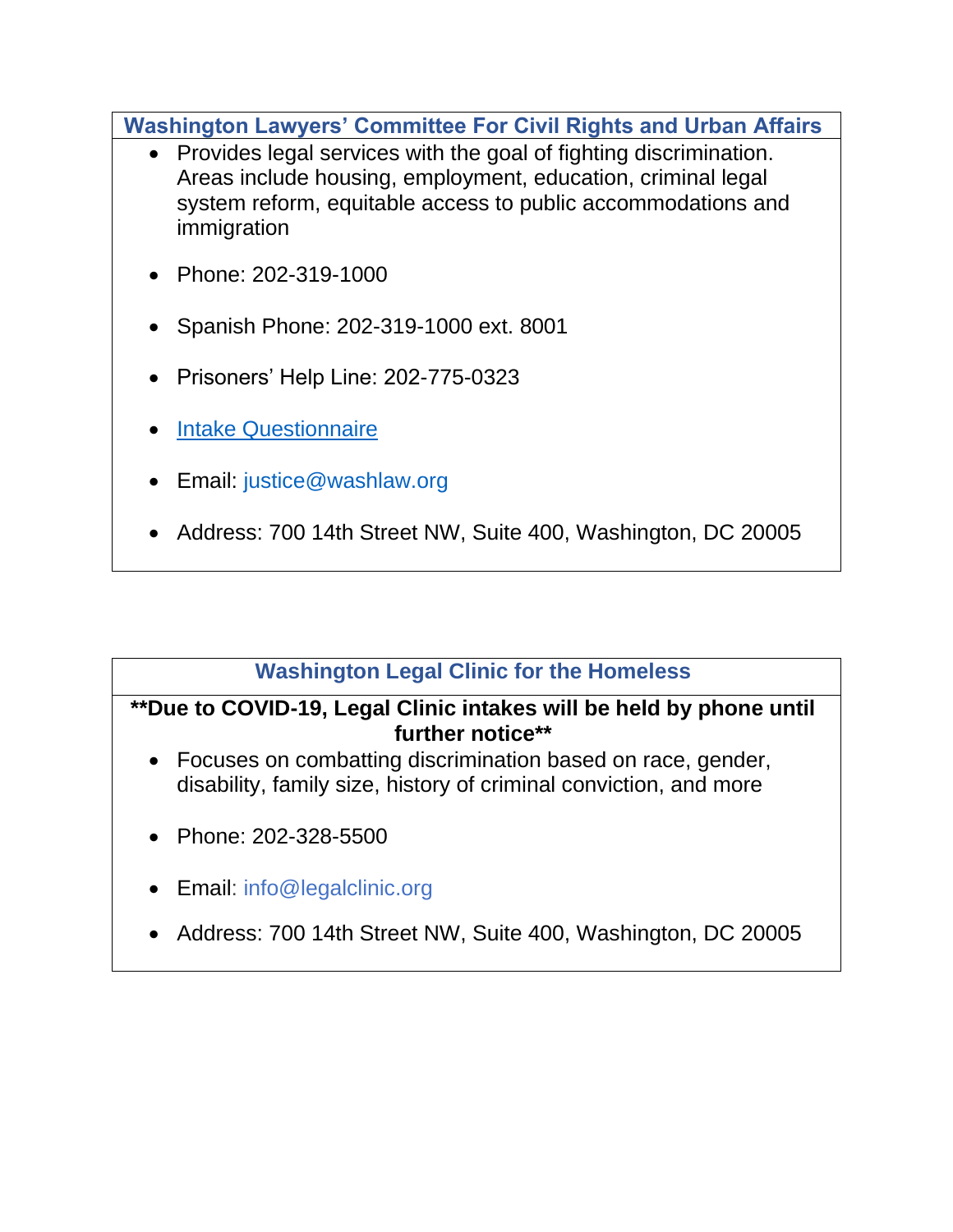#### **[Whitman-Walker Health](https://www.whitman-walker.org/)**

- <span id="page-52-1"></span>• Prioritizes HIV+ and LGBTQ persons but they can serve anyone who is income qualified
- Immigration issue areas include asylum, change of status, naturalization, employment authorization (EAD), family petitions, advance parole, refugee travel documents, reentry permit, DACA, TPS, U-visa, T-visa, VAWA, removal defense, SIJS, certificates of citizenship, applications for transgender clients to replace and update name/gender marker on immigration documents
- Legal Phone Line: 202-939-7630
- General Phone Line: 202-745-7000
- Address: 1377 R St NW, Suite 200, Washington, DC 20009

#### **[Women's Law Center of Maryland](http://www.wlcmd.org/)**

- <span id="page-52-0"></span>• Offers direct legal representation, information and referral services, and legislative advocacy. Assistance is provided in the areas of family law, domestic violence and employment law
- Phone: 410-321-8761
- Employment Law Hotline: 1-877-422-9500
- Family Law Hotline: 1-800-845-8550
- Email: [admin@wlcmd.org](mailto:admin@wlcmd.org)
- Address: 305 West Chesapeake Ave, Suite 201, Towson, MD 21204

#### **[WomensLaw.org](https://www.womenslaw.org/)**

• Provides legal information about questions and concerns about domestic violence, sexual violence, and other topics listed